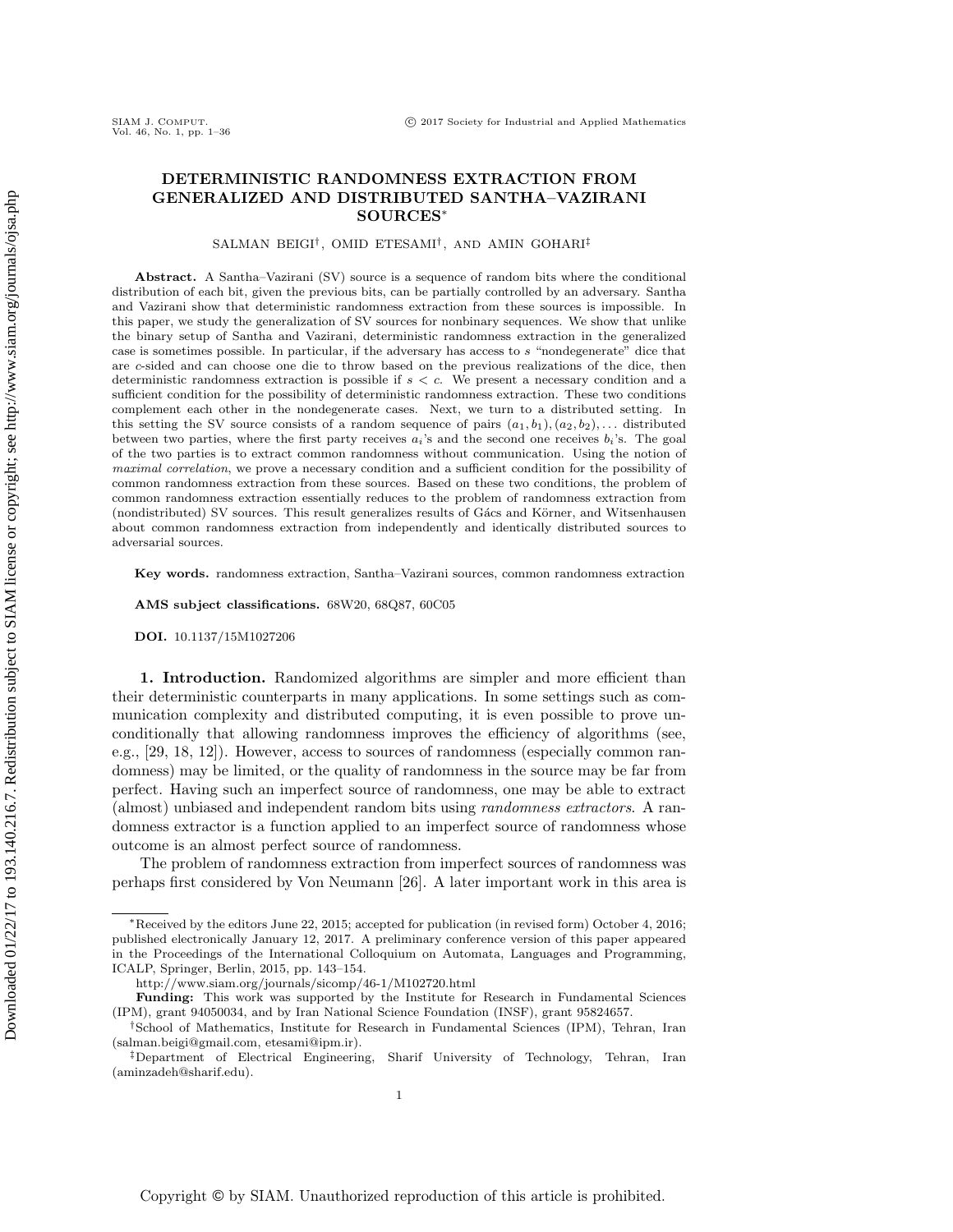[\[21\]](#page-35-4) where Santha and Vazirani introduced the imperfect sources of randomness now often called Santha–Vazirani (SV) sources, also known as "unpredictable-bit sources," e.g., in [\[22\]](#page-35-5). These sources can easily be defined in terms of an adversary with two coins. Consider an adversary who has two different coins, one of which is biased towards heads (e.g.,  $Pr(\text{heads}) = 2/3$ ) and the other one is biased towards tails (e.g.,  $Pr(\text{heads}) = 1/3$ . The adversary, in each time step, chooses one of the two coins and tosses it. Adversary's choice of coin may depend (probabilistically) on the previous outcomes of the tosses. The sequence of random outcomes of these coin tosses is called an SV source.

For a family of sequences of random variables  $(C_1, C_2, \ldots)$  on alphabet C (such as the family of SV sources), we say that randomness can be extracted from the family if there are functions (extractors)  $\Gamma_n$ :  $\mathcal{C}^n \to \{0,1\}$ ,  $n \geq 1$ , such that the bias of  $\Gamma_n(C_1,\ldots,C_n)$  is at most  $\epsilon(n)$  for every sequence  $(C_1, C_2, \ldots)$  in the family, where  $\epsilon(n)$  tends to zero as  $n \to \infty$ .

Santha and Vazirani [\[21\]](#page-35-4) show that randomness extraction from the above SV sources through a deterministic method is impossible. More precisely, they show that for every deterministic way of extracting one random bit, there is a strategy for the adversary such that the extracted bit is biased or, more specifically, the extracted bit is 0 with probability either  $\geq 2/3$  or  $\leq 1/3$ . Subsequently, other proofs for this result have been found (see, e.g.,  $[20, 1]$  $[20, 1]$ ).

1.1. Main result 1: Existence of deterministic extractors for generalized SV sources. Although [\[21\]](#page-35-4) proves the impossibility of deterministic randomness extraction from SV sources, this impossibility is shown only for binary sources. In this paper we show that if we consider a generalization of SV sources over nonbinary alphabets, deterministic randomness extraction is indeed possible under certain conditions.

To generalize SV sources over nonbinary alphabets, we assume that the adversary, instead of coins, has some multifaceted (say 6-sided) dice. The numbers written on the faces of different dice are the same, but each die may have a different probability for a given face value. The adversary throws these dice  $n$  times, each time choosing a die to throw depending on the results of the previous throws. Again, the outcome is an imperfect source of randomness, for which we may ask whether deterministic randomness extraction is possible or not.

When the dice are nondegenerate, i.e., all faces of all dice have nonzero probability, we give a necessary and sufficient condition for the existence of a deterministic strategy for extracting one bit with arbitrarily small constant bias. The following (informal) theorem summarizes our results.

THEOREMS 4 AND [9](#page-9-0) (informal). Given a generalized SV source defined by a set of nondegenerate dice, we can extract one bit of randomness with arbitrarily small constant bias if and only if the convex hull of the set of probability distributions associated with the set of dice does not have full dimension in the probability simplex.

For example, when the dice are 6-sided, the necessary and sufficient condition implies that we can deterministically extract an almost unbiased bit when the adversary has access to any arbitrary set of five nondegenerate dice, but randomness extraction is not possible in general when the adversary has access to six nondegenerate 6-sided dice. Furthermore, we emphasize that when we prove the possibility of deterministic extraction, we also provide an *explicit* extractor.

1.2. Main result 2: Common randomness extractors for distributed SV sources. Common random bits, shared by distinct parties, constitute an important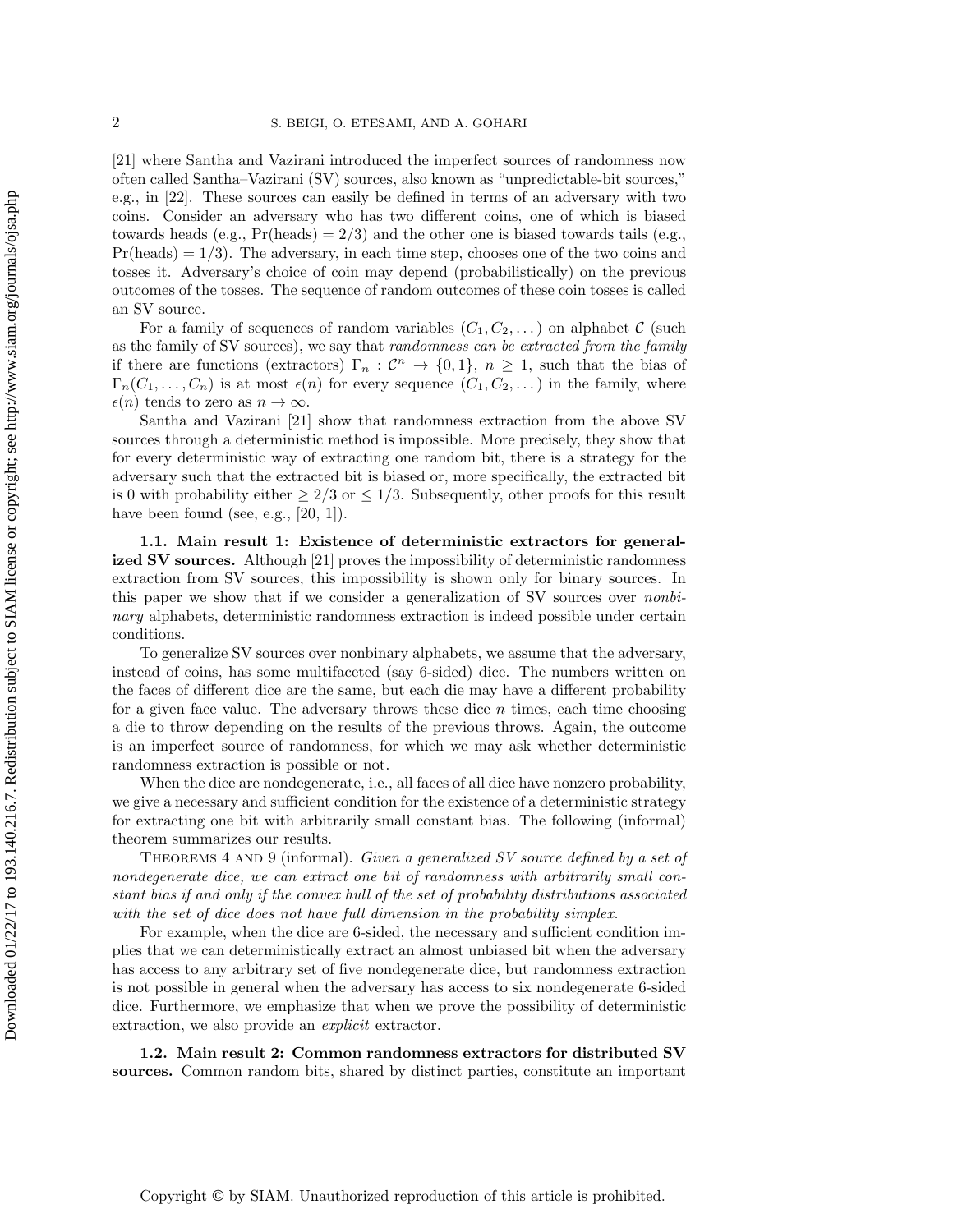resource for distributed algorithms; common random bits can be used by the parties to synchronize the randomness of their local actions. We may ask the question of randomness extraction in this setting too. Assuming that the parties are provided with an imperfect source of common randomness, the question is whether perfect common randomness can be extracted from this source or not.

Gács and Körner  $[14]$  and Witsenhausen  $[27]$  have looked at the problem of extraction of common random bits from a very special class of imperfect sources, namely, independently and identically distributed (i.i.d.) sources. In this case, the bipartite source available to the parties is generated as follows. In time step i, a pair  $(A_i, B_i)$ with some predetermined distribution  $p(a, b)$  and independent of the past is generated;  $A_i$  is revealed to the first party and  $B_i$  is revealed to the second party. In other words, the two parties receive i.i.d. repetitions of a pair of random variables  $(A, B)$ .

After receiving arbitrarily many repetitions of random variables, i.e.,  $(A_1, \ldots, A_n)$ and  $(B_1, \ldots, B_n)$  for some large n, the two parties aim to extract a common random bit. It is known that in this case, the two parties (who are not allowed to communicate) can generate a common random bit if and only if  $A$  and  $B$  have common data [\[27\]](#page-35-8). This means that common randomness generation is possible if A and B can be expressed as  $A = (A', C)$  and  $B = (B', C)$  for a nonconstant common part C, i.e., there are nonconstant functions  $f, g$  such that  $C = f(A) = g(B)$ . Observe that when a common part exists, common randomness can be extracted by the parties by applying the same (deterministic) extractor on the sequence of C's. That is, the problem of common randomness extraction in the i.i.d. case is reduced to the problem of ordinary randomness extraction.

In this paper we consider the problem of common randomness extraction from distributed SV sources defined as follows. In a distributed SV source, the adversary again has some multifaceted dice, but here, instead of a single number, a pair of numbers  $(A, B)$  is written on each face. As before, the set of values written on the faces of the dice is the same, but the probabilities of face values may differ in different dice. In other words, if we index the dice with variable  $s \in \mathcal{S}$ , we have a probability distribution  $p_s(ab)$  for each die  $s \in \mathcal{S}$ . In each time step, the adversary, based on the results of the previous throws, picks a die and throws it. In other words, if  $S_i$  denotes the index of the die chosen by the adversary for the *i*th throw, and  $(A_i, B_i)$  is the result of the *i*th throw, the following holds:  $S_i$  is chosen by the adversary based on the history  $(S_{1:i-1}, A_{1:i-1}, B_{1:i-1})$ . Also, random variables  $(A_i, B_i)$  are distributed according to  $p_{S_i}(ab)$ . Given  $(A_i, B_i)$  (the result of the *i*th throw),  $A_i$  is given to the first party and  $B_i$  to the second party. Thus, the two parties will observe random variables  $(A_1, A_2, \ldots)$  and  $(B_1, B_2, \ldots)$  whose joint distribution depends on the choice of die by the adversary.

Now the question is whether common randomness can be extracted from such a family of distributed sources.

<span id="page-2-0"></span>Example 1. A concrete example of a distributed SV source is as follows. Let us start with the original source considered by Santha and Vazirani with two coins. Assume that the adversary at time step i, chooses coin  $S_i \in \{1,2\}$ , where coin 1 is biased towards heads and coin 2 is biased towards tails, and let the outcome of the throw of the coin be denoted by random variable  $C_i$ .

The first party, Alice, is assumed to observe both the identity of the coin chosen by the adversary, i.e.,  $S_i$ , and the outcome of the coin, which is  $C_i$ . The second party, Bob, observes the outcome of the coin  $C_i$ , but only gets to see the choice of the adversary with probability 0.99. That is, Bob gets  $B_i = (C_i, \tilde{S}_i)$ , where  $\tilde{S}_i$  is the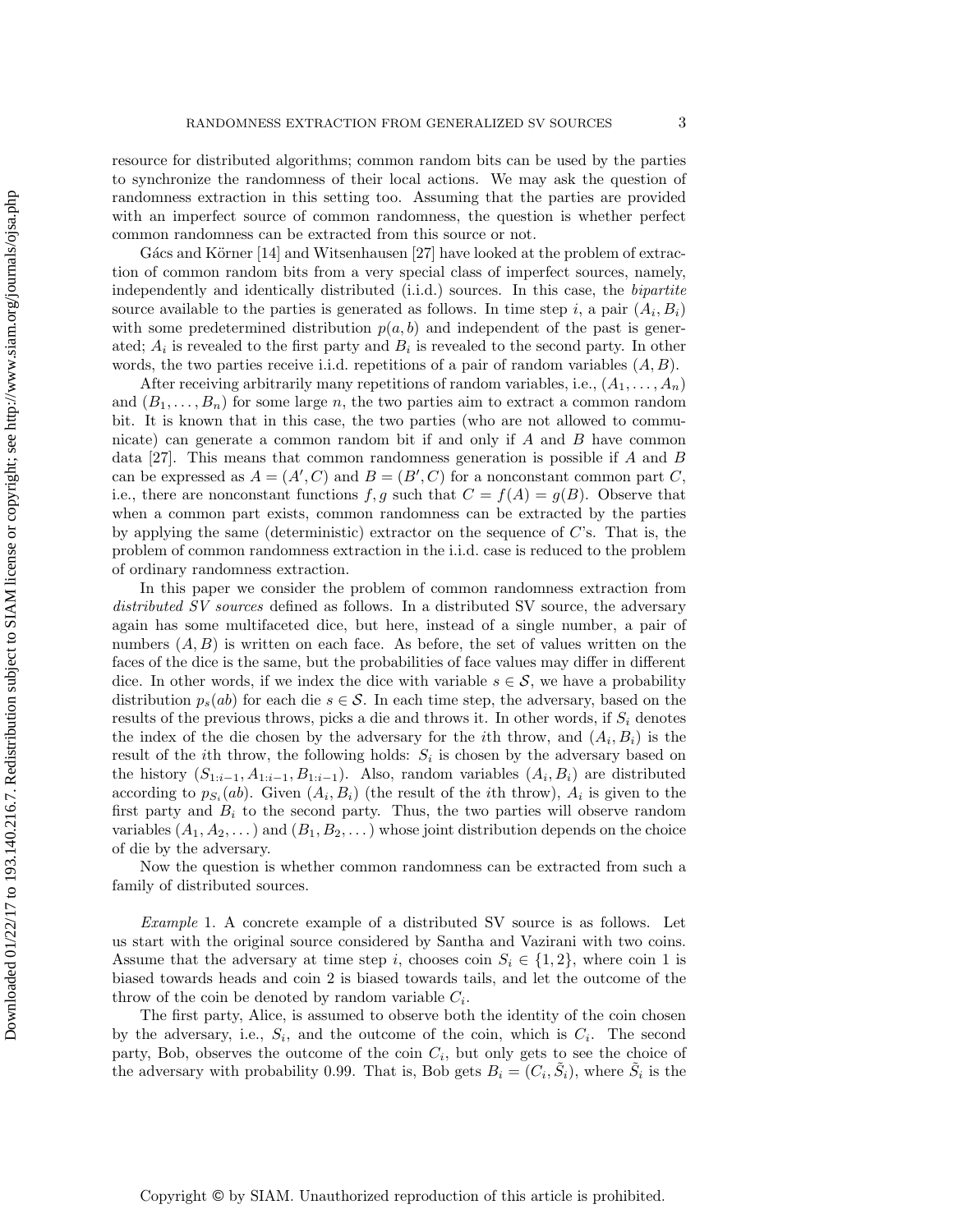result of passing  $S_i$  through a binary erasure channel with erasure probability 0.01. Here the common part of  $A_i = (C_i, S_i)$  and  $B_i = (C_i, \tilde{S}_i)$  is  $C_i$ .

We will elaborate on the definition of common data for an SV source in [subsec](#page-18-0)[tions 3.2](#page-18-0) and [3.3.](#page-20-0) Roughly speaking, C is a common part of a given set of dice  $p_s(ab)$ if there are functions f and g such that  $C = f(A) = g(B)$  when  $(A, B) \sim p_s(ab)$  for any  $s \in \mathcal{S}$ . We note that in the above example  $C_i$  is the *maximal* common part of  $(A_i, B_i)$  that can be computed from any of  $A_i$  and  $B_i$  individually. We observe that as in the i.i.d. case, this maximal common part is unique. We then call  $(C_1, C_2, \dots)$ the *common data* of the distributed SV source. We also note that  $(C_1, C_2, \ldots)$  itself is a generalized SV source, and the set of all sequences of random variables  $(C_1, C_2, \ldots)$ derived in this way is a family of generalized SV sources.

THEOREM  $25$  (informal). Let  $(A_i, B_i)$  be the outcome of the ith throw in a distributed SV source. Let  $C_i$  be the (unique maximal) common data of  $A_i$  and  $B_i$ , common over all different dice. When the family of generalized SV sources  $(C_1, C_2, ...)$ is nondegenerate, i.e., each possibility for  $C_i$  has positive probability over all different dice, we can extract a common random bit from the distributed SV source if and only if it is possible to extract randomness from the generalized SV sources  $(C_1, C_2, \ldots)$ . Note that in the degenerate cases, extracting randomness from  $(C_1, C_2, \ldots)$  is clearly still sufficient for common randomness extraction.

In the nondegenerate case, similar to the i.i.d. setting, the problem of common randomness extraction from distributed SV sources is reduced to the problem of randomness extraction from nonbinary generalized SV sources. Thus, as for nondistributed SV sources, we have an almost complete answer to the problem in the distributed case. For instance, in [Example 1,](#page-2-0) our result [\(Theorem 25\)](#page-21-0) implies that Alice and Bob cannot benefit from their knowledge of the actions of the adversary, and should only consider the  $C$  sequence. But then from the result of [\[21\]](#page-35-4), we can conclude that common random bit extraction is impossible in this example.

**1.3. Proof techniques.** We briefly explain the techniques used in the proof of the above results.

To show the possibility of deterministic extraction, we use a nonzero real function of the die face values that has zero expectation under all distributions induced by the different dice of the adversary. Then as we throw the dice several times, we consider the sum of the value of this function applied to the outcome of the dice throws. This sum forms a *martingale*. We stop the martingale once its absolute value exceeds a particular large bound. Since the function used was nonzero, the martingale has large variance after a few throws, and therefore the martingale will be stopped with high probability. By the theorem of stopping times, the martingale has zero mean whenever we stop it. Then, the extracted bit, determined by whether the stopped martingale is positive or is negative, would be nearly unbiased because

- the two values beyond or below which we stop the martingale are symmetric around the origin;
- we stop the martingale before the absolute value of the martingale passes the bound too much: the bound is much larger than the changes in the value of the martingale at each step.

To show the impossibility of deterministic extraction, we view a deterministic extractor that extracts one bit from a generalized SV source as labeling the leaves of a rooted tree with zeros and ones. Each sequence of dice throws corresponds to a path from the root to one of the leaves, and at each node, the adversary has some limited control of which branch to take while moving from the root towards the leaves.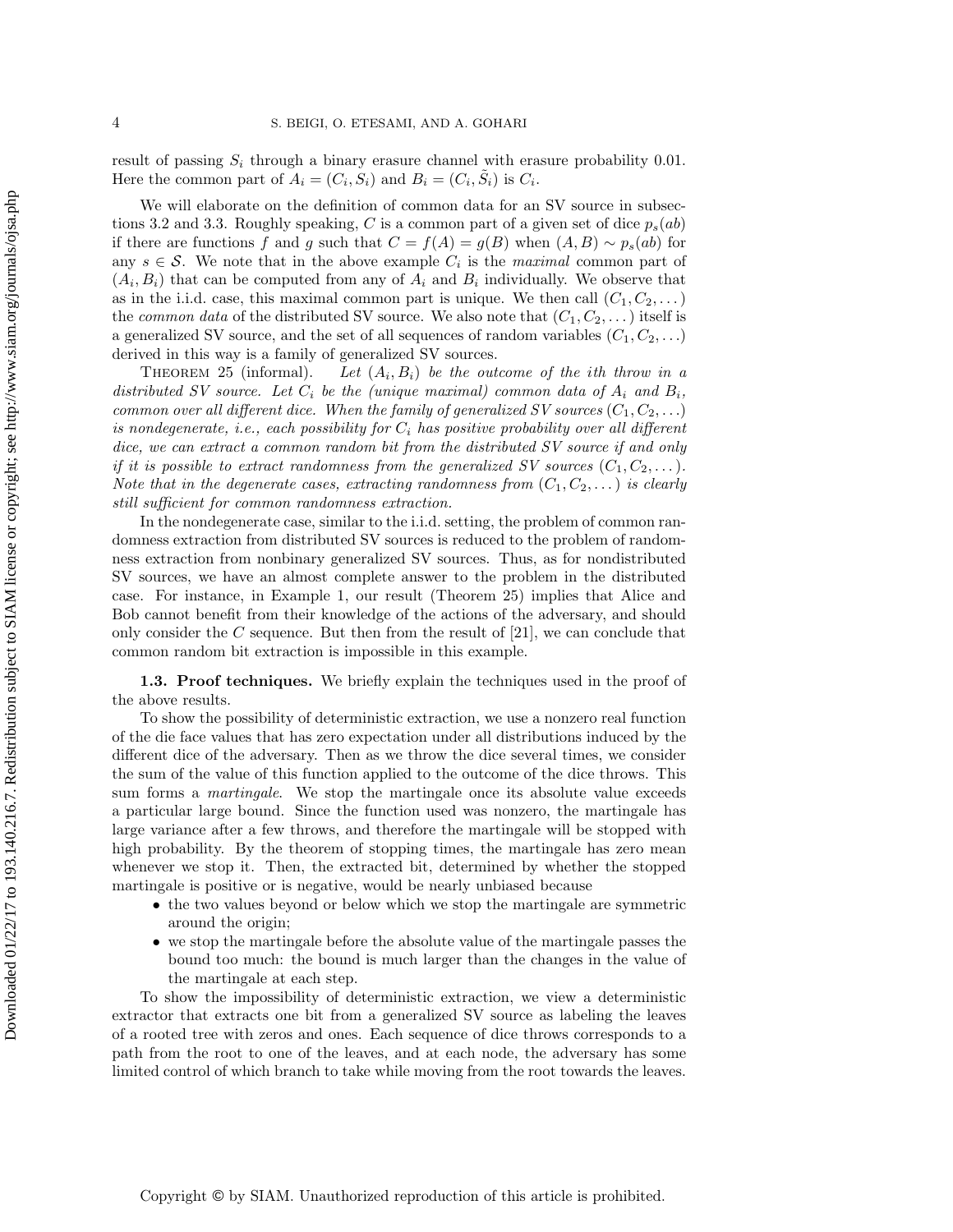We need to show that either the minimum or the maximum of the probability of the output bit being zero, over all adversary's strategies, is far from  $1/2$ . Our idea is to track these maximum and minimum probabilities in a recursive way, i.e., to find these probabilities for any node of the tree in terms of these values for its children. We then by induction show that for each node of the tree either the minimum probability or the maximum probability is far from 1/2.

To be more precise, given a deterministic extractor, let  $\alpha$  be the minimum probability of the output bit being zero (over all strategies of the adversary). Similarly, let  $\beta$  be the maximum probability of the output bit being zero (over all strategies of the adversary). Then we show that under certain conditions, there exists a continuous function  $g(\cdot)$  on the interval [0, 1], such that  $\beta \ge g(\alpha)$  and furthermore  $g(1/2) > 1/2$ . We prove  $\beta \geq g(\alpha)$  inductively using the tree structure discussed above. This implies the desired impossibility result, as by the continuity of  $g(\cdot)$ , both  $\alpha$  and  $\beta$  cannot be close to 1/2. For instance, for the binary SV source with two coins having probability of heads, respectively, equal to 1/3 and 2/3, [Figure 1](#page-12-0) shows a curve where  $(\alpha, \beta)$ always lies on or above it. This curve is clearly isolated from  $(1/2, 1/2)$ .

We follow similar ideas for proving our impossibility result for common randomness extraction from a distributed SV source; again we construct a continuous function, which somehow captures not only the minimum and maximum of the probability of the extracted common bit being zero, but also the probability that the two parties agree on their extracted bits. The construction of this function is more involved in the distributed case; it has two terms one of which is similar to the function in the nondistributed case, and the other is a quadratic term inspired by the definition of maximal correlation. Maximal correlation is a measure of correlation which is also used by Witsenhausen [\[27\]](#page-35-8) in his impossibility proof of common randomness generation from i.i.d. sources explained above.

1.4. Related works. As shown by Vazirani and Vazirani [\[24,](#page-35-9) [25\]](#page-35-10), randomized polynomial-time algorithms that use perfect random bits can be simulated using SV sources. This fact can also be verified using the fact that the min-entropy [\[7\]](#page-34-1) of SV sources is linear in the size of the source. Indeed, by the later theory of randomness extraction (e.g., see [\[30\]](#page-35-11)), it is possible to efficiently extract polynomially many almost random bits from such sources with high min-entropy if we are, in addition to the imperfect source, endowed with a perfectly random seed of logarithmic length. (In fact, for the special case of SV sources, a seed of constant length is enough [\[22,](#page-35-5) Problem 6.6]). For the application of randomized polynomial-time algorithms, we can enumerate in polynomial time over all possible seeds.

Enumerating over all seeds may be inefficient for some applications, or does not work at all, e.g., in interactive proofs and one-shot scenarios such as cryptography. Therefore, it is natural to ask whether deterministic randomness extraction from imperfect sources of randomness is possible. For most applications, it is also necessary to require that the extractor be explicit, i.e., extraction can be done efficiently (in polynomial time). Previous to this work, explicit deterministic extractors had been constructed for many different classes of sources, including i.i.d. bits with unknown bias [\[26\]](#page-35-3), Markov chains [\[4\]](#page-34-2), affine sources [\[6,](#page-34-3) [13\]](#page-35-12), polynomial sources [\[11,](#page-35-13) [10\]](#page-35-14), and sources consisting of independent blocks [\[5\]](#page-34-4).

The generalized SV sources considered in this paper are also a generalization of "block sources" defined by Chor and Goldreich [\[7\]](#page-34-1), where the source is divided into several blocks such that each block has min-entropy at least  $k$  conditioned on the value of the previous blocks. Such a block source can be thought as a generalized SV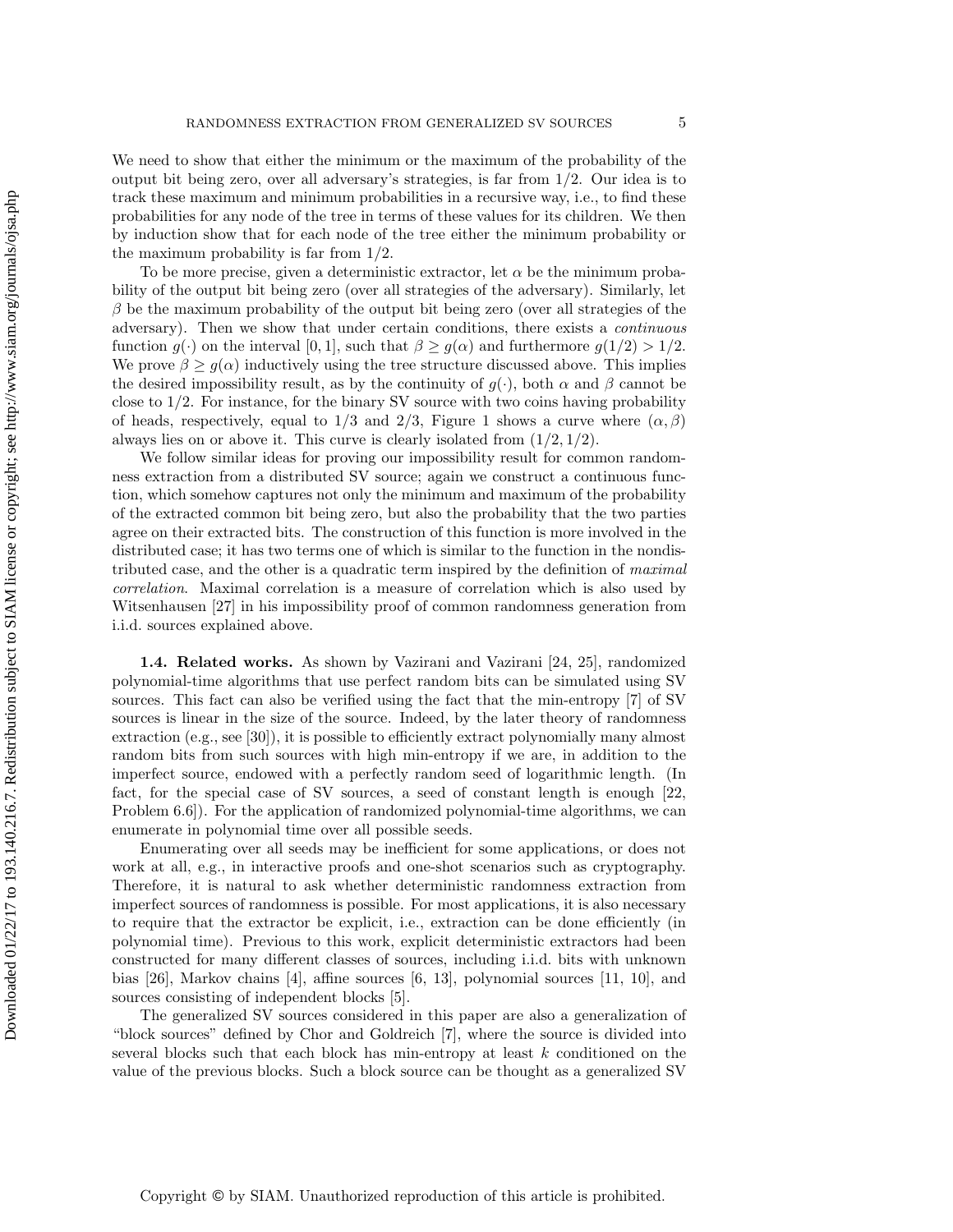source where the adversary can generate each block (given previous blocks) using any "flat" distribution with support  $2^k$ . Being a special case of generalized SV sources (defined here), block sources have another difference as well: Since it is impossible to extract from a single block source deterministically, the common results regarding extraction from block sources are about either seeded extractors (see, e.g., [\[16\]](#page-35-15)) or extraction from at least two independent block sources (see, e.g., [\[19\]](#page-35-16)).

As mentioned above, the problem of common randomness extraction from i.i.d. sources has been studied in the information theory community. Then our work provides a generalization and an alternative proof of known results in the i.i.d. case. In particular, we give a new proof of Witsenhausen's result [\[27\]](#page-35-8) on the impossibility of common randomness extraction from certain i.i.d. sources.

We also would like to point out that a generalized SV source as we define, is indeed an arbitrarily varying source [\[8,](#page-35-17) [9\]](#page-35-18) with a causal adversary. These sources are studied in the information theory literature from the point of view of source coding [\[3\]](#page-34-5).

1.5. Notation. Random variables are denoted by capital letters, and their values by lowercase letters (such as  $s, c, y, y$ , etc). Deterministic constants or values are also shown by lowercase letters. Sets are denoted by calligraphic letters, e.g.,  $\mathcal{C}, \mathcal{T}$ . Total variation distance (or the statistical distance) between two distributions  $p(x)$ and  $q(x)$  is equal to  $\frac{1}{2} \sum_{x} |p(x) - q(x)|$ .

When discussing a generalized SV source, we use  $\mathcal C$  as the alphabet of the source. The sequence of realizations is denoted by  $(c_1, c_2, \ldots, c_n)$ . When viewed as random variables, we use capital letters  $(C_1, C_2, \ldots, C_n)$ . For simplicity of notation a sequence  $(C_1, \ldots, C_n)$  of (not necessarily i.i.d.) random variables is denoted by  $C^n$ . Similarly for  $c_1, \ldots, c_n \in \mathcal{C}$  we use  $c^n = (c_1, \ldots, c_n)$ . We also use the notation  $c_{[k:k+\ell]} =$  $(c_k, c_{k+1}, \ldots, c_{k+\ell}).$ 

We sometimes have several distributions over the same set  $\mathcal C$  which are indexed by elements  $s \in \mathcal{S}$ ; these are denoted by  $p_s(c)$ . In this case to avoid confusion, the expected value and variance are specified by a subscript s, as  $\mathbb{E}_{(s)}[\cdot]$  and  $\text{Var}_{(s)}[\cdot]$ , respectively.

In the section on SV sources, we consider functions  $X : \mathcal{C} \to \mathbb{R}$ . When a distribution is imposed on  $\mathcal{C}$ , such a function can be thought of as a random variable  $X = X(C)$ . Just like random variables, capital letters are used for functions. We sometimes, for simplicity, use the notation  $X(c) = x_c$ . Consistent with the notation set above, when the distribution on C is  $p_s(c)$ , we use  $\mathbb{E}_{(s)}[X]$  to denote  $\sum_c p_s(c)X(c) = \sum_c p_s(c)x_c$ . The variance  $Var_{(s)}[X]$  is defined similarly.

We use expressions like  $\mathbb{E}_*[X]$  and  $\text{Var}_*[\cdot]$  to denote expected value and variance when the underlying distribution is assumed to be uniform, e.g., for a function  $X$ :  $\mathcal{C} \mapsto \mathbb{R}$ , we define  $\mathbb{E}_*[X] = \frac{1}{|\mathcal{C}|} \sum_c X(c)$ . Similarly, we define

$$
||X||_*^2 = \frac{1}{|\mathcal{C}|} \sum_c X(c)^2.
$$

For two functions  $X, X' : \mathcal{C} \mapsto \mathbb{R}$ , we define

$$
\langle X, X' \rangle_* = \frac{1}{|\mathcal{C}|} \sum_c X(c) X'(c).
$$

We use  $\mathbf{1}_{\mathcal{C}}$  to denote the unity function  $\mathcal{C} \to \mathbb{R}$ , that is,  $\mathbf{1}_{\mathcal{C}}(c) = 1$  for all  $c \in \mathcal{C}$ .

In the section on distributed SV sources, we use  $A$  and  $B$  for alphabets, and random variables A and B for the random realization of the distributed sources. We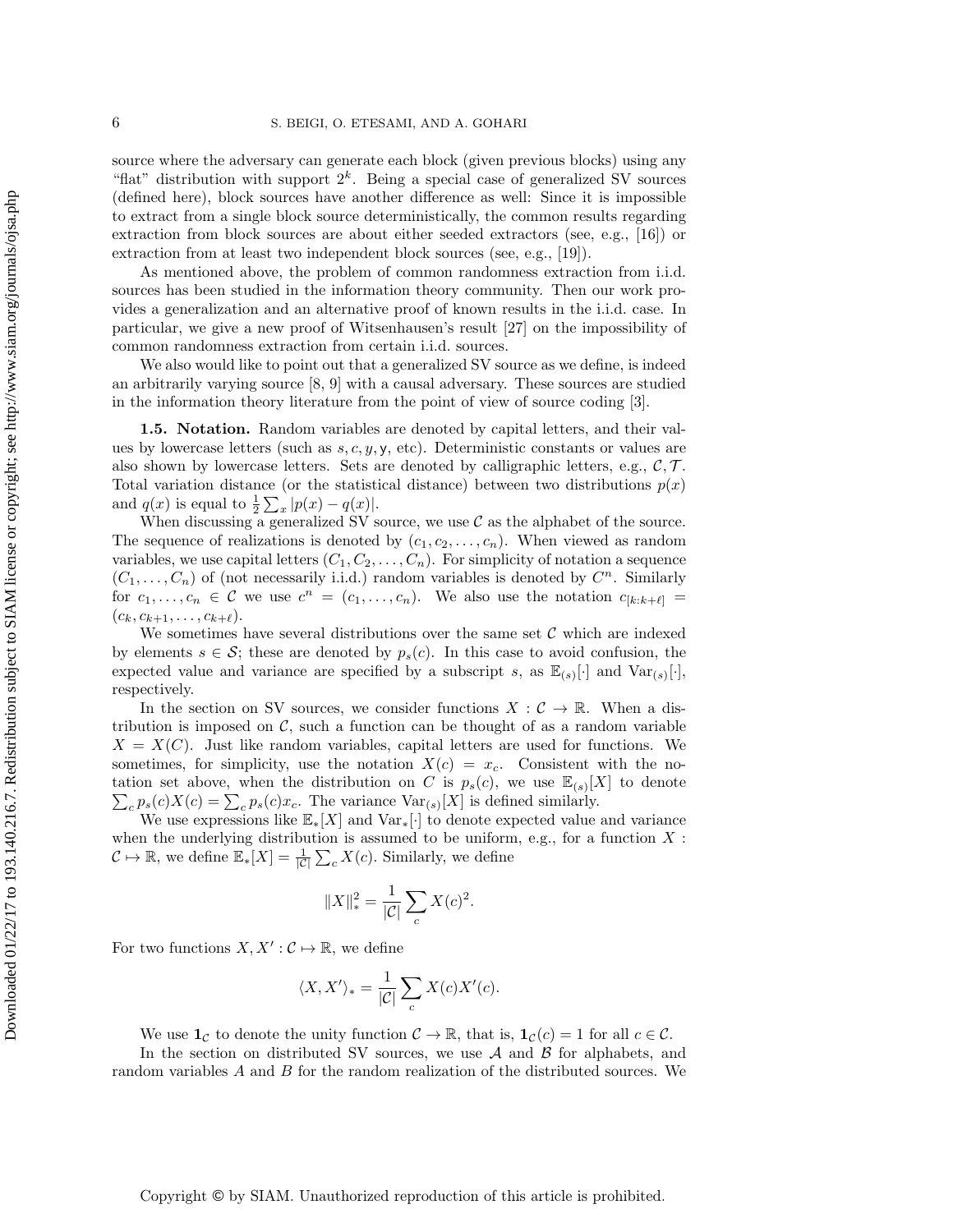sometimes have several distributions over the same set  $A \times B$  which are indexed by elements  $s \in \mathcal{S}$ ; these are denoted by  $p_s(ab)$ . In the section on distributed SV sources, random variable  $C$  generally serves as the common part of  $A$  and  $B$  in the sense that will be defined later.

### 2. Randomness extraction from generalized SV sources.

DEFINITION 2 (generalized SV source). Let  $C$  be a finite alphabet set. Consider a finite set of distributions over  $\mathcal C$  indexed by a set  $\mathcal S$ . That is, assume that for any  $s \in S$  we have a distribution over C determined by numbers  $p_s(c)$  for all  $c \in C$ . A sequence  $(C_1, C_2, \ldots)$  of random variables, each over alphabet set C, is said to be a generalized SV source with respect to distributions  $p_s(c)$ , if the sequence is generated as follows: Assume that  $C_1, \ldots, C_{i-1}$  are already generated. In order to determine  $C_i$ , an adversary chooses  $s_i \in \mathcal{S}$ , depending only<sup>[1](#page-6-0)</sup> on  $c_1, \ldots, c_{i-1}$ . Then  $C_i$  is sampled from the distribution  $p_{s_i}(c)$ .

We can think of specifying s as choosing a particular multifaceted die, and  $c$  as the facet that results from throwing the die. The joint probability distribution of random variables  $C_1, \ldots, C_n$  and  $S_1, \ldots, S_n$  in a generalized SV source factorizes as follows:

$$
p(c_1, c_2, \cdots, c_n, s_1, s_2, \cdots, s_n)
$$
  
=  $q(s_1)p_{s_1}(c_1)q(s_2|c_1)p_{s_2}(c_2)\cdots q(s_n|c_1\cdots c_{n-1})p_{s_n}(c_n),$ 

where  $q(s_i|c_1 \cdots c_{i-1})$  describes the action of the adversary at time i. Here, first the adversary chooses  $s_1$  with probability  $q(s_1)$ , and then  $c_1$  is generated with probability  $p_{s_1}(c_1)$ . Then the adversary chooses  $s_2$  with probability  $q(s_2|c_1)$  and then  $c_2$  is generated with probability  $p_{s_2}(c_2)$ , and so on.

Generalized SV sources can be alternatively characterized as follows:  $(C_1, C_2, \dots)$ belongs to the family of generalized SV sources determined by  $p_s(c)$ 's if for every given i and  $C_1 = c_1, \ldots, C_{i-1} = c_{i-1}$ , the conditional distribution of  $C_i$  is a convex combination of the set of  $|\mathcal{S}|$  distributions  $\{p_s(\cdot): s \in \mathcal{S}\}.$ 

We emphasize that even after fixing distributions  $p_s(c)$ , the generalized SV source (similar to ordinary SV sources) is not a fixed source, but rather a class of sources. This is because in each step  $s_i$  is chosen arbitrarily by the adversary as a (probabilistic) function of  $C_1, \ldots, C_{i-1}$ . Nevertheless, once we fix adversary's strategy, the generalized SV source is fixed in that class of sources.

DEFINITION 3 (deterministic extraction). We say that deterministic randomness extraction from the generalized SV source determined by distributions  $p_s(c)$  is possible if for every  $\epsilon > 0$  there exist n and  $\Gamma_n : \mathcal{C}^n \to \{0,1\}$  such that for every strategy of the adversary, the distribution of  $\Gamma_n(C^n)$  is  $\epsilon$ -close, in total variation distance, to the uniform distribution. That is, independent of adversary's strategy,  $\Gamma_n(C^n)$  is an almost uniform bit.

In the following we present a necessary condition and separately a sufficient condition for the existence of deterministic extractors for generalized SV sources. In the

<span id="page-6-0"></span><sup>&</sup>lt;sup>1</sup>We can allow for the adversary to choose  $s_i$  depending both on  $c_1, \ldots, c_{i-1}$  and on  $s_1, \ldots, s_{i-1}$ , but this relaxation is not important, since it is only the marginal distribution  $p(c_1, c_2, \dots, c_n)$  that matters to us. In other words, when extraction is not possible, the adversary only needs to remember  $c_1, \ldots, c_{i-1}$  to choose  $s_i$  (does not need to remember  $s_1, \ldots, s_{i-1}$ ). And when extraction is possible, it is so even if adversary gets both of  $c_1, \ldots, c_{i-1}$  and  $s_1, \ldots, s_{i-1}$ .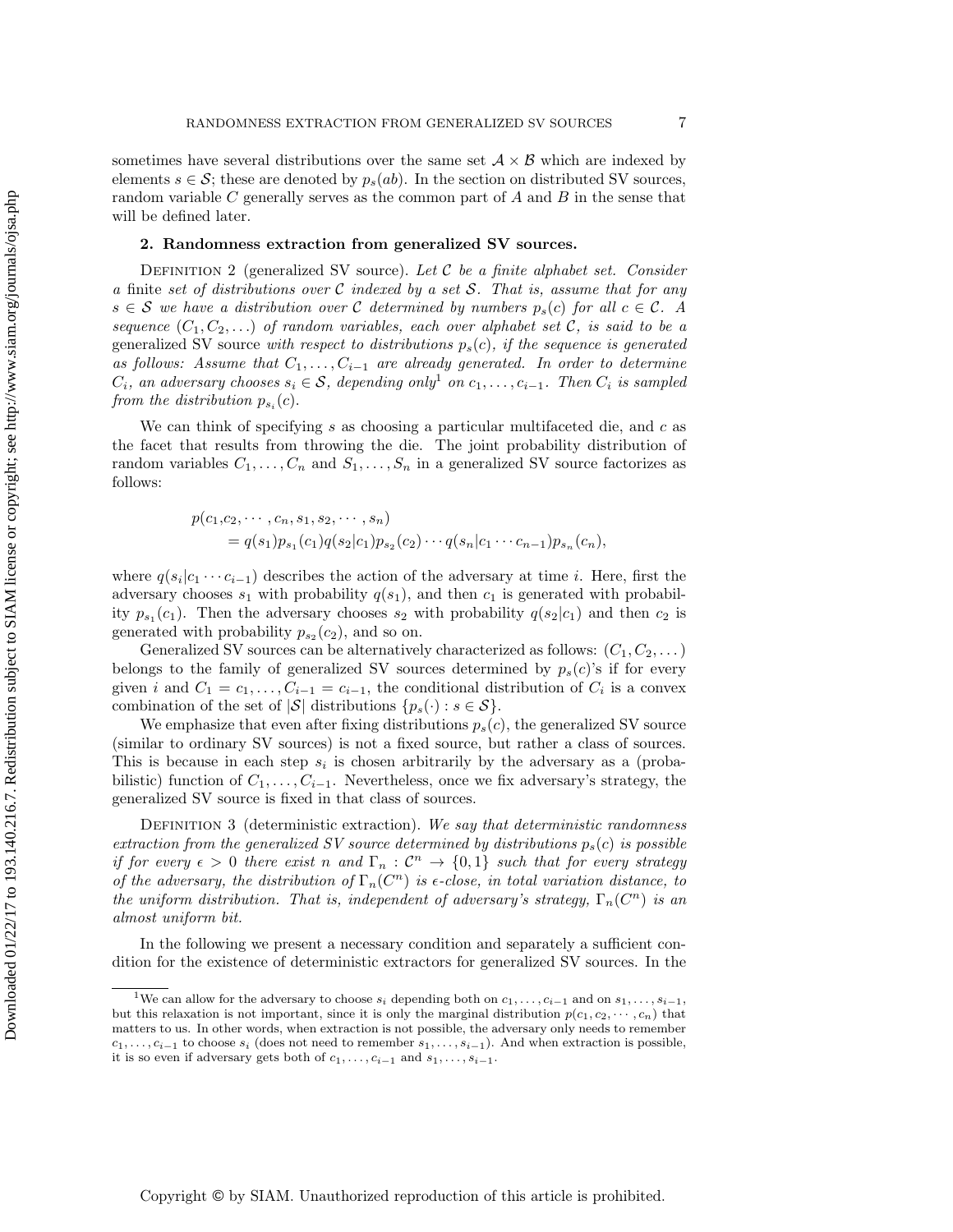nondegenerate case, i.e., when  $p_s(c) > 0$  for all s, c, these two conditions complement each other. Thus we fully characterize the possibility of deterministic randomness extraction from generalized SV sources in the nondegenerate case.

2.1. A sufficient condition for the existence of randomness extractors. In this subsection we prove the following theorem.

<span id="page-7-0"></span>THEOREM 4. Consider a generalized SV source with alphabet C, set of dice  $S$ , and probability distributions  $p_s(c)$ . Suppose that there exists  $\psi : C \to \mathbb{R}$  such that for every  $s \in \mathcal{S}$  we have  $\mathbb{E}_{(s)}[\psi(C)] = 0$  and  $\text{Var}_{(s)}[\psi(C)] > 0$ , where  $\mathbb{E}_{(s)}$  and  $\text{Var}_{(s)}$ are expectation and variance with respect to the distribution  $p_s(\cdot)$ , i.e.,  $\mathbb{E}_{(s)}[\psi(C)] =$  $\sum_{c} p_s(c) \psi(c)$ . Then randomness can be extracted from this SV source.

Observe that if  $p_s(c) > 0$  for all s, c, then this theorem can equivalently be stated as follows: Thinking of each distribution  $p_s(\cdot)$  as a point in the probability simplex, if the convex hull of the set of points  $\{p_s(\cdot) : s \in \mathcal{S}\}\$ in the probability simplex does not have full dimension, then deterministic randomness extraction is possible. For instance, if  $|S| < |\mathcal{C}|$  this condition is always satisfied and then we can deterministically extract randomness.

Before providing the proof, it is useful to review some definitions and results from martingale theory. A sequence  $(Z_0, Z_1, \dots)$  of random variables is a martingale with respect to another sequence  $(X_0, X_1, \dots)$  if  $\mathbb{E}(|Z_n|) < \infty$  and  $\mathbb{E}(Z_{n+1} | X_1, \dots, X_n) =$  $Z_n$  for all n. It is called a submartingale if we replace the second condition by  $\mathbb{E}(Z_{n+1} | X_1,\ldots,X_n) \geq Z_n$ . A stopping time for a sequence  $Z_0, Z_1, \ldots$  is a random variable  $\tau$  taking values in  $\{0, 1, 2, \ldots\}$  such that the occurrence or nonoccurrence of the event  $\tau = t$  is determined by  $Z_0, Z_1, \ldots, Z_t$ . The optional stopping theorem for submartingales states that under certain conditions (such as the stopping time always being bounded by some constant c), we have that  $\mathbb{E}(Z_{\tau}) \geq \mathbb{E}(Z_0)$ .

*Proof of [Theorem](#page-7-0) 4.* Pick a sufficiently large (but constant) number  $m$ . Define random variables  $X_1, \ldots, X_n$  and  $Y_0, \ldots, Y_n$  inductively as follows: Let  $Y_0 = 0$ , and for  $i = 1, \ldots, n$ , define  $Y_i = Y_{i-1} + X_i$ , where  $X_i = \psi(C_i)$  and  $C_i$  is the *i*th element of the SV source sequence. Observe that by our assumption we have  $\mathbb{E}[X_i|X_1,\ldots,X_{i-1}] = 0$ , so  $Y_0, \ldots, Y_n$  forms a martingale.

Let  $\tau$  be the first time  $t \in \{0, 1, 2, \ldots, n\}$  such that  $|Y_t| \geq m$ ; if no such t exists, define  $\tau = n$ . Clearly,  $\tau$  is a stopping time for the martingale. Now define the extracted bit to be 1 if  $Y_\tau \geq m$ ; otherwise define it to be 0. We show that this is a true random bit extractor.

Let  $v = \min_s \text{Var}_{(s)}[\psi] > 0$ . Define  $Z_i = Y_i^2 - iv$ . We claim that  $Z_i$  is a submartingale with respect to  $X_1, \ldots, X_n$ . To show this we compute

$$
\mathbb{E}[Z_i|X_1,\ldots,X_{i-1}] = \mathbb{E}[(X_i+Y_{i-1})^2 - iv|X_1,\ldots,X_{i-1}]
$$
  
=  $\mathbb{E}[(Y_{i-1}^2 - (i-1)v) + (X_i^2 - v) + 2X_iY_{i-1}|X_1,\ldots,X_{i-1}]$   
 $\geq Z_{i-1}.$ 

Here we used  $Z_{i-1} = Y_{i-1}^2 - (i-1)v$ , and

$$
\mathbb{E}[X_iY_{i-1}|X_1,\ldots,X_{i-1}] = Y_{i-1}\mathbb{E}[X_i|X_1,\ldots,X_{i-1}] = 0,
$$

and that by the law of total variance

$$
\mathbb{E}[X_i^2 | X_1, \dots, X_{i-1}] = \text{Var}[\psi(C_i) | X_1, \dots, X_{i-1}] \geq \text{Var}[\psi(C_i) | X_1, \dots, X_{i-1}, S_i] \geq v.
$$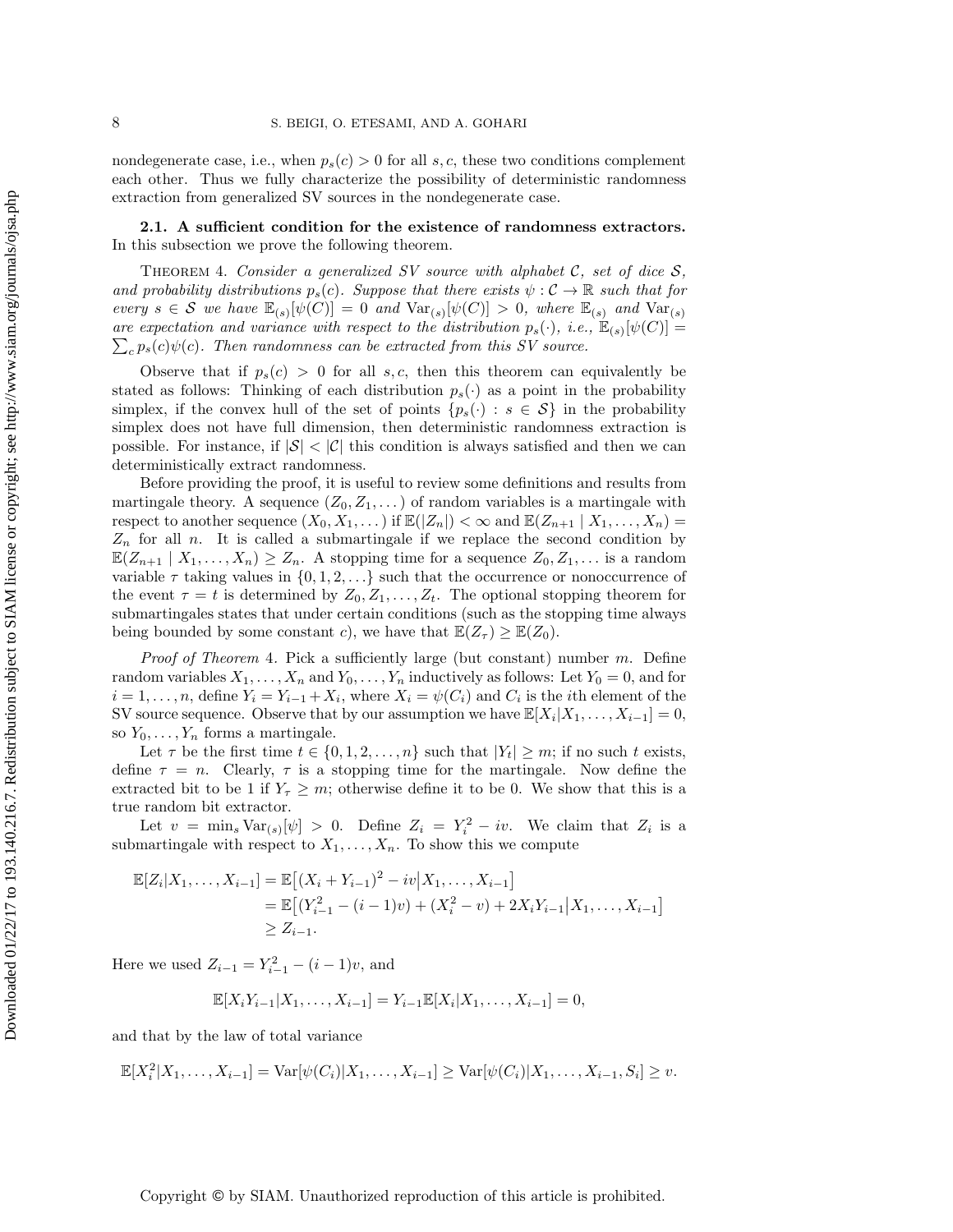Therefore by the optional stopping theorem for submartingales, we have

 $\mathbb{E}[Z_{\tau}] \geq \mathbb{E}[Z_0] = 0$ 

or, equivalently,

$$
\mathbb{E}[Y_{\tau}^2] \ge v \mathbb{E}[\tau].
$$

Let  $m' = \max_c |\psi(c)|$ . Then, by the definition of  $\tau$  we have  $|Y_\tau| \leq m' + m$ . Therefore,

$$
\mathbb{E}[\tau] \le \frac{\mathbb{E}[Y_\tau^2]}{v} \le \frac{(m' + m)^2}{v}.
$$

Hence by the Markov inequality we have

$$
\Pr[\tau = n] \le \frac{(m' + m)^2}{vn} = O\left(\frac{1}{n}\right).
$$

This means that

$$
\Pr[Y_{\tau} \in [m, m' + m) \cup (-m - m', -m]] = 1 - O\left(\frac{1}{n}\right).
$$

On the other hand, for the martingale  $Y_0, Y_1, \ldots$ , we have  $\mathbb{E}[Y_\tau] = \mathbb{E}[Y_0] = 0$ . Together with  $|Y_\tau| \leq m + m'$ , this implies

$$
\frac{m}{2m+m'}-O\left(\frac{1}{n}\right)\leq \Pr[Y_{\tau}\in [m,m+m')] \leq \frac{m+m'}{2m+m'}+O\left(\frac{1}{n}\right).
$$

Therefore, the extracted bit has sufficiently small bias as  $m, n$  are chosen sufficiently large. This is because  $m' = \max_c |\psi(c)|$  is a constant, independent of m and n.  $\Box$ 

<span id="page-8-0"></span>Remark 5. Note that we could have chosen  $m = \Theta(n^{1/3})$  in the above proof. Then the analysis would have shown that the bias is polynomially small, namely, a bias of  $\Theta(n^{-1/3})$ . (Notice that in the above asymptotic notation, the constants in the big Θ may depend on the family of generalized SV sources.)

Remark 6. Note that the extractor constructed in the above proof is *explicit*, i.e., the extractor function can be computed deterministically and in polynomial time (in terms of the length of the input  $n$ , and in terms of the size of the description of the set of dice), and is not based on the so-called probabilistic method. Indeed, given the set of dice  $S$ , one can easily compute  $\psi$ ,  $v$ , and  $m'$ .

By [Remark 5,](#page-8-0) the running time of the extractor is also polynomial in the error/bias.

COROLLARY 7. Given  $\ell$  and  $\epsilon$ , we can extract  $\ell$  bits of randomness from any SV source of length  $O(\ell \epsilon^{-3})$  satisfying the properties of [Theorem](#page-7-0) 4 such that each bit has bias  $\leq \epsilon$  given the previous bits. (The constant in the big-Oh notation depends on the set of dice.) In other words, the extracted bits themselves are a binary SV source with bias  $\epsilon$  and length  $\ell$ . In particular, the extracted bits have statistical distance at most  $\ell \epsilon$  from the uniform distribution on  $\ell$ -bit strings.

*Proof.* We partition the SV source sequence into  $\ell$  blocks, each of length  $\Theta(\epsilon^{-3})$ . By [Remark 5,](#page-8-0) one can, from each block, extract one bit of randomness that has bias at most  $\epsilon$  given the past blocks and, hence, given the past produced bits.

The statistical distance of an SV source of length  $\ell$  and bias  $\epsilon$  from the uniform distribution is at most  $\ell \in \mathbb{R}$  We can couple the SV source with the uniform distribution such that for each bit of SV source it is equal to the uniform distribution with  $\Box$ probability  $\geq 1 - \epsilon$ .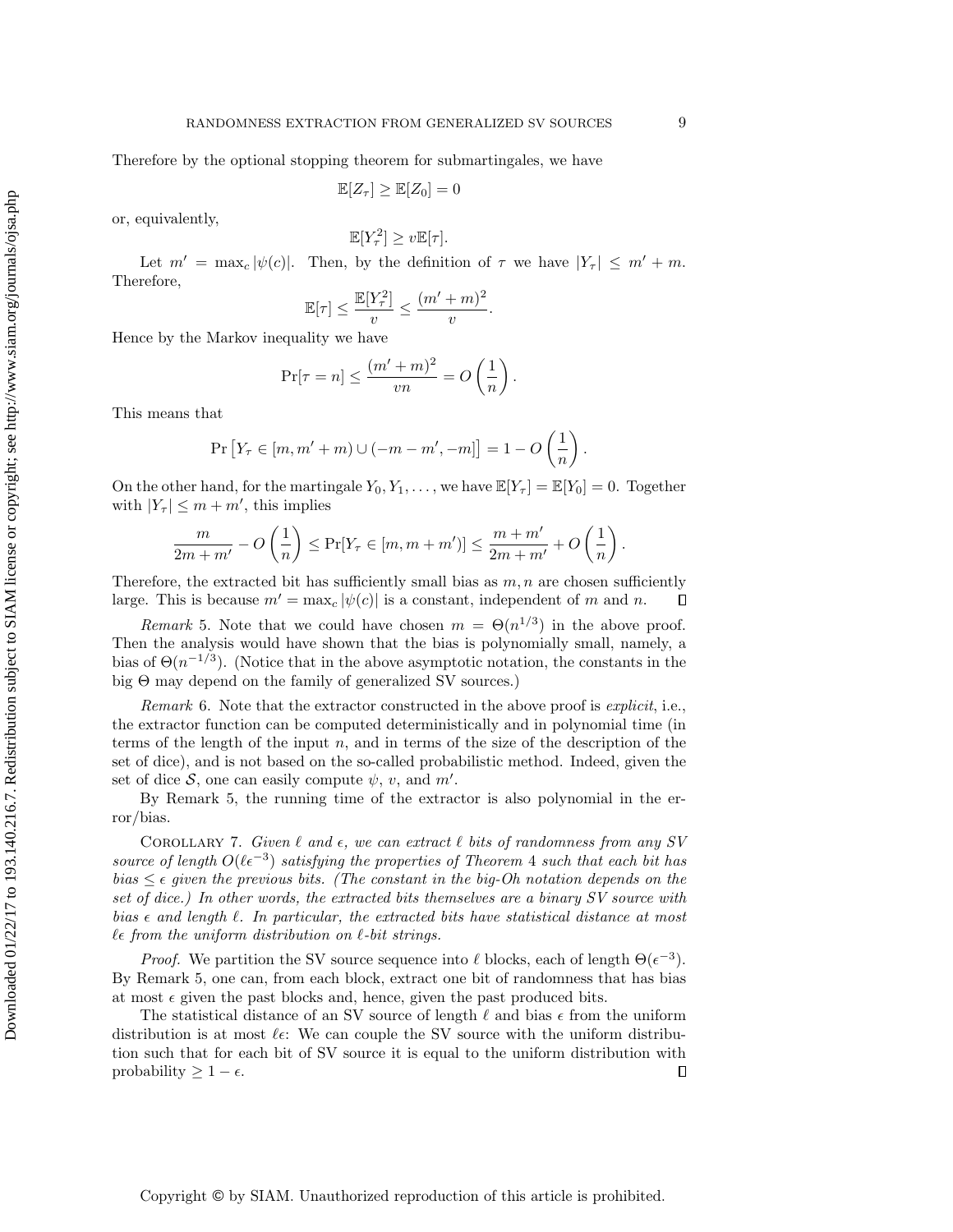Remark 8. Assume the adversary has an infinite number of dice. Then, the extractor of [Theorem 4](#page-7-0) remains valid as long as  $Var_{(s)}[\psi(C)] \geq \epsilon > 0$  for some  $\epsilon$ independent of s. On the other hand, if there is a finite subset of the dice using which the adversary can defeat any extractor (as is shown in the next subsection under certain conditions), then clearly there is no extractor for an adversary using the full infinite set of dice.

2.2. A necessary condition for the existence of randomness extractors. The main result of this subsection is the following theorem.

<span id="page-9-0"></span>THEOREM 9. Consider a generalized SV source with alphabet C, set of dice  $S$ , and probabilities  $p_s(c)$ . Suppose that there is no nonzero function  $\psi : \mathcal{C} \to \mathbb{R}$  such that for all  $s \in \mathcal{S}$  we have  $\mathbb{E}_{(s)}[\psi(C)] = 0$ . Then deterministic randomness extraction from this generalized SV source is impossible.

Again, let us consider the case where  $p_s(c) > 0$  for all s, c. In this case  $\psi$  being nonzero is equivalent to  $Var_{(s)}[\psi] > 0$  for all s. Then comparing to [Theorem 4](#page-7-0) we find that the necessary and sufficient condition for the possibility of deterministic extraction is the existence of a nonzero  $\psi$  with  $\mathbb{E}_{(s)}[\psi]=0$ .

In [Appendix B](#page-33-0) we give a proof of this theorem based on ideas in [\[20\]](#page-35-6). Here we present another proof whose ideas will be used in the distributed case too.

Proof of [Theorem](#page-9-0) 9. Any deterministic randomness extraction algorithm corresponds to a subset  $\mathcal{I} \subseteq \mathcal{C}^n$  such that the extracted bit is 0 if the observed  $c^n$  is in  $\mathcal{I}$ , and is 1 otherwise. For any n, and any such  $\mathcal{I} \subseteq \mathcal{C}^n$ , let  $\alpha(\mathcal{I})$  and  $\beta(\mathcal{I})$ , respectively, be the minimum and maximum of the probability of output 0 over all strategies of the adversary, i.e.,

$$
\alpha(\mathcal{I}) := \min \Pr[C^n \in \mathcal{I}], \qquad \beta(\mathcal{I}) := \max \Pr[C^n \in \mathcal{I}],
$$

where minimum and maximum are taken over adversary's strategies. Observe that we define  $\alpha(\mathcal{I})$  and  $\beta(\mathcal{I})$  for any arbitrary n and any subset  $\mathcal{I} \subseteq \mathcal{C}^n$ .

Fix a deterministic algorithm for randomness extraction. To prove the theorem we show that for every n and every  $\mathcal{I} \subseteq \mathcal{C}^n$ , either  $\alpha(\mathcal{I})$  or  $\beta(\mathcal{I})$  is far from 1/2. We now use the following lemma whose proof comes after the proof of [Theorem 9.](#page-9-0)

<span id="page-9-3"></span>LEMMA 10. Suppose that  $g:[0,1] \to \mathbb{R}$  is a function that satisfies the following:

- *g is continuous and* monotonically nondecreasing;
- we have

<span id="page-9-1"></span>(1) 
$$
g(0) = 0
$$
,  $g(1) = 1$ ,  $g(1/2) > 1/2$ ;

• and for all  $X: \mathcal{C} \to [0,1]$  we have

$$
\max_{s} \mathbb{E}_{(s)}[g(X)] \ge \min_{s'} g\big(\mathbb{E}_{(s')}[X]\big)
$$

or, equivalently,

<span id="page-9-2"></span>(2) 
$$
\max_{s,s'} \mathbb{E}_{(s)}[g(X)] - g(\mathbb{E}_{(s')}[X]) \geq 0,
$$

where  $\mathbb{E}_{(s)}[g(X)] = \sum_{c} p_s(c)g(X(c))$  and  $\mathbb{E}_{(s')}[X] = \sum_{c} p_{s'}(c)X(c)$ . Then for any n and any set  $\mathcal{I} \subseteq \mathcal{C}^n$ , we have that  $\beta(\mathcal{I}) \geq g(\alpha(\mathcal{I}))$ .

If such a function g with the above properties exists, then  $\alpha(\mathcal{I})$  and  $\beta(\mathcal{I})$  cannot both be arbitrarily close to 1/2. To verify this, note that  $\beta(\mathcal{I}) \geq g(\alpha(\mathcal{I}))$ . If for every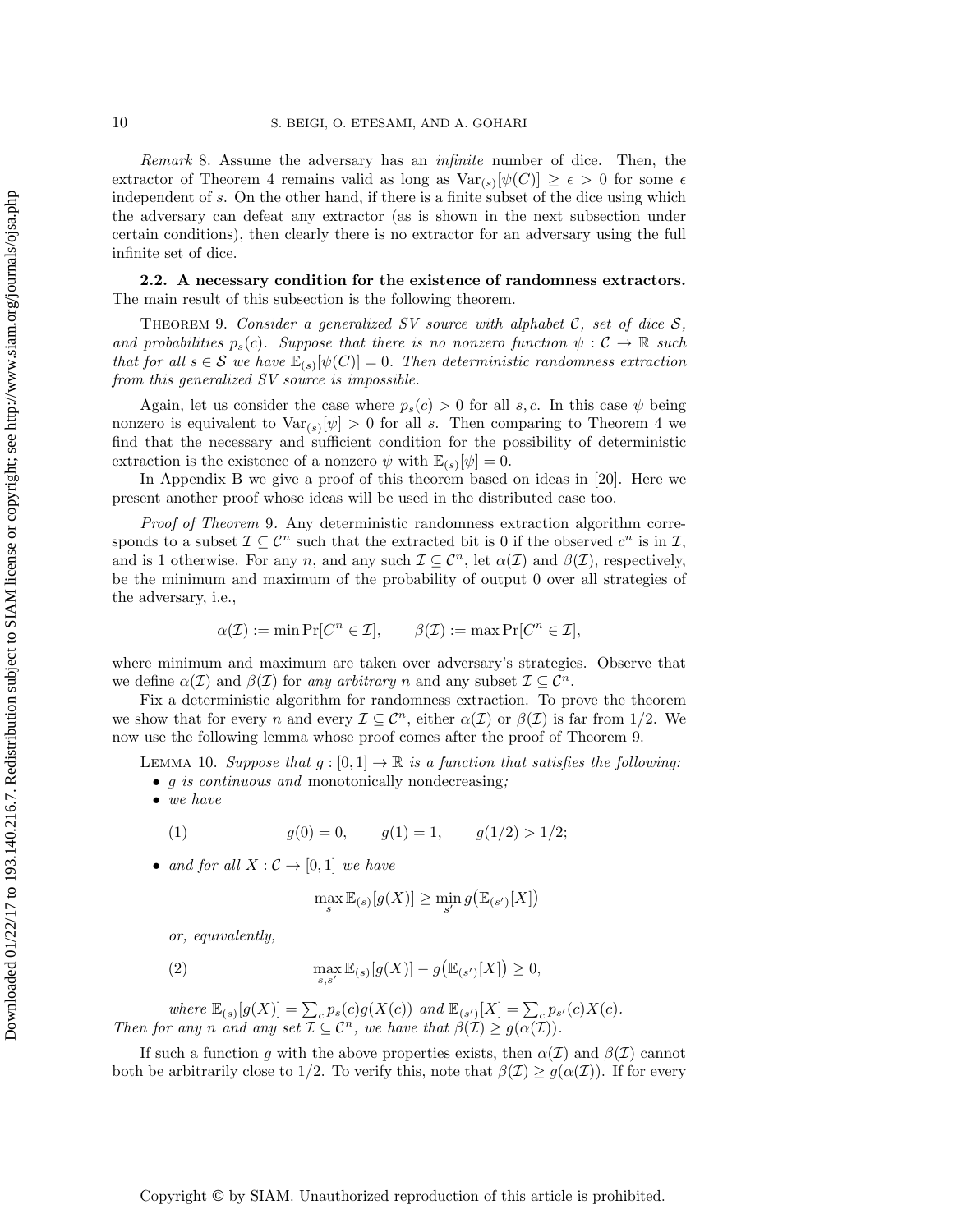$\epsilon > 0$ , one can find n and a set  $\mathcal{I} \subset \mathcal{C}^n$  such that  $\alpha(\mathcal{I}), \beta(\mathcal{I})$  are within  $\epsilon$  distance of  $1/2$ , then by the continuity of g and letting  $\epsilon$  converge to zero, we obtain that  $1/2 \ge g(1/2)$ . This is a contradiction since  $g(1/2) > 1/2$ . As a result, we only need to prove the existence of the function g.

Let  $f : [0,1] \to \mathbb{R}$  be a smooth function such that  $f(1/2) > 0$  and  $f(0) = f(1) = 0$ . We show that the function  $g_{\epsilon}$  defined by

$$
(3) \t\t\t g_{\epsilon}(x) := x + \epsilon f(x)
$$

for sufficiently small  $\epsilon > 0$ , satisfies the desired properties. Verification of [\(1\)](#page-9-1) is easy. For the monotonicity of  $g_{\epsilon}$ , note that since f is smooth and defined on the closed interval  $[0, 1]$ , there is a uniform upper bound on the derivative of  $f$  as follows:

$$
|f'(x)| \le m \quad \forall x \in [0,1].
$$

Then for  $\epsilon < 1/m$ , the function  $g_{\epsilon}$  is monotone. It remains to show [\(2\)](#page-9-2). Define

$$
\mathcal{T}:=\big\{T:\mathcal{C}\to[0,1]:\,\|T\|_{*}=1,\ \mathbb{E}_{*}[T]=0\big\},
$$

where  $||T||_*$  and  $\mathbb{E}_*T$  are computed with respect to the uniform distribution on C, i.e.,

$$
||T||_*^2 = \sum_c \frac{1}{|\mathcal{C}|} T(c)^2
$$

and

$$
\mathbb{E}_{*}[T] = \sum_{c} \frac{1}{|\mathcal{C}|} T(c).
$$

For every  $T \in \mathcal{T}$  we have

$$
\max_{s,s'} \mathbb{E}_{(s)}[T] - \mathbb{E}_{(s')}[T] > 0,
$$

because otherwise  $\max_{s,s'} \mathbb{E}_{(s)}[T] - \mathbb{E}_{(s')}[T] = 0$  implies that  $\mathbb{E}_{(s)}[T] = \mathbb{E}_{(s')}[T]$  for all s, s', and  $\psi(c) = T(c) - \mathbb{E}_{(s)}[T]$  will be a nonconstant function satisfying  $\mathbb{E}_{(s')}[\psi(C)] =$ 0 for all  $s'$ , which is in contradiction with our assumption in the statement of the theorem. Therefore, using the compactness of  $\mathcal{T}$ , there is  $\Delta > 0$  such that

<span id="page-10-0"></span>(4) 
$$
\max_{s,s'} \mathbb{E}_{(s)}[T] - \mathbb{E}_{(s')}[T] > \Delta \qquad \forall T \in \mathcal{T}.
$$

Let  $X: \mathcal{C} \to [0,1]$  be an arbitrary function. Then, letting  $\bar{x} = \mathbb{E}_*[X(\mathcal{C})]$  and  $r = \sqrt{\text{Var}_*[X(C)]} \geq 0$  we get that

$$
X = \bar{x}\mathbf{1}_{\mathcal{C}} + rT = \bar{x} + rT
$$

for some  $T \in \mathcal{T}$ . Here, if  $r = 0, T \in \mathcal{T}$  can be chosen arbitrarily, and otherwise we let  $T = (X - \bar{x})/r$ . Observe that in the latter case  $\mathbb{E}_*[T] = 0$  and  $||T||_*^2 = \text{Var}_*[T] = 1$ , so  $T \in \mathcal{T}$ .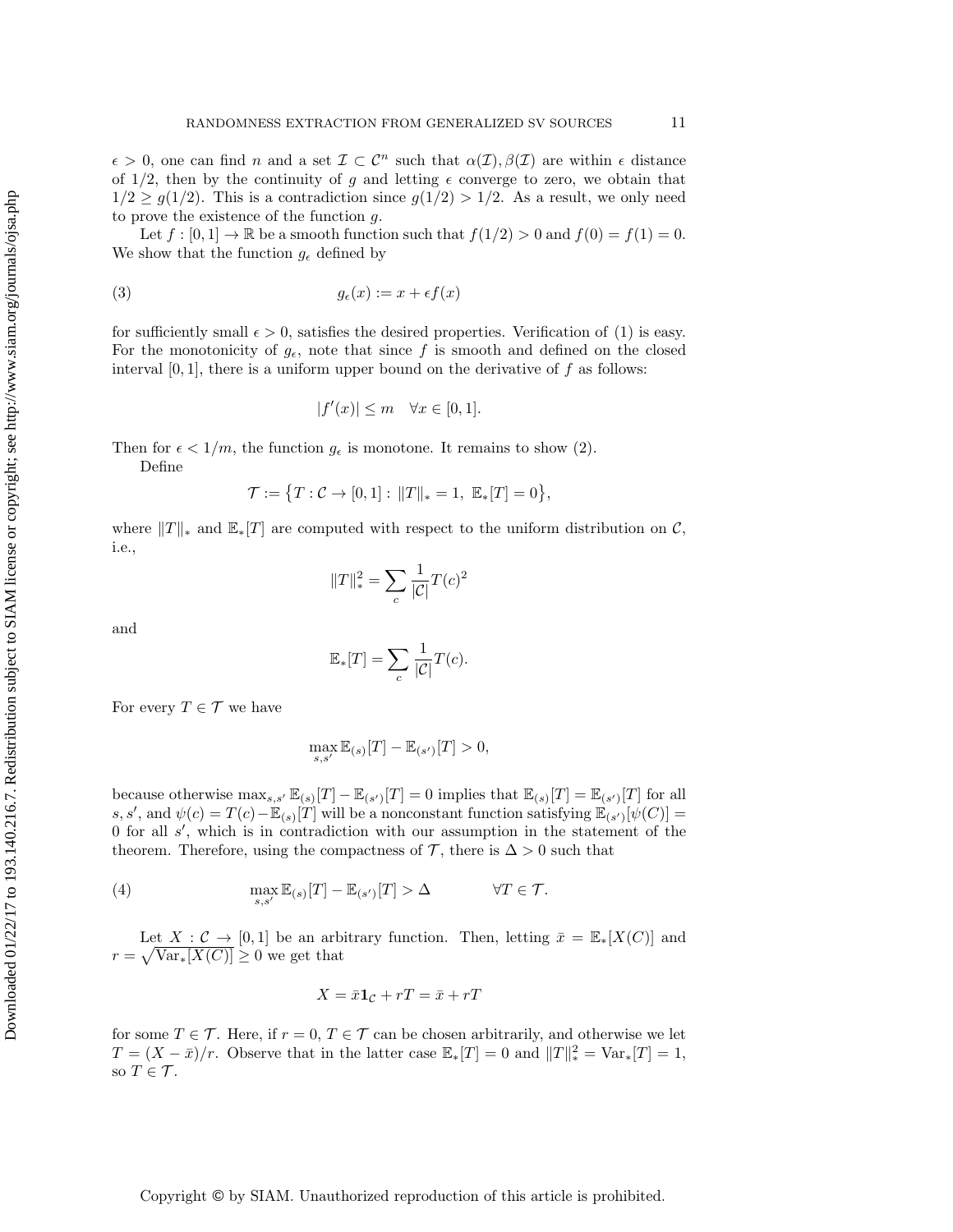From  $g_{\epsilon}(x) = x + \epsilon f(x)$  we have

$$
\max_{s,s'} \mathbb{E}_{(s)}[g_{\epsilon}(X)] - g_{\epsilon}(\mathbb{E}_{(s')}[X])
$$
\n
$$
= \max_{s,s'} \mathbb{E}_{(s)}[X + \epsilon f(X)] - \mathbb{E}_{(s')}[X] - \epsilon f(\mathbb{E}_{(s')}[X])
$$
\n
$$
= \max_{s,s'} \left( \mathbb{E}_{(s)}[X] - \mathbb{E}_{(s')}[X] \right) + \epsilon \left( \mathbb{E}_{(s)}[f(X)] - f(\mathbb{E}_{(s')}[X]) \right)
$$
\n
$$
= \max_{s,s'} \left( \bar{x} + r \mathbb{E}_{(s)}[T] - \bar{x} - r \mathbb{E}_{(s')}[T] \right) + \epsilon \left( \mathbb{E}_{(s)}[f(\bar{x} + rT)] - f(\mathbb{E}_{(s')}[\bar{x} + rT]) \right)
$$
\n
$$
= \max_{s,s'} r(\mathbb{E}_{(s)}[T] - \mathbb{E}_{(s')}[T]) + \epsilon \left( \mathbb{E}_{(s)}[f(\bar{x} + rT)] - f(\bar{x} + r \mathbb{E}_{(s')}[T]) \right).
$$

Since f is a smooth function, for every  $0 \le x, y \le 1$  there is some z (between x and y) such that  $f(y) = f(x) + (y - x)f'(z)$ . Remember that since we assumed that f is a smooth function defined on the closed interval  $[0, 1]$ , the absolute value of its derivative can be uniformly bounded from above by a constant  $m$ . We then obtain,

$$
f(\bar{x}) - m|y - \bar{x}| \le f(y) \le f(\bar{x}) + m|y - \bar{x}|.
$$

Therefore, using the fact that  $|T(c)| \leq \sqrt{|\mathcal{C}|} \leq |\mathcal{C}|$  (implied by  $||T||_* = 1$ ), we have

$$
\begin{aligned} &\mathbb{E}_{(s)}[f(\bar{x}+rT)]\geq f(\bar{x})-mr\mathbb{E}_{(s)}[|T|]\geq f(\bar{x})-mr|\mathcal{C}|,\\ &\left(\bar{x}+r\mathbb{E}_{(s')}[T]\right)\leq f(\bar{x})+rm|\mathbb{E}_{(s')}[T]|\leq f(\bar{x})+mr|\mathcal{C}|.\end{aligned}
$$

Therefore,

$$
\max_{s,s'} \mathbb{E}_{(s)}[g_{\epsilon}(X)] - g_{\epsilon}(\mathbb{E}_{(s')}[X])
$$
\n
$$
= \max_{s,s'} r(\mathbb{E}_{(s)}[T] - \mathbb{E}_{(s')}[T]) + \epsilon(\mathbb{E}_{(s)}[f(\bar{x} + rT)] - f(\bar{x} + r\mathbb{E}_{(s')}[T])
$$
\n
$$
\geq \max_{s,s'} r(\mathbb{E}_{(s)}[T] - \mathbb{E}_{(s')}[T]) + \epsilon(f(\bar{x}) - mr|\mathcal{C}| - f(\bar{x}) - mr|\mathcal{C}|)
$$
\n
$$
= \max_{s,s'} r(\mathbb{E}_{(s)}[T] - \mathbb{E}_{(s')}[T]) - 2\epsilon mr|\mathcal{C}|
$$
\n(5)\n
$$
\geq r(\Delta - 2\epsilon m|\mathcal{C}|),
$$

<span id="page-11-0"></span>where in  $(5)$ , we used  $(4)$ . Observe that the expression in  $(5)$  is strictly positive if  $\epsilon < \Delta/(2m|\mathcal{C}|)$ . Then the function  $g_{\epsilon}$  for

$$
\epsilon < \min\{1/m, \Delta/(2m|\mathcal{C}|)\},
$$

has all the desired properties.

 $\Box$ 

In the above proof we show that for any deterministic strategy for randomness extraction (specified by a subset  $\mathcal{I} \subseteq \mathcal{C}^n$ ) either  $\alpha(\mathcal{I})$  or  $\beta(\mathcal{I})$  which, respectively, are the minimum and maximum probability of output 0 over adversary's strategies, is away from 1/2. In the original binary SV sources, the set of such pairs  $(\alpha(\mathcal{I}), \beta(\mathcal{I}))$ can be characterized exactly. For details we refer the reader to [Appendix A.](#page-31-0) Also see [Figure 1](#page-12-0) for an example.

*Proof of [Lemma](#page-9-3)* 10. The numbers  $\alpha(\mathcal{I}), \beta(\mathcal{I})$  can be computed recursively as follows. For every  $c \in \mathcal{C}$ , let  $\mathcal{I}_c := \{c_{[2:n]} : (c, c_{[2:n]}) \in \mathcal{I}\}\$ . Note that  $\mathcal{I}_c$  is a subset of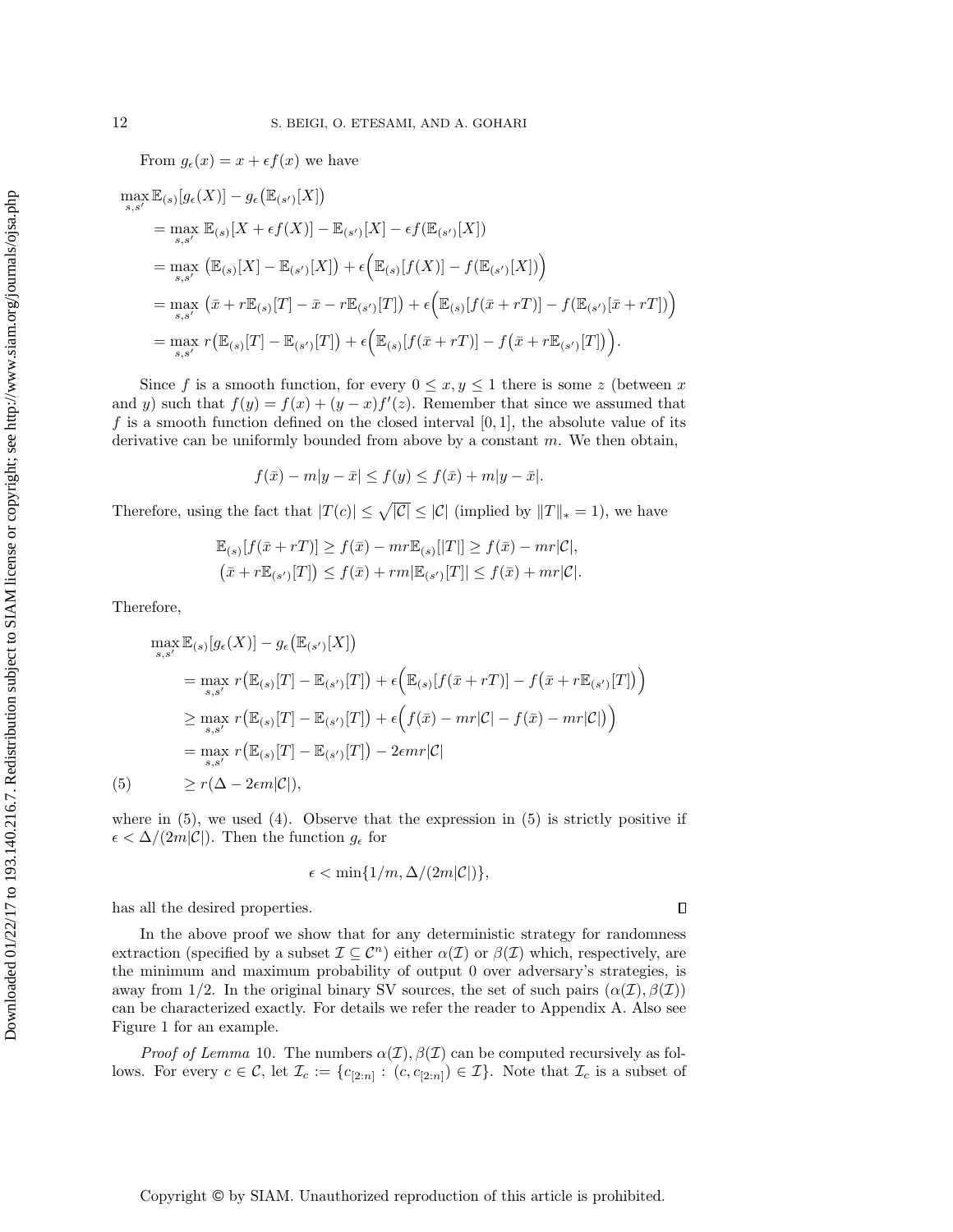<span id="page-12-0"></span>

FIG. 1. Given any deterministic extractor, the pair  $(\alpha, \beta)$  is on or above the curve specified in this figure, where  $\alpha$  and  $\beta$  are the minimum and maximum value of the probability of the output being zero that the adversary can achieve by choosing its strategy. The plot is for the binary SV source with two coins with probability of heads respectively equal to  $1/3$  and  $2/3$ . The point  $(1/2, 1/2)$ , specified by a star, is below the curve, so randomness extraction from this binary SV source is impossible. It can be shown that the curve has fractal-like self-similarity: It can be split at point  $(1/3, 2/3)$  into two curves each of which is a normalized version of the whole curve. In other words, if  $f : [0,1] \rightarrow [0,1]$ is the equation for the curve,  $f(x) = \frac{2}{3}f(3x)$  for  $x \in [0, 1/3]$  and  $f(x) = 2/3 + \frac{1}{3}f(\frac{3}{2}(x-1/3))$  for  $x \in [1/3, 2/3]$ . We relegate the reason why the curve has this property to [Corollary](#page-32-0) 35 in [Appendix](#page-31-0) A.

 $\mathcal{C}^{n-1}$  for which  $\alpha(\mathcal{I}_c)$  is defined. (Remember that  $\alpha$  is defined for sequences of any length). We claim that

<span id="page-12-1"></span>(6) 
$$
\alpha(\mathcal{I}) = \min_{s} \sum_{c} p_s(c) \alpha(\mathcal{I}_c).
$$

To verify this, suppose that the adversary in the first step chooses  $s_1 = s$ . Then  $C_1 = c$  occurs with probability  $p_s(c)$ . Assuming  $C_1 = c$ , the final extracted bit is equal to 0 if  $(C_2, \ldots, C_n) \in \mathcal{I}_c$ . Since, by definition, the minimum of the probability of this latter event is  $\alpha(\mathcal{I}_c)$ , the (unconditional) probability of the extracted bit being 0 is equal to  $\sum_c p_s(c)\alpha(\mathcal{I}_c)$ . Taking the minimum of this expression over all  $s_1 = s$ gives  $\alpha(\mathcal{I})$ . To simplify the notation, we can rewrite [\(6\)](#page-12-1) by defining a random variable C on alphabet C with pmf  $p_s(c)$  as follows:

$$
\alpha(\mathcal{I}) = \min_{s} \mathbb{E}_{(s)}[\alpha(\mathcal{I}_C)],
$$

where  $\mathbb{E}_{(s)}$  is the expected value with respect to  $p_s(c)$ . We similarly have

$$
\beta(\mathcal{I}) = \max_{s} \mathbb{E}_{(s)}[\beta(\mathcal{I}_C)].
$$

By the above discussion to compute  $\alpha(\mathcal{I})$  and  $\beta(\mathcal{I})$  for  $\mathcal{I} \subseteq \mathcal{C}^n$  it suffices to compute these numbers for subsets of  $\mathcal{C}^{n-1}$ . Thus the functions  $\alpha(\cdot)$  and  $\beta(\cdot)$  can be computed recursively. The above recursive procedure can be understood as assigning two values to each node of the tree associated with the extractor, as described in the "proof techniques" subsection of the introduction.

Copyright © by SIAM. Unauthorized reproduction of this article is prohibited.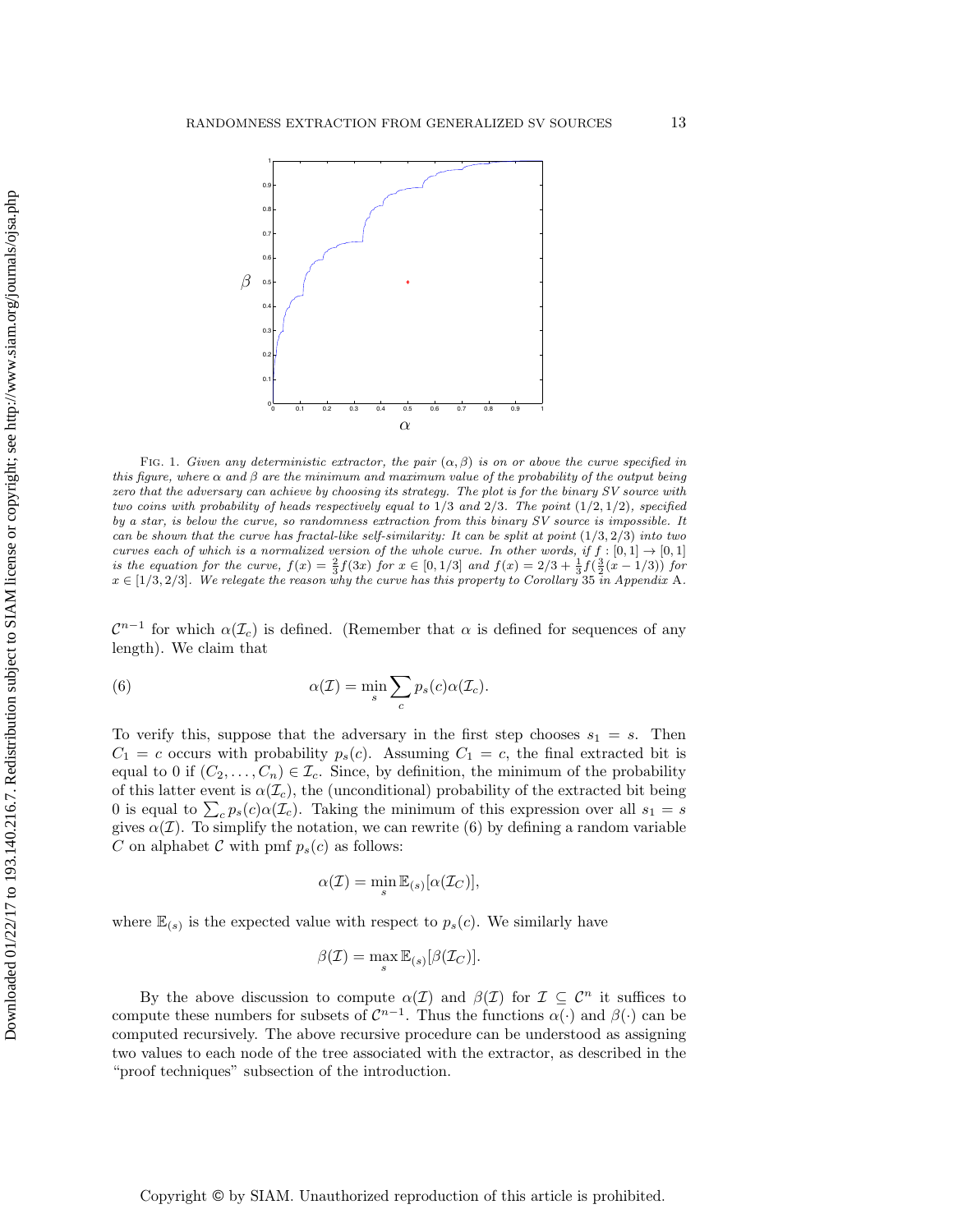Let  $\Phi_n$  be the set of pairs  $(\alpha(\mathcal{I}), \beta(\mathcal{I}))$  for all subsets  $\mathcal{I} \subseteq \mathcal{C}^n$ . In other words, for  $n \geq 1$  define

$$
\Phi_n:=\big\{(\alpha(\mathcal{I}),\beta(\mathcal{I})): \, \mathcal{I}\subseteq \mathcal{C}^n\big\}.
$$

Also let

$$
\Phi_0 = \{(0,0), (1,1)\}.
$$

Observe that  $\Phi_0$  corresponds to the case when there is no SV source to look at, and the deterministic extractor outputs a constant bit. Now by the above discussion,  $\Phi_n$  is indeed the set of pairs  $(x, y)$  for which there exist  $X, Y : \mathcal{C} \to \mathbb{R}$  such that  $(X(c), Y(c)) \in \Phi_{n-1}$  for every  $c \in \mathcal{C}$ , and that

<span id="page-13-0"></span>(7) 
$$
x = \min_{s} \mathbb{E}_{(s)}[X] = \min_{s} \sum_{c} p(c|s)X(c),
$$

$$
y = \max_{s} \mathbb{E}_{(s)}[Y] = \max_{s} \sum_{c} p(c|s)Y(c).
$$

A full characterization of the set  $\Phi_n$  for the original binary SV source is given in [Appendix A.](#page-31-0)

To complete the proof of the lemma, it suffices to show that for all  $(x, y) \in \Phi_n$ we have  $y \ge g(x)$ . The latter statement can be proved by induction on *n*. The base of induction,  $n = 0$ , follows from  $g(0) = 0$  and  $g(1) = 1$ . Assume that  $(x, y) \in \Phi_n$  is obtained from [\(7\)](#page-13-0) for  $(X(c), Y(c)) \in \Phi_{n-1}$  for  $c \in \mathcal{C}$ . By the induction hypothesis we have  $Y(c) \ge g(X(c))$  for all c. In other words,  $Y \ge g(X)$ , and then

$$
g(\mathbf{x}) = g\left(\min_{s} \mathbb{E}_{(s)}[X]\right)
$$

$$
= \min_{s} g\left(\mathbb{E}_{(s)}[X]\right)
$$

$$
\leq \max_{s} \mathbb{E}_{(s)}[g(X)]
$$

$$
\leq \max_{s} \mathbb{E}_{(s)}[Y]
$$

$$
= \mathbf{y}.
$$

Here in the second line we use the monotonicity of  $q$ , and in the fourth line we use the induction hypothesis.  $\Box$ 

<span id="page-13-2"></span>COROLLARY 11. Consider a generalized  $SV$  source with alphabet  $C$ , set of dice S, and probabilities  $p_s(c)$ . Let S' be a subset of S and let C' be the set of all c for which there exists some  $s \in S'$  such that  $p_s(c) > 0$ . Suppose that there is no nonzero function  $\psi : \mathcal{C} \to \mathbb{R}$  such that (i)  $\psi$  is zero on  $\mathcal{C} - \mathcal{C}'$ , and (ii) for all  $s \in \mathcal{S}'$  we have  $\mathbb{E}_{(s)}[\psi(C)] = 0$ . Then deterministic randomness extraction from this generalized SV source is impossible.

Proof. We show that the adversary can defeat the extractor even when it is restricted to the smaller set of dice  $\mathcal{S}'$ . When restricted to the set of dice  $\mathcal{S}'$ , the faces labeled by  $C - C'$  show up with probability 0. So, we can pretend as if these faces did not exist. Now the condition that no such function  $\psi$  exists is exactly the condition in [Theorem 9](#page-9-0) for the set of dice  $S'$  having faces labeled from  $C - C'$ .  $\Box$ 

<span id="page-13-1"></span>3. Distributed SV sources. Distributed SV sources can be defined similarly to generalized SV sources except that, in this case, the outcome in each time step is a pair that is distributed between two parties.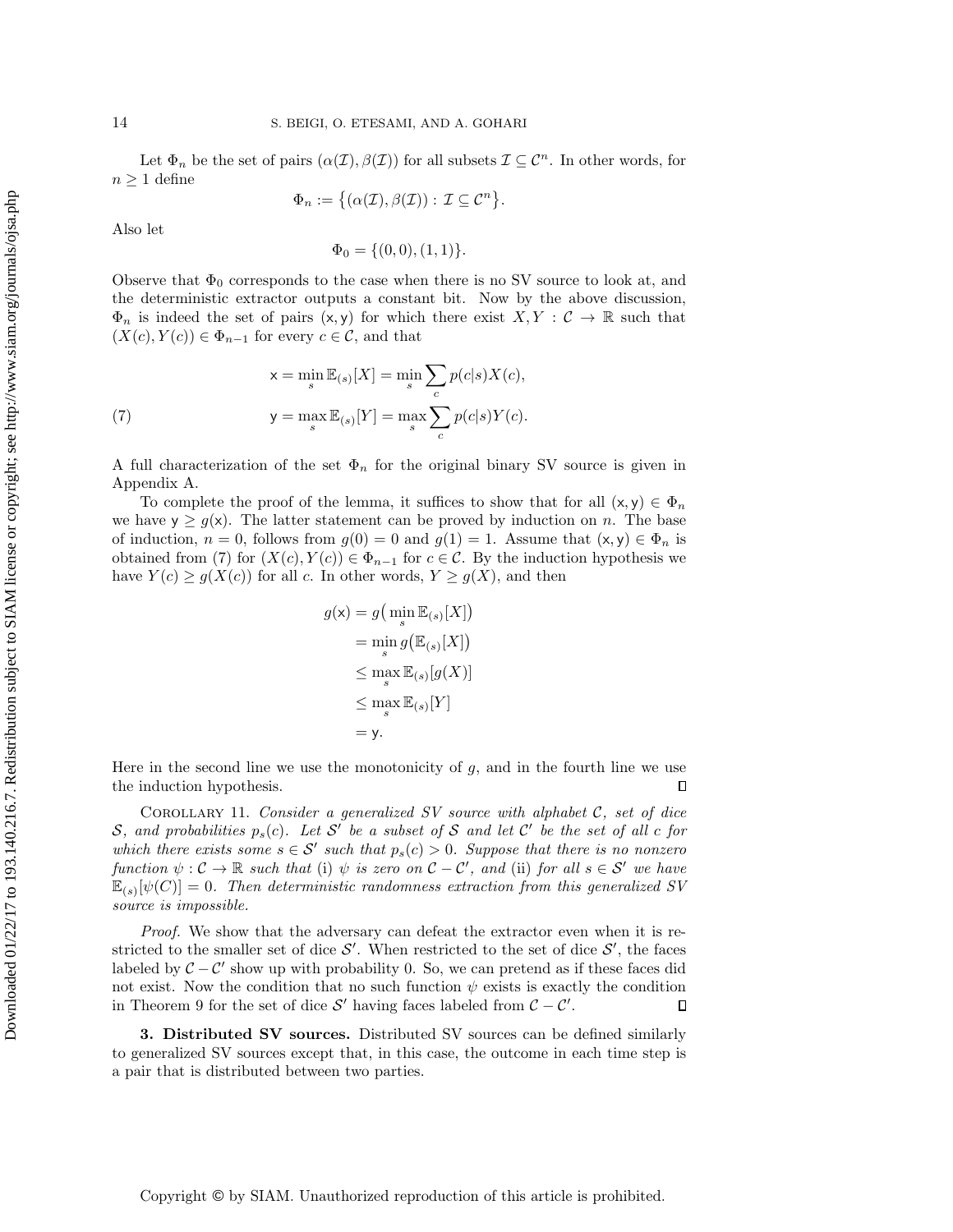DEFINITION 12. Fix finite sets  $A, B, S$ . Let  $p_s(ab)$  be a probability distribution over  $A \times B$  for any  $s \in S$ . A distributed SV source with respect to distributions  $p_s(ab)$ is defined as follows. The adversary in each time step i, depending on the previous outcomes  $(a_1, b_1), \ldots, (a_{i-1}, b_{i-1})$  chooses some  $s_i$ . Then  $(A_i, B_i)$  is sampled from the distribution  $p_{s_i}(a_i b_i)$ . The sequence of random variables  $(A_1, B_1), (A_2, B_2), \ldots$ , is called a distributed SV source.

Here we assume that the outcomes of this SV source are distributed between two parties, say Alice and Bob. That is, in each time step  $i, A_i$  is revealed to Alice and  $B_i$  is revealed to Bob. So Alice receives the sequence  $(A_1, A_2, \ldots)$ , and Bob receive the sequence  $(B_1, B_2, \dots)$ .

In this section we are interested in whether two parties can generate a common random bit from distributed SV sources. To be more precise, let us first define the problem more formally.

DEFINITION 13. We say that common randomness can be extracted from the family of distributed SV sources determined by  $\{p_s(ab): s \in S\}$  if for every  $\epsilon > 0$  there is n and functions  $\Gamma_n$ :  $\mathcal{A}^n \to \{0,1\}$  and  $\Lambda_n : \mathcal{B}^n \to \{0,1\}$  such that for every  $(A_1, B_1), (A_2, B_2), \ldots$  determined by a strategy of adversary as above, the distributions of  $K_1 = \Gamma_n(A^n)$  and  $K_2 = \Lambda_n(B^n)$  are  $\epsilon$ -close (in total variation distance) to the uniform distribution, and that  $Pr[K_1 \neq K_2] < \epsilon$ .

In the above definition we considered only deterministic protocols for extracting a common random bit. We could also consider probabilistic protocols where  $\Gamma_n$  and  $\Lambda_n$  are random functions depending on the *private* randomnesses of Alice and Bob, respectively. More precisely, we could take  $K_1 = \Gamma_n(A^n, R_1)$  and  $K_2 = \Lambda_n(B^n, R_2)$ with the above conditions on  $K_1, K_2$ , where  $R_1$  and  $R_2$  are the private randomnesses of Alice and Bob, respectively, which are independent of the SV source and of each other. Nevertheless, if a common random bit can be extracted with probabilistic protocols, then common randomness extraction with deterministic protocols is also possible.

<span id="page-14-0"></span>Lemma 14. In the problem of common random bit extraction, with no loss of generality, we may assume that the parties do not have private randomness.

*Proof.* Given a distributed SV source  $(A^n, B^n)$ , assume that Alice and Bob produce binary random variables  $K_1 = \Gamma_n(A^n, R_1)$  and  $K_2 = \Lambda_n(B^n, R_2)$ , where  $R_1$  and  $R<sub>2</sub>$  are the private randomnesses of Alice and Bob respectively, which are independent of the SV source and of each other. The bits  $K_1$  and  $K_2$  are  $\epsilon$ -close to the uniform distribution over  $\{0, 1\}$  and that  $Pr[K_1 \neq K_2] < \epsilon$ . Define

$$
K_1' = \Gamma_n'(A^n) = \operatorname{argmax}_k \, \Pr[K_1 = k | A^n]
$$

and

$$
K_2' = \Lambda_n'(B^n) = \operatorname{argmax}_k \, \Pr[K_2 = k | B^n].
$$

Then  $K_1'$  and  $K_2'$  are (deterministic) functions of  $A^n$  and  $B^n$ , respectively. We claim that

$$
\Pr[K_1' \ne K_2'] \le 3\epsilon
$$

and

$$
\left| \Pr[K_1' = 0] - \frac{1}{2} \right|, \left| \Pr[K_2' = 0] - \frac{1}{2} \right| \le 2\epsilon.
$$

Proving these inequalities would complete the proof.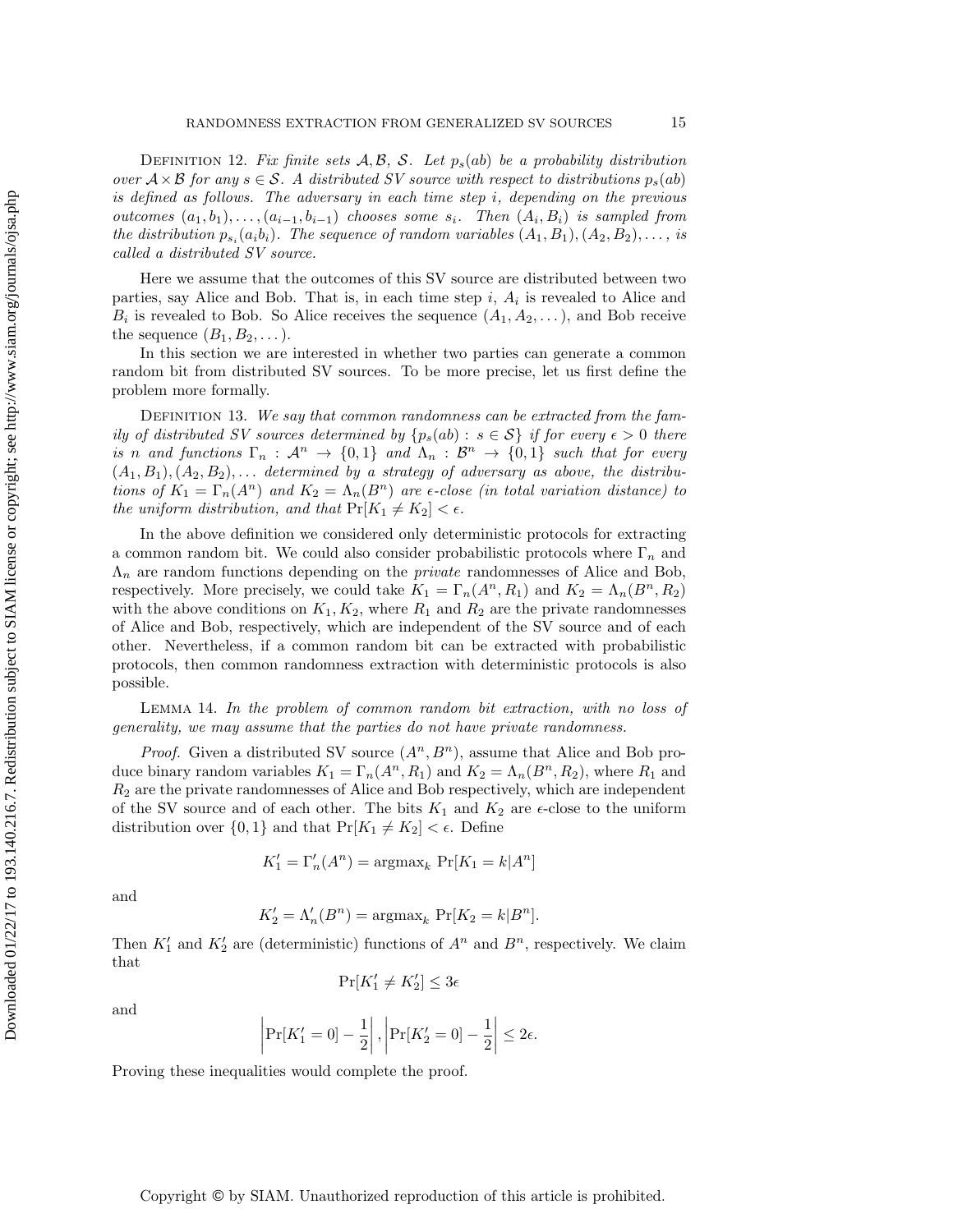Observe that for every  $A^n = a^n$  we have

$$
Pr[K'_1 \neq K_1 | A^n = a^n] = \min\{Pr[K_1 = 0 | a^n], Pr[K_1 = 1 | a^n]\}.
$$

On the other hand,

$$
\Pr[K_2 \neq K_1 | a^n] = \Pr[K_2 = 1 | a^n] \Pr[K_1 = 0 | a^n] + \Pr[K_2 = 0 | a^n] \Pr[K_1 = 1 | a^n]
$$
  
\n
$$
\geq \min \{ \Pr[K_1 = 0 | a^n], \Pr[K_1 = 1 | a^n] \}
$$
  
\n
$$
= \Pr[K_1' \neq K_1 | A^n = a^n].
$$

As a result, we have

$$
\Pr[K_1' \neq K_1] \le \Pr[K_2 \neq K_1] \le \epsilon,
$$

which gives

$$
\left|\Pr[K_1' = 0] - \frac{1}{2}\right| \le 2\epsilon.
$$

This inequality for  $K_2'$  is proved similarly.

Next we have

$$
\Pr[K_1' \neq K_2'] \le \Pr[K_1' \neq K_1] + \Pr[K_1 \neq K_2] + \Pr[K_2 \neq K_2']
$$
  
 
$$
\le \epsilon + \epsilon + \epsilon.
$$

**3.1. Maximal correlation.** Let us first consider the problem of common randomness extraction in a simpler case where there is no adversary (in the i.i.d. case). That is, let us assume that we have only one distribution  $p(ab)$ , and Alice and Bob in each time i receive samples  $A_i$  and  $B_i$  from this distribution. The question of the possibility of common randomness extraction can be raised in this case too. Witsenhausen [\[27\]](#page-35-8) used a measure of correlation called maximal correlation to prove a necessary and sufficient condition for the possibility of common randomness extraction from i.i.d. sources.

DEFINITION 15 (maximal correlation). The maximal correlation of random variables A and B with joint distribution  $p(ab)$  defined on A and B, respectively, is denoted by  $\rho(A;B)$  and defined as follows:

(8) 
$$
\rho(A;B) := \max \qquad \mathbb{E}[XY],
$$
  
subject to: 
$$
\mathbb{E}[X] = \mathbb{E}[Y] = 0,
$$

$$
\mathbb{E}[X^2] = \mathbb{E}[Y^2] = 1,
$$

where the maximum is taken over all functions  $X : \mathcal{A} \to \mathbb{R}, Y : \mathcal{B} \to \mathbb{R}$ . Here the expected values are with respect to  $p(ab)$ , e.g.,  $\mathbb{E}[XY] = \sum_{a,b} p(ab)X(a)Y(b)$ .

Maximal correlation has the intriguing property that if  $(A^n, B^n)$  is n i.i.d. copies of  $(A, B)$ , then  $\rho(A^n; B^n) = \rho(A; B)$ . Moreover, maximal correlation does not increase under local stochastic maps [\[27\]](#page-35-8).

From the definition and using the Cauchy–Schwarz inequality it is not hard to verify that  $0 \le \rho(A;B) \le 1$ . Further,  $\rho(A;B) = 0$  if and only if A, B are independent. To characterize the other extreme case  $\rho(A;B) = 1$  we need the notion of common data.

DEFINITION 16. We say that  $A, B$  have common data if there are nonconstant functions  $\Gamma(A)$  and  $\Lambda(B)$  with arbitrary but the same images, such that  $\Gamma(A) = \Lambda(B)$ with probability one.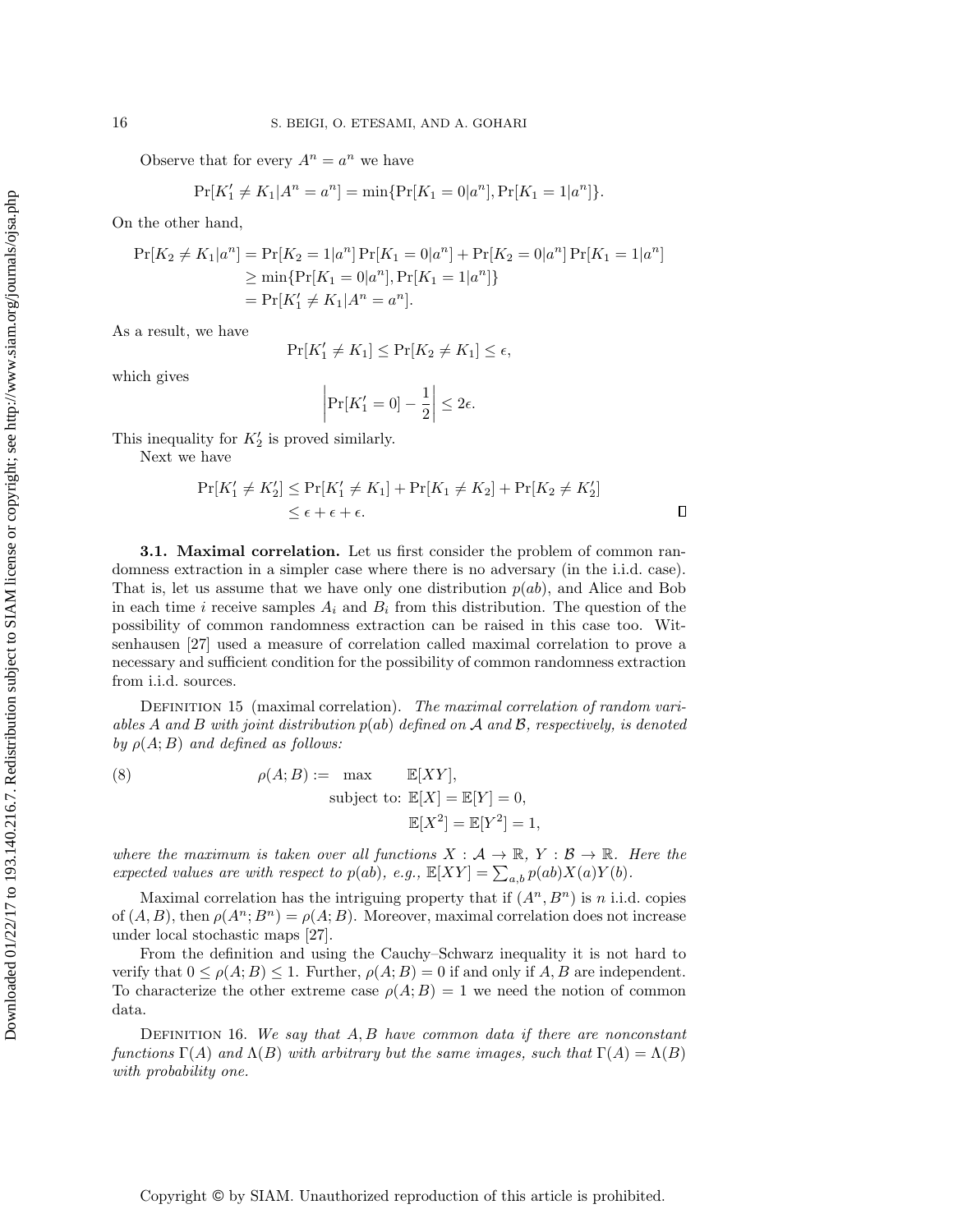Thus  $A$  and  $B$  have common data if Alice and Bob, having access to  $A$  and  $B$ , respectively, can compute the same nonconstant data (i.e.,  $\Gamma(A) = \Lambda(B)$ ) without communication. We have  $\rho(A;B) = 1$  if and only if A, B have common data.

<span id="page-16-0"></span>THEOREM 17 (see [\[27\]](#page-35-8)). A common random bit can be extracted from i.i.d. copies of A, B if and only if  $\rho(A;B) = 1$ .

Here, we give an alternative proof of this theorem whose ideas will be used later. This proof of Witsenhausen's theorem can also be of independent interest.

To motivate our proof technique, and to elaborate on the difficulty we should overcome, assume that A and B have no common part  $(\rho(A;B) < 1)$ , but Alice and Bob can extract common randomness by applying functions  $\Gamma$  and  $\Lambda$  on their observations, i.e.,  $\Gamma(A^n)$  and  $\Lambda(B^n)$  are almost uniform, and  $\Gamma(A^n) = \Lambda(B^n)$  with high probability. Since  $\Gamma(A^n) = \Lambda(B^n)$  with high probability, there is some  $(a_1, \ldots, a_{n-1})$ and  $(b_1, \ldots, b_{n-1})$  such that conditioned on  $A^{n-1} = a^{n-1}$  and  $B^{n-1} = b^{n-1}$  we still have  $\Gamma(A^n) = \Lambda(B^n)$  with high probability. Now we observe that after conditioning on  $A^{n-1} = a^{n-1}$  and  $B^{n-1} = b^{n-1}$ , the functions  $\Gamma(A^n)$  and  $\Lambda(B^n)$  depend only on  $A_n$  and  $B_n$ . So we have found functions of A and B, respectively, that are equal with high probability. This may seem to be a contradiction with our assumption that  $A, B$ do not have common data. However, the random variables  $\Gamma(A^n)$  or  $\Lambda(B^n)$  may no longer be uniform when we condition on  $A^{n-1} = a^{n-1}$  and  $B^{n-1} = b^{n-1}$ . In fact,  $\Gamma(A^n)$  or  $\Lambda(B^n)$  may even become constant after conditioning.

To overcome the difficulty discussed above, we consider three conditional probabilities after conditioning on  $A^{n-1} = a^{n-1}$  and  $B^{n-1} = b^{n-1}$ . That is, we keep track of the conditional probability of  $\Gamma(A^n) = \Lambda(B^n)$ , as well as the marginal distributions of  $\Gamma(A^n)$  and  $\Lambda(B^n)$ ; our proof works by simultaneously keeping track of the values of these three conditional probabilities.

*Proof.* If  $\rho(A;B) = 1$ , then A, B have common data as defined above, and a common random bit can be extracted from that common data by standard randomness extractors for i.i.d. sources.

For the other direction, suppose that  $\rho(A;B) = \rho < 1$ , and that we can extract one bit of common randomness from  $A, B$ . By [Lemma 14](#page-14-0) we may assume that Alice and Bob's strategies for extracting common randomness are deterministic. That is, we may assume that there are subsets  $\mathcal{I} \subseteq \mathcal{A}^n$  and  $\mathcal{J} \subseteq \mathcal{B}^n$  such that Alice's extracted bit is  $K_1 = 0$  if  $A^n \in \mathcal{I}$  and Bob's extracted bit  $K_2 = 0$  if  $B^n \in \mathcal{J}$ , and that  $K_1, K_2$  are equal with high probability, and their distributions are close to the uniform distribution over  $\{0, 1\}.$ 

Let us define

$$
\alpha(\mathcal{I}) := \Pr[A^n \in \mathcal{I}],
$$
  
\n
$$
\beta(\mathcal{J}) := \Pr[B^n \in \mathcal{J}],
$$
  
\n
$$
\gamma(\mathcal{I}, \mathcal{J}) := \Pr[A^n \in \mathcal{I} \& B^n \in \mathcal{J}].
$$

By the assumption about the existence of randomness extractors the three numbers  $\alpha(\mathcal{I}), \beta(\mathcal{J}),$  and  $\gamma(\mathcal{I}, \mathcal{J})$  are all close to 1/2.

For every  $a \in \mathcal{A}$  and  $b \in \mathcal{B}$  define  $\mathcal{I}_a = \{a_{[2:n]} : (a, a_{[2:n]}) \in \mathcal{I}\}\$  and  $\mathcal{J}_b :=$  $\{b_{[2:n]} : (b, b_{[2:n]}) \in \mathcal{J}\}\.$  Then as in the proof of [Theorem 9](#page-9-0) the numbers  $\alpha(\mathcal{I}), \beta(\mathcal{J}),$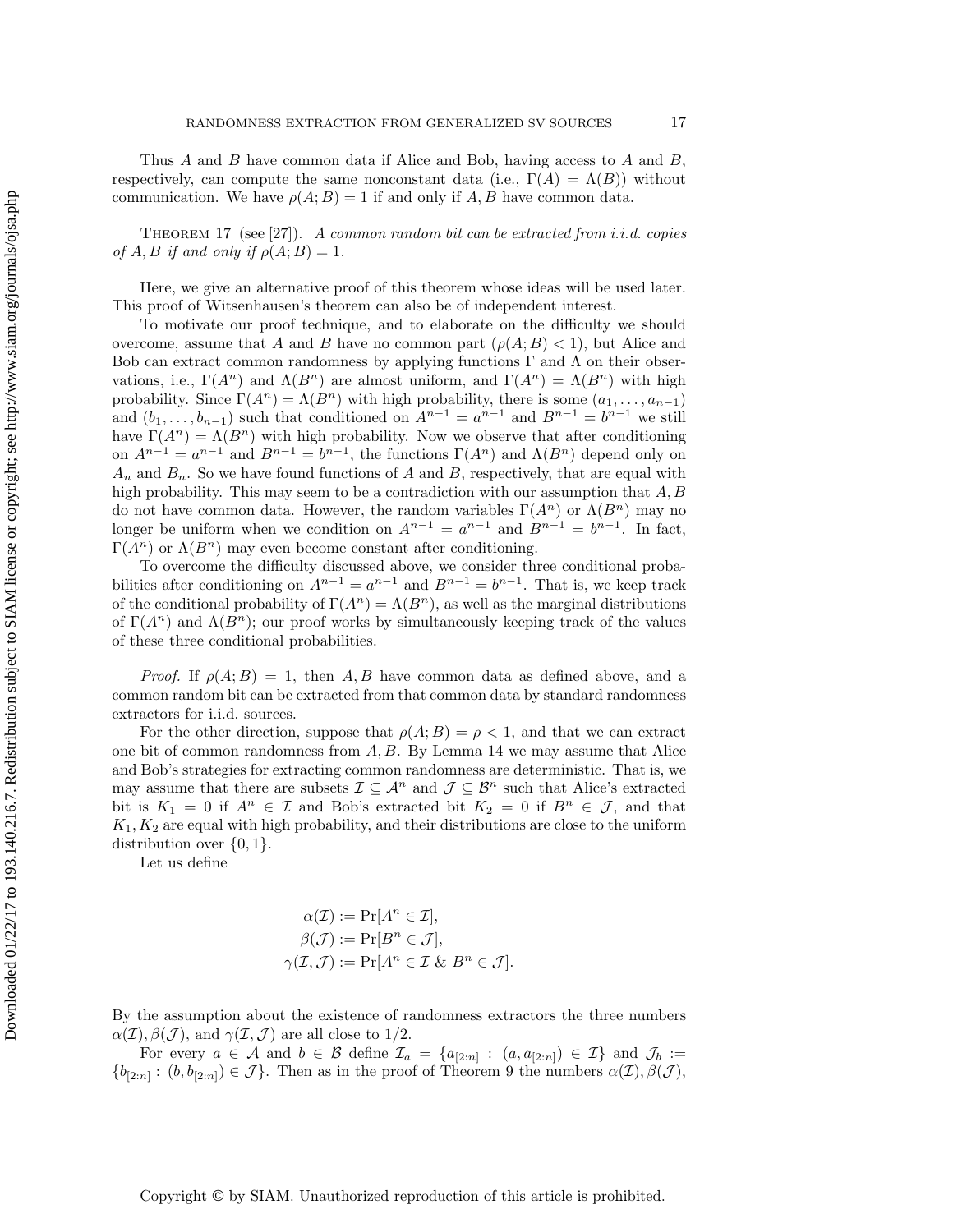and  $\gamma(\mathcal{I}, \mathcal{J})$  can be computed recursively:

$$
\alpha(\mathcal{I}) = \sum_{a} p(a)\alpha(\mathcal{I}_a) = \mathbb{E}[\alpha(\mathcal{I}_A)],
$$

$$
\beta(\mathcal{J}) = \sum_{b} p(b)\beta(\mathcal{J}_b) = \mathbb{E}[\beta(\mathcal{J}_B)],
$$

$$
\gamma(\mathcal{I}, \mathcal{J}) = \sum_{a,b} p(a,b)\gamma(\mathcal{I}_a, \mathcal{J}_b) = \mathbb{E}[\gamma(\mathcal{I}_A, \mathcal{J}_B)].
$$

For  $n \geq 1$ , let  $\Phi_n$  be the set of triples  $(\alpha(\mathcal{I}), \beta(\mathcal{J}), \gamma(\mathcal{I}, \mathcal{J}))$  for all  $\mathcal{I} \subseteq \mathcal{A}^n$  and  $\mathcal{J} \subseteq \mathcal{B}^n$ . Also let

<span id="page-17-0"></span>(9) 
$$
\Phi_0 = {\mathbf{e}_0 = (1, 1, 1), \mathbf{e}_1 = (1, 0, 0), \mathbf{e}_2 = (0, 1, 0), \mathbf{e}_3 = (0, 0, 0)}.
$$

Observe that  $\Phi_0$  corresponds to deterministic strategies of Alice and Bob that determine  $K_1, K_2$  without looking at any random source. If, for instance, Alice always outputs  $K_1 = 0$  and Bob always outputs  $K_2 = 1$ , then  $Pr[K_1 = 0] = 1$ ,  $Pr[K_2 = 0] = 0$ , and  $Pr[K_1 = K_2 = 0] = 0$ . This gives the triple  $e_1 = (1, 0, 0)$  in  $\Phi_0$ .

Now since by the above discussions the numbers  $\alpha(\mathcal{I}), \beta(\mathcal{J})$ , and  $\gamma(\mathcal{I}, \mathcal{J})$  can be computed recursively, the sets  $\Phi_n$  can be analyzed recursively too. Indeed,  $\Phi_n$ for  $n \geq 1$  is contained in the set of triples  $(x, y, z)$  for which there exist functions  $X : \mathcal{A} \mapsto \mathbb{R}, Y : \mathcal{B} \mapsto \mathbb{R}, Z : \mathcal{A} \times \mathcal{B} \mapsto \mathbb{R}$  such that for every pair  $(a, b)$ , the triple  $(X(a), Y(b), Z(a, b)) \in \Phi_{n-1}$ , and that

<span id="page-17-1"></span>(10) 
$$
x = \mathbb{E}[X], \quad y = \mathbb{E}[Y], \quad z = \mathbb{E}[Z],
$$

where the expected values are with respect to  $p(ab)$ , e.g.,  $\mathbb{E}[X] = \sum_a p(a)X(a), \mathbb{E}[Z] = \sum_a p(ab)Z(a,b)$ .  $\sum_{a,b} p(ab)Z(a,b).$ 

Let us define the function  $f : [0,1]^2 \to \mathbb{R}$  by

<span id="page-17-2"></span>(11) 
$$
f(x, y, z) := (x + y)\rho - 2z + 2xy - (x^2 + y^2)\rho,
$$

where  $\rho = \rho(A;B) < 1$ .

We claim that  $f(\alpha(\mathcal{I}), \beta(\mathcal{J}), \gamma(\mathcal{I}, \mathcal{J})) \geq 0$ . Assuming this, we conclude that  $\alpha(\mathcal{I}), \beta(\mathcal{J}),$  and  $\gamma(\mathcal{I}, \mathcal{J})$  cannot all be close to 1/2 because f is continuous and

$$
f(1/2, 1/2, 1/2) = -\frac{1-\rho}{2} < 0.
$$

To prove our claim it suffices to show that  $f(x, y, z) \geq 0$  for all  $(x, y, z) \in \Phi_n$ , which itself can be proved by induction on n. The base of induction,  $n = 0$ , follows from  $f(\mathbf{e}_{\ell}) \geq 0$  for  $0 \leq \ell \leq 3$ , where  $\mathbf{e}_{\ell}$  is defined in [\(9\)](#page-17-0). Now suppose that  $(x, y, z) \in \Phi_n$  is obtained from functions  $X, Y, Z$  as above that satisfy [\(10\)](#page-17-1). By the induction hypothesis for every  $(a, b)$  we have  $f(X(a), Y(b), Z(ab)) \geq 0$ . Then to prove  $f(x, y, z) \geq 0$ , it suffices to show that

$$
f(\mathsf{x}, \mathsf{y}, \mathsf{z}) \geq \mathbb{E}[f(X, Y, Z)].
$$

Using [\(10\)](#page-17-1), we need to show that

$$
f(\mathbb{E}[X],\mathbb{E}[Y],\mathbb{E}[Z])\geq \mathbb{E}[f(X,Y,Z)].
$$

Using the definition of the function  $f(\cdot)$  in [\(11\)](#page-17-2), and by expanding both sides and canceling the linear terms, we need to show that

$$
2\mathbb{E}[X]\mathbb{E}[Y] - \rho(\mathbb{E}[X]^2 + \mathbb{E}[Y]^2) \ge 2\mathbb{E}[XY] - \rho(\mathbb{E}[X^2] + \mathbb{E}[Y^2]).
$$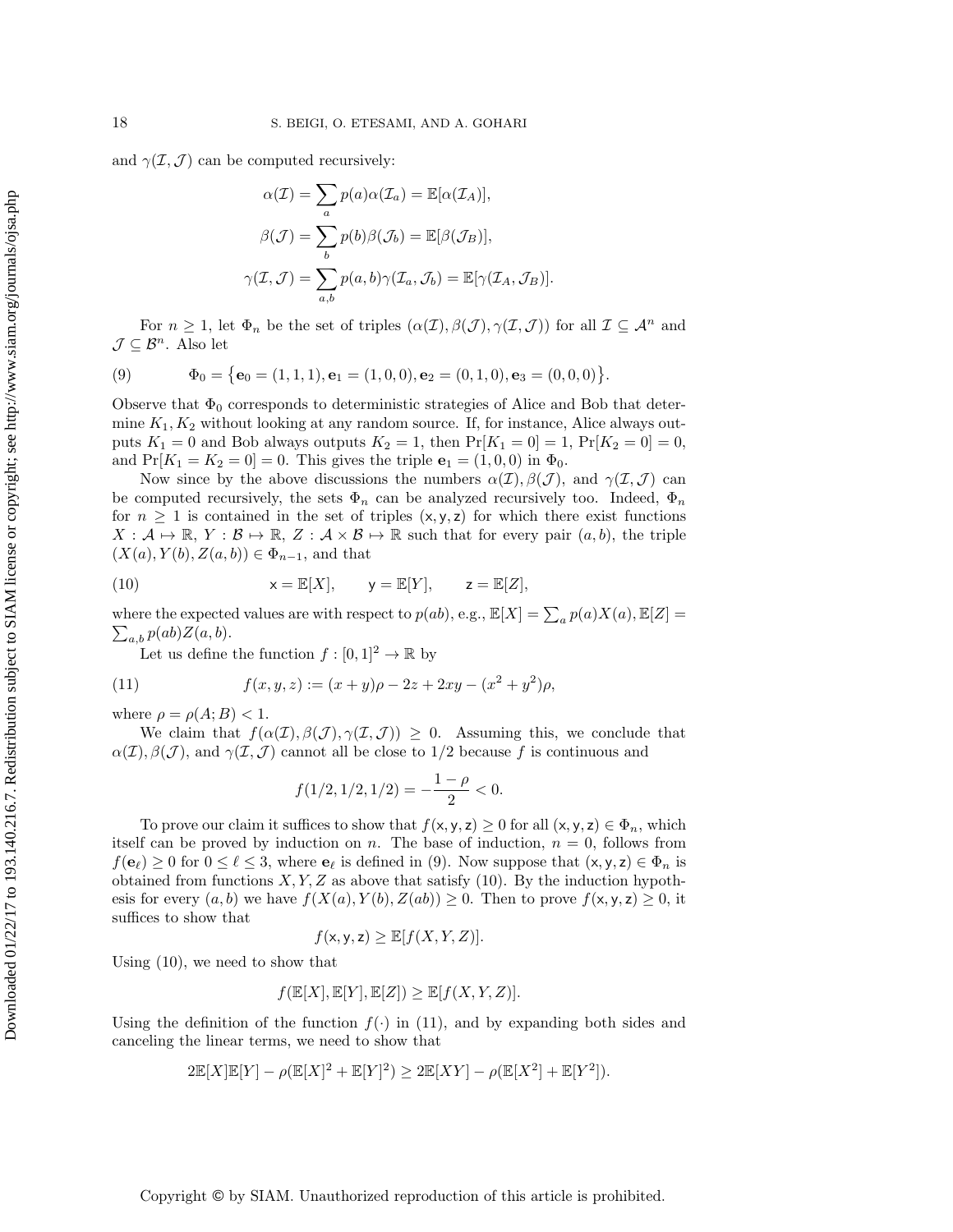Let us define  $X' = X - \mathbb{E}[X]$  and  $Y' = Y - \mathbb{E}[Y]$ . Then, expressing the above inequality in terms of  $X', Y'$  we need to show that

$$
2\mathbb{E}[X'Y'] \le \rho(\mathbb{E}[X'^2] + \mathbb{E}[Y'^2]).
$$

This inequality is a consequence of the definition of  $\rho = \rho(A;B)$  because  $\mathbb{E}[X'] =$  $\mathbb{E}[Y'] = 0$  and then

$$
\mathbb{E}[X'Y'] \leq \rho \sqrt{\mathbb{E}[X'^2]\mathbb{E}[Y'^2]} \leq \frac{1}{2}\rho(\mathbb{E}[X'^2] + \mathbb{E}[Y'^2]).
$$

This completes the proof.

Remark 18. To understand our choice of quadratic function  $f(x, y, z)$  in [\(11\)](#page-17-2), observe that  $f(x, y, z) \geq 0$  is equivalent with

$$
\rho \ge \frac{z - xy}{\frac{1}{2}(x - x^2) + \frac{1}{2}(y - y^2)}.
$$

Let us take binary random variables  $K_1$  and  $K_2$ , and let  $x = p(K_1 = 0)$ ,  $y = p(K_2 = 0)$ , and  $z = p(K_1 = 0, K_2 = 0)$ . Then,

$$
\frac{z - xy}{\frac{1}{2}(x - x^2) + \frac{1}{2}(y - y^2)} = \frac{\text{Cov}(K_1, K_2)}{\frac{1}{2}\text{Var}(K_1) + \frac{1}{2}\text{Var}(K_2)} \le \frac{\text{Cov}(K_1, K_2)}{\sqrt{\text{Var}(K_1)\text{Var}(K_2)}} \le \rho(K_1; K_2).
$$

Therefore the inequality

$$
\rho = \rho(A, B) \ge \frac{z - xy}{\frac{1}{2}(x - x^2) + \frac{1}{2}(y - y^2)}
$$

is in some sense comparing  $\rho(A;B)$  with a lower bound on  $\rho(K_1;K_2)$ .

<span id="page-18-0"></span>3.2. Common data. In the previous subsection we briefly discussed the notion of common data and recalled that  $\rho(A;B) = 1$  if and only if common data exist. To state our result, however, we need a more precise characterization of common data. (A similar discussion of common data in terms of bipartite graphs can be found in [\[28\]](#page-35-19).)

Suppose that  $A, B$  have common data, meaning that there are nonconstant functions Γ(A) and  $\Lambda(B)$  such that  $\Gamma(A) = \Lambda(B)$ . Let C be the images of these functions. For any  $c \in \mathcal{C}$  define  $\mathcal{A}_c = \Gamma^{-1}(c)$  and  $\mathcal{B}_c = \Lambda^{-1}(c)$ . Given the fact that  $\Gamma(A) = \Lambda(B)$ always holds, then for every  $c \neq c'$  and  $(a, b) \in \mathcal{A}_c \times \mathcal{B}_{c'}$  we must have  $p(ab) = 0$ .

To understand this more precisely consider a bipartite graph  $G$  on the vertex set  $A \cup B$  with an edge between  $(a, b)$  if  $p(ab) \neq 0$ . Then by the above observation, the existence of common data implies that the graph  $\mathcal G$  is disconnected (and also at least two of the connected compoenents are not singletons); if  $c \neq c'$  then there is no edge between vertices in  $\mathcal{A}_c \cup \mathcal{B}_c$  and  $\mathcal{A}_{c'} \cup \mathcal{B}_{c'}$ .

Conversely, if  $\mathcal G$  is disconnected (and also at least two of the connected components are not singletons) then common data exist; letting  $C$  be the sets of connected components, and defining  $\Gamma(a)$ ,  $\Lambda(b)$  to be the index of the connected component to

 $\Box$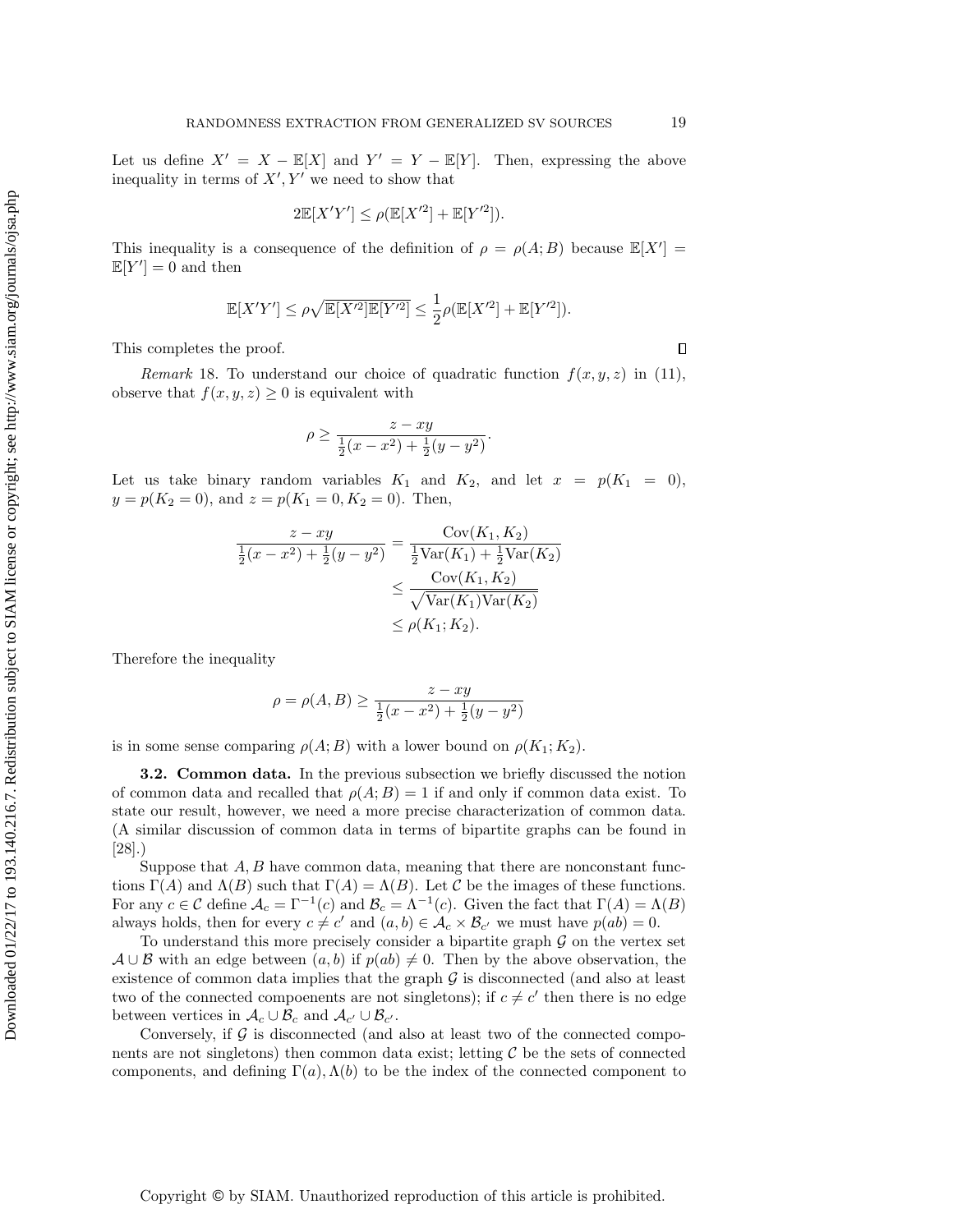<span id="page-19-1"></span>

Fig. 2. The graph associated with the probability distribution given in [Example](#page-19-0) 20. This graph has two nonsingleton connected components, so A and B have common data.

which a, b belong, we have  $\Gamma(A) = \Lambda(B)$ . As a result,  $\rho(A;B) = 1$  if and only if G is disconnected (and at least two of the connected components are not singletons).

We summarize the above discussion in the following lemma.

LEMMA 19. Let  $C$  be the random variable associated with the index of the connected component of G to which  $(A, B)$  belong. Then C can be computed as a function of A or B individually. Moreover, any common data of  $A, B$  is a function of  $C$ , and  $\rho(A;B) = 1$  if and only if C is nonconstant (i.e., G has at least two nonsingleton connected components).

<span id="page-19-0"></span>*Example* 20. Consider the following joint distribution on  $A \times B$  where  $A = B =$  ${1, 2, 3, 4}$ :

|                |     | B         |         |          |
|----------------|-----|-----------|---------|----------|
|                |     | 2         | 3       |          |
|                | 0.1 |           | 0       | ∩        |
| $\overline{2}$ | 0.1 | $\rm 0.2$ | 11      | O        |
| $\overline{3}$ |     |           | $0.1\,$ | $0.1\,$  |
| $\overline{4}$ |     |           | $0.2\,$ | $^{1.2}$ |

The graph associated with this distribution is given in [Figure 2.](#page-19-1) This graph is disconnected. The common data of  $A, B$  is a binary random variable, determined by whether A and B are both in  $\{1,2\}$  or in  $\{3,4\}$ .

Let  $c \in \mathcal{C}$  be a connected component of  $\mathcal{G}$ . Then  $p(ab|c)$ , the distribution of A, B conditioned on  $C = c$ , does not have common data. This is because the bipartite graph associated with this conditional distribution is nothing but the cth connected component of  $\mathcal{G}$ , which by definition is connected. Denoting the maximal correlation of this conditional distribution by  $\rho(A;B|C=c)$  we find that

<span id="page-19-2"></span>
$$
\rho(A;B|C=c) < 1.
$$

DEFINITION 21 (conditional maximal correlation [\[2\]](#page-34-6)). Let  $p(abc)$  be a tripartite distribution. We define

$$
\rho(A;B|C) := \max_{c:\, p(c) > 0} \rho(A;B|C = c),
$$

where  $\rho(A;B|C=c)$  is the maximal correlation of the conditional bipartite distribution  $p(ab|c)$ .

Copyright © by SIAM. Unauthorized reproduction of this article is prohibited.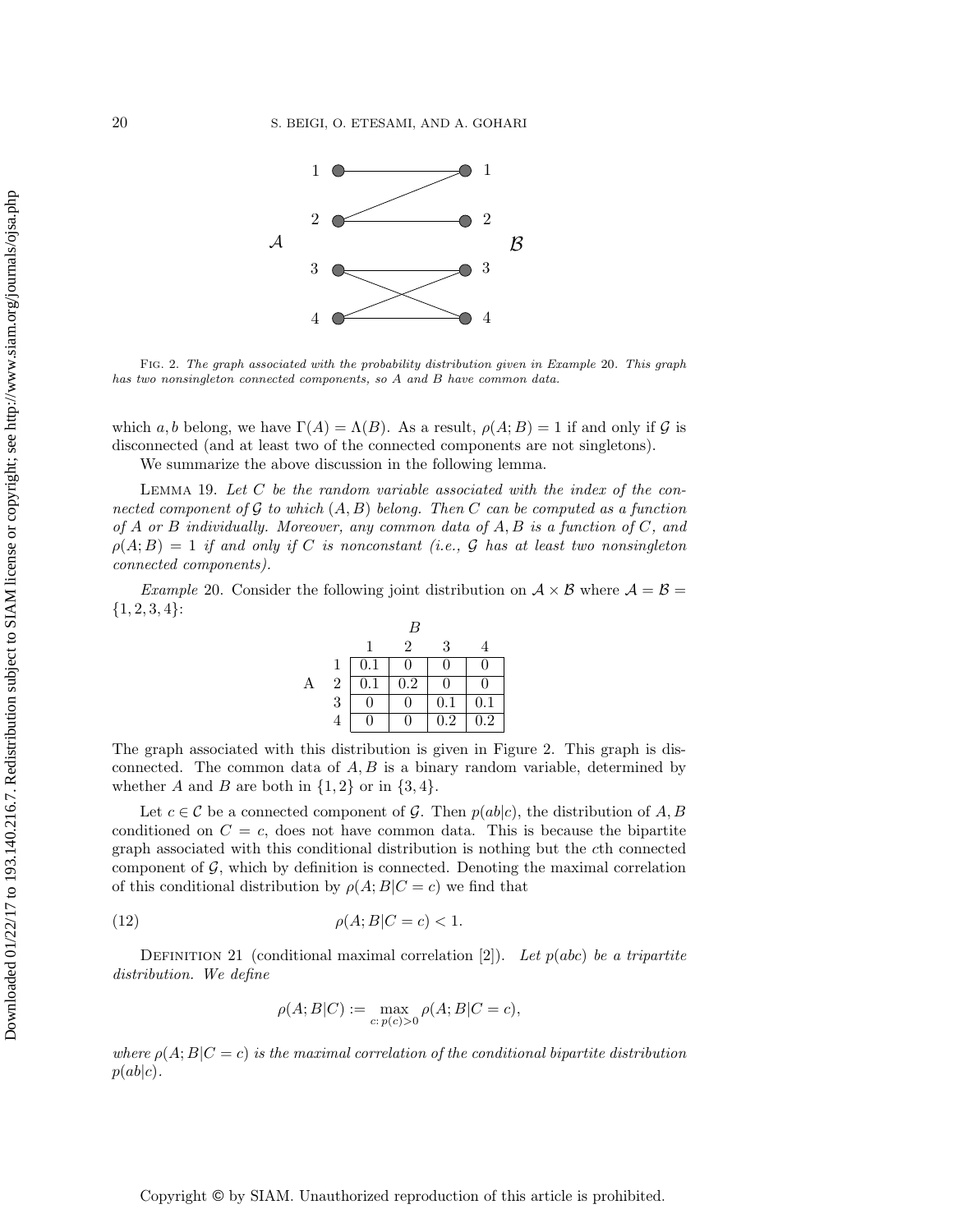With this definition, for all bipartite distributions  $p(ab)$ , if we define C to be the common part of  $A$  and  $B$ , [\(12\)](#page-19-2) then implies that

$$
(13)\qquad \qquad \rho(A;B|C) < 1.
$$

<span id="page-20-0"></span>3.3. Common data of a distributed SV source. Given a family of distributed SV sources specified by distributions  $p_s(ab)$ , our goal is to determine whether a common random bit can be extracted from this source or not. Suppose that for some  $s \in \mathcal{S}$ , the maximal correlation of  $p_s(ab)$ , which we denote by  $\rho_s(A;B)$ , is less than 1. Then, by [Theorem 17](#page-16-0) common randomness extraction is impossible because the adversary can in all time steps choose  $S_i = s$  to obtain an i.i.d. source. So we may assume that  $\rho_s(A;B) = 1$  for all s.

Let  $\mathcal{G}_s$  be the bipartite graph associated with the bipartite distribution  $p_s(ab)$ . By the above observation we let  $\rho_s(A;B) = 1$  and then  $\mathcal{G}_s$  has at least two nonsingleton connected components. We claim that even the graph  $\bigcup_s \mathcal{G}_s$ , obtained by the union of edges of individual graphs  $\mathcal{G}_s$ , should also have at least two nonsingleton components. To see this, assume that the adversary in each time step chooses  $s_i \in \mathcal{S}$  uniformly at random and independent of the past. Then we obtain an i.i.d. source with distribution

$$
q(ab) = \frac{1}{|S|} \sum_{s} p_s(ab).
$$

Then common randomness can be extracted from this i.i.d. source, only if the bipartite graph associated with  $q(ab)$  is disconnected. It is easy to verify that this bipartite graph is nothing but  $\bigcup_s \mathcal{G}_s$ . So without loss of generality we may assume that  $\bigcup_s \mathcal{G}_s$ has at least two nonsingleton connected components.

The following lemma summarizes the above discussion.

<span id="page-20-1"></span>Lemma 22. For a family of distributed SV sources determined by distributions  $p_s(ab)$ ,  $s \in S$ , we let  $\mathcal{G}_s$  be the bipartite graph associated with  $p_s(ab)$ , and define  $\overline{\mathcal{G}} = \bigcup_{s} \mathcal{G}_s$ . Then a common bit can be extracted from the distributed SV source only if  $\overline{G}$  has at least two nonsingleton connected components.

<span id="page-20-2"></span>DEFINITION 23. Let  $\mathcal G$  be the bipartite graph defined in [Lemma](#page-20-1) 22 associated with the family of distributed SV sources determined by  $p_s(ab)$  for  $s \in S$ . Let C be the set of connected components of  $\overline{G}$ . Then we define the distributions  $p_s(abc)$  on  $A \times B \times C$ as follows: if  $p_s(ab) > 0$  and  $c \in \mathcal{C}$  is the connected component containing the edge  ${a, b}$  in G we let  $p_s(abc) = p_s(ab)$ ; otherwise we let  $p_s(abc) = 0$ .

Let  $\Gamma : \mathcal{A} \to \mathcal{C}$  be the function that assigns  $a \in \mathcal{A}$  to the connected component containing it. Similarly, let  $\Lambda : \mathcal{B} \to \mathcal{C}$  be the function that assigns  $b \in \mathcal{B}$  to the connected component containing b. Then letting  $(A_1, B_1), (A_2, B_2), \ldots$  be a distributed SV source for a fixed strategy of the adversary, we have  $C_i = \Gamma(A_i) = \Lambda(B_i)$ . Indeed,  $(C_1, C_2, \dots)$  itself is a generalized SV source which can be computed by any of the parties individually. Thus,  $(C_1, C_2, ...)$  is a common part of the distributed SV source. Moreover, by the above discussion, if the adversary always outputs  $s \in \mathcal{S}$ uniformly at random,  $C_i$  is the maximal common part that can be computed by both the parties given  $A_i$  and  $B_i$ .

*Example* 24. Consider the following two joint distributions on  $A$  and  $B$ . The graph corresponding to both of these distributions has three connected components. But if we superimpose these two distributions over each other (by choosing each with probability half), the graph of the resulting distribution has only two connected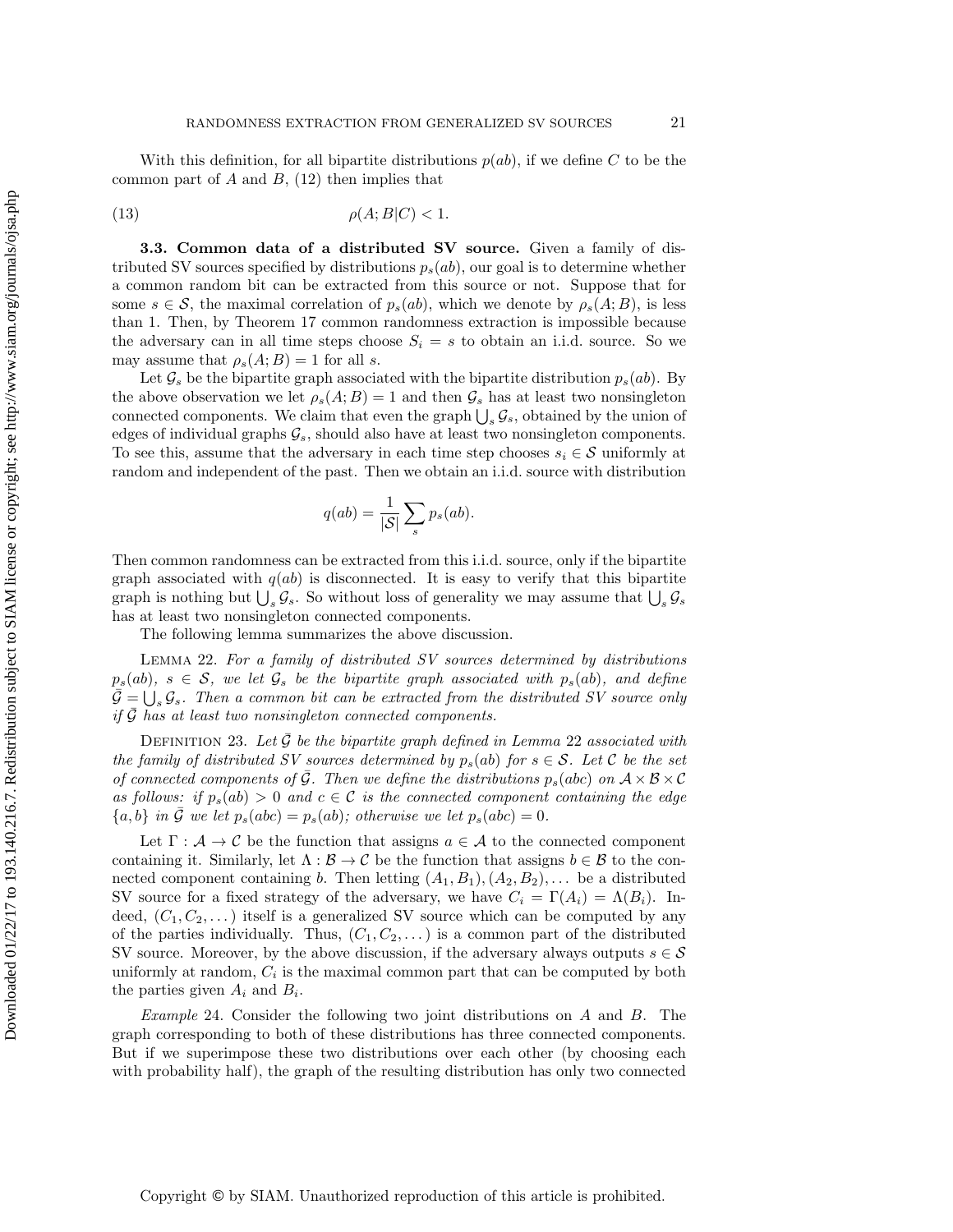components:

|   |                | $\mathbf{1}$ |                | 2 3 4   |                     |   |             | $\sim$ 1       |                   | 2 3                              |                                                                   |
|---|----------------|--------------|----------------|---------|---------------------|---|-------------|----------------|-------------------|----------------------------------|-------------------------------------------------------------------|
|   |                |              | 0 <sup>1</sup> |         | $0 \pm 0$ .         |   | 1           | $0.2 +$        | 0 <sup>1</sup>    | $\overline{0}$                   |                                                                   |
| А | 2 <sup>1</sup> | $0-1$        | 0.2            |         | $0 \quad   \quad 0$ | Α | $2^{\circ}$ | $0.1\,$        | $+$ 0.1 $+$       | $\overline{0}$                   | $\begin{array}{cc} \begin{array}{cc} \end{array} & 0 \end{array}$ |
|   | 3 <sup>1</sup> |              | $\Box$ 0       |         |                     |   | 3           | $\overline{0}$ | $\cdot$ 0 $\cdot$ | 0.3                              | - 0                                                               |
|   |                |              | $\overline{0}$ | $0.3\,$ |                     |   |             |                | 0                 | $\begin{array}{c} 0 \end{array}$ |                                                                   |

3.4. Common random bit extraction from distributed SV sources. We now have all the required tools to state and prove our main result about common randomness extraction from distributed SV sources.

<span id="page-21-0"></span>THEOREM 25. Consider a distributed SV source (as in [Definition](#page-13-1) 12) with corresponding sets S, A, and B and corresponding distributions  $p_s(ab)$ . Let  $p_s(abc)$ ,  $s \in S$ , be the distributions given in [Definition](#page-20-2) 23. Suppose that there is no nonzero function  $\psi : \mathcal{C} \to \mathbb{R}$  such that  $\mathbb{E}_{(s)}[\psi(C)] = 0$  for all s, where the expectation value is computed with respect to  $p_s(abc)$ . Then common randomness cannot be extracted from this distributed SV source.

A possible algorithm to extract common random bits is one that would focus on the common part that can be computed by both Alice and Bob. Indeed,  $(C_1, C_2, \dots)$ itself can be thought of as a generalized SV source. If deterministic randomness extraction from this source is possible, then Alice and Bob can obtain a common random bit by individually applying the randomness extraction protocol. Comparing with [Theorems 4](#page-7-0) and [9,](#page-9-0) and assuming  $p_s(c) > 0$  for all s, c, the above theorem states that a common random bit can be extracted if and only if deterministic randomness extraction from  $(C_1, C_2, \dots)$  is possible.

The proof of this theorem is essentially obtained by combining the ideas developed in the proofs of [Theorems 9](#page-9-0) and [17.](#page-16-0) We present the proof in the following section.

4. Proof of [Theorem 25.](#page-21-0) First we show that it suffices to prove [Theorem 25](#page-21-0). in the following special case.

LEMMA 26. If [Theorem](#page-21-0) 25 holds in the special case where distributions  $p_s(ab)$ satisfy

<span id="page-21-1"></span>(14) 
$$
p_s(a), p_s(b) > 0 \qquad \forall s, a, b
$$

and

<span id="page-21-2"></span>(15) 
$$
\rho(A;B|CS) := \max_{s} \rho_s(A;B|C) < 1,
$$

where  $\rho_s(A;B|C)$  denotes the conditional maximal correlation of A and B given C with respect to the distribution  $p_s(abc)$ , then the theorem holds in general.

*Proof.* For any  $s \in \mathcal{S}$  define  $q_s(a, b)$  as follows:

<span id="page-21-3"></span>(16) 
$$
q_s(a,b) := \frac{2}{3}p_s(a,b) + \frac{1}{3|\mathcal{S}|}\sum_{s' \in \mathcal{S}}p_{s'}(a,b).
$$

Observe that  $q_s(\cdot)$  is in the convex hull of distributions  $p_{s'}(\cdot)$  for different values of s'. Thus in each step, the adversary can enforce that the pair  $(a, b)$  generated by the source has distribution  $q_s(a, b)$  via a randomized strategy. As a result, it suffices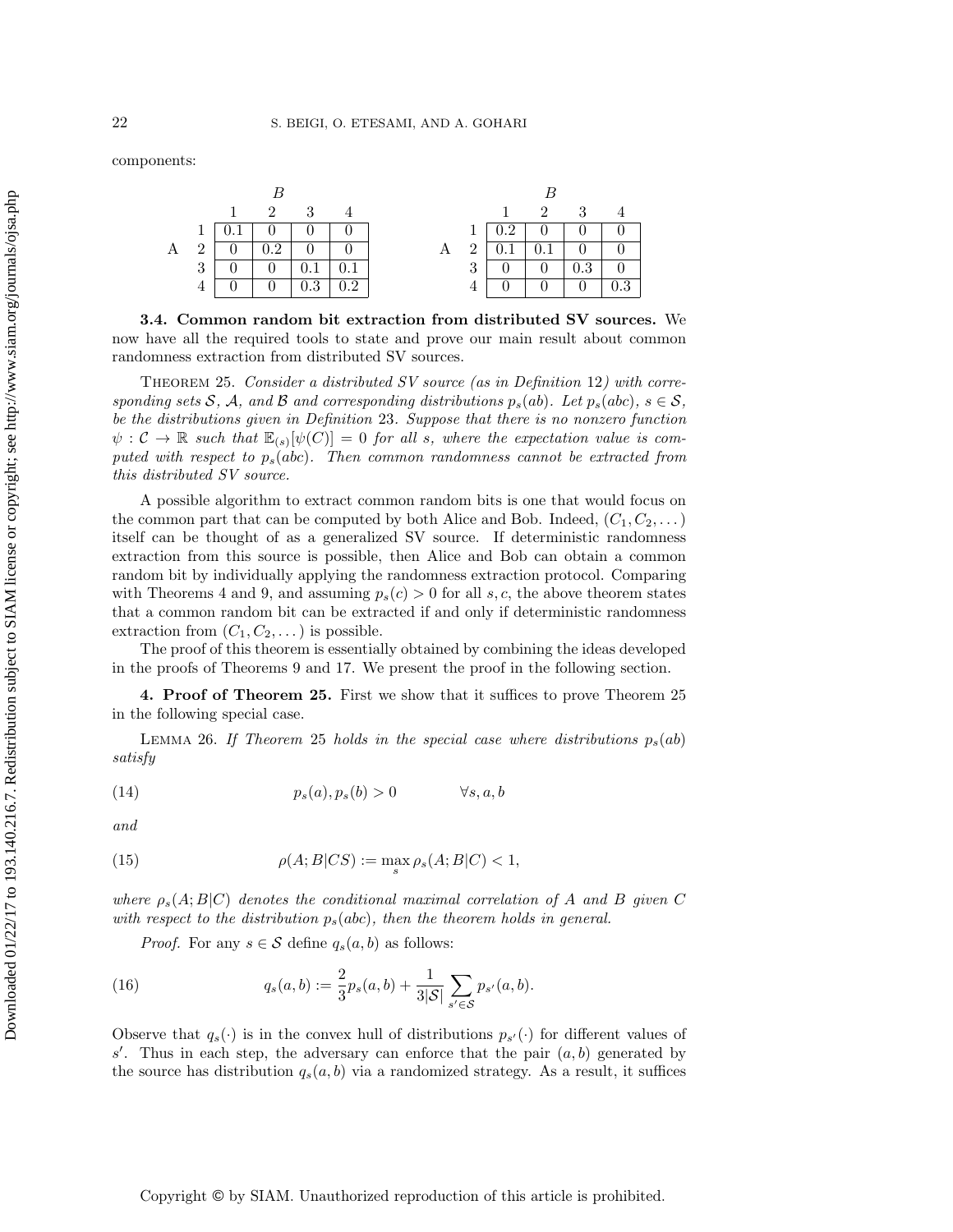to show the impossibility of common randomness extraction from the distributed SV source with distributions  $q_s(\cdot)$  instead of  $p_s(\cdot)$ . Now we only need to show that  $q_s(\cdot)$ satisfies [\(14\)](#page-21-1) and [\(15\)](#page-21-2) as well as the assumption of [Theorem 25.](#page-21-0)

First, by the definitions of  $q_s(\cdot)$  given in [\(16\)](#page-21-3) the support of  $q_s(\cdot)$  does not depend on s, and, if  $q_s(a) = 0$  for some a, implies that  $p_s(a) = 0$  for all s. In this case  $A = a$ can never occur regardless of s. Therefore, it can be removed from A. Thus, without loss of generality, we may assume that for any  $a \in \mathcal{A}$  we have  $q_s(a) > 0$ . Similarly, we may assume that for any  $b \in \mathcal{B}$  we have  $q_s(b) > 0$ .

Second, it is not hard to see that the graph  $\mathcal{G}'_s$  associated with distributions  $q_s(\cdot)$ is the same for all s and is equal to the graph  $\bar{\mathcal{G}} = \cup_s \mathcal{G}_s$  associated with the original distributions  $p_s(\cdot)$ . This, in particular, implies that  $\bar{\mathcal{G}}' = \bar{\mathcal{G}}$  and the common part remains the same. Moreover, for any s, c, we have  $\rho(A;B|c,s) < 1$  for distribution  $q_s(\cdot)$  because the connected components of the graph  $\overline{\mathcal{G}}$  are nothing but elements of  $\mathcal{C}.$ 

We finally verify that there is no nonzero  $\psi : \mathcal{C} \to \mathbb{R}$  such that the expected value of  $\psi(C)$  with respect to  $q_s(\cdot)$  is zero for all s. Suppose such a function  $\psi$  exists. Then, from the definition of  $q_s(\cdot)$  in [\(16\)](#page-21-3), we have

<span id="page-22-0"></span>(17) 
$$
\frac{2}{3}\mathbb{E}_{(s)}[\psi] + \frac{1}{3|\mathcal{S}|}\sum_{s'}\mathbb{E}_{(s')}[\psi] = 0,
$$

where  $\mathbb{E}_{(s)}[\cdot]$  denotes expectation with respect to  $p_s(\cdot)$ . Summing the above equations for all  $s \in \mathcal{S}$ , we find that

$$
\sum_{s}\mathbb{E}_{(s)}[\psi]=0,
$$

and then using [\(17\)](#page-22-0) again we obtain

$$
\frac{2}{3}\mathbb{E}_{(s)}[\psi] - \frac{1}{3|\mathcal{S}|}\mathbb{E}_{(s)}[\psi] = 0.
$$

This implies that  $\mathbb{E}_{(s)}[\psi] = 0$ . Therefore by the assumption of [Theorem 25](#page-21-0) the function  $\psi$  should be zero.  $\Box$ 

By the above lemma, from now on we assume that the distributions  $p_s(\cdot)$  satisfy the extra assumptions [\(14\)](#page-21-1) and [\(15\)](#page-21-2).

Suppose that common random bit extraction is possible. By [Lemma 14](#page-14-0) we may assume that Alice and Bob's protocol is deterministic and is described by subsets  $\mathcal{I} \subseteq \mathcal{A}^n$  and  $\mathcal{J} \subseteq \mathcal{B}^n$ . That is, Alice's output is  $K_1 = 0$  if  $a^n \in \mathcal{I}$  and Bob's output is  $K_2 = 0$  if  $b^n \in \mathcal{J}$ .

Let us define

$$
\alpha(\mathcal{I}) := \max \Pr[A^n \in \mathcal{I}],
$$
  
\n
$$
\beta(\mathcal{J}) := \max \Pr[B^n \in \mathcal{J}],
$$
  
\n
$$
\gamma(\mathcal{I}, \mathcal{J}) := \min \Pr[A^n \in \mathcal{I}, B^n \in \mathcal{J}],
$$

where  $A^n$  denotes the sequence  $(A_1, A_2, \ldots, A_n)$  which is not necessarily i.i.d. due to the adversarial nature of the SV source; similarly  $B<sup>n</sup>$  denotes the sequence  $(B_1, B_2, \ldots, B_n)$  of the SV source.

The maximizations and the minimization are computed over all strategies of the adversary. If common randomness extraction is possible, then there are n and  $\mathcal{I} \subseteq \mathcal{A}^n$ and  $\mathcal{J} \subseteq \mathcal{B}^n$  such that all three numbers  $\alpha(\mathcal{I}), \beta(\mathcal{J}),$  and  $\gamma(\mathcal{I}, \mathcal{J})$  are close to 1/2.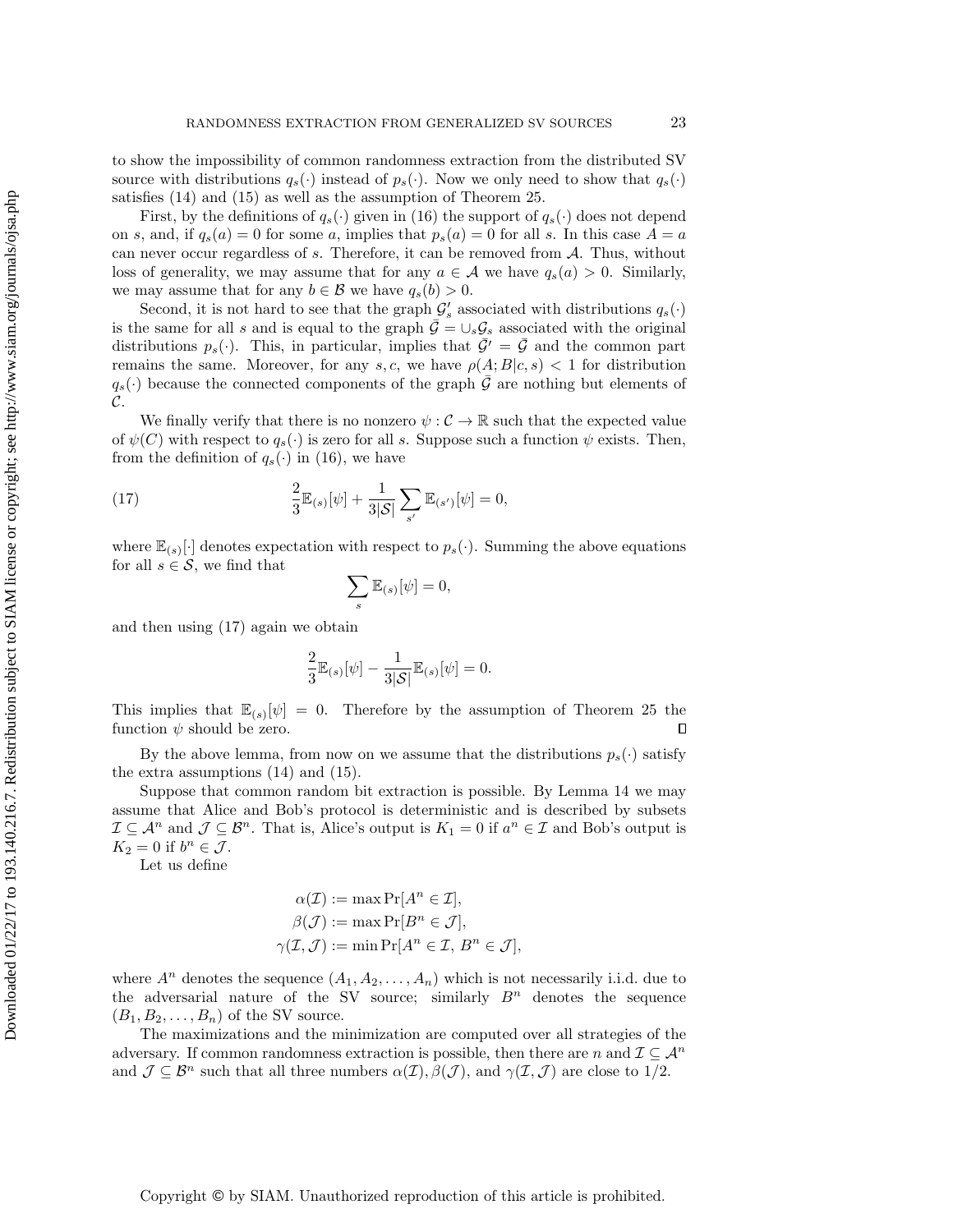For  $n \geq 1$  let  $\Phi_n$  be the set of triples  $(\alpha(\mathcal{I}), \beta(\mathcal{J}), \gamma(\mathcal{I}, \mathcal{J}))$  for all subsets  $\mathcal{I} \subseteq \mathcal{A}^n$ and  $\mathcal{J} \subseteq \mathcal{B}^n.$  We also define

$$
\Phi_0 = \{ \mathbf{e}_0 = (1, 1, 1), \mathbf{e}_1 = (1, 0, 0), \mathbf{e}_2 = (0, 1, 0), \mathbf{e}_3 = (0, 0, 0) \}.
$$

As discussed in the proof of [Theorem 17](#page-16-0) the set  $\Phi_0$  corresponds to deterministic strategies where the parties do not look at the source at all. By the above discussion we need to show that  $(1/2, 1/2, 1/2)$  is far from  $\cup_n \Phi_n$ .

By the same ideas as in the proofs of [Theorems 9](#page-9-0) and [17](#page-16-0) the sets  $\Phi_n$  can be analyzed recursively. For every  $a, b$  and  $\mathcal{I} \subseteq \mathcal{A}^n$  and  $\mathcal{J} \subseteq \mathcal{B}^n$  define

$$
\mathcal{I}_a:=\{a_{[2:n]}:\,(a,a_{[2:n]})\in\mathcal{I}\}, \qquad \qquad \mathcal{J}_b:=\{b_{[2:n]}:\,(b,b_{[2:n]})\in\mathcal{J}\}.
$$

Then we have

$$
\alpha(\mathcal{I}) = \max_{s} \mathbb{E}_{(s)}[\alpha(\mathcal{I}_A)],
$$

$$
\beta(\mathcal{J}) = \max_{s} \mathbb{E}_{(s)}[\beta(\mathcal{J}_B)],
$$

$$
\gamma(\mathcal{I}, \mathcal{J}) = \min_{s} \mathbb{E}_{(s)}[\gamma(\mathcal{I}_A, \mathcal{J}_B)],
$$

where, as before,

$$
\mathbb{E}_{(s)}[\alpha(\mathcal{I}_A)] = \sum_a p_s(a)\alpha(\mathcal{I}_a)
$$

and

$$
\mathbb{E}_{(s)}[\gamma(\mathcal{I}_A, \mathcal{J}_B)] = \sum_{a,b} p_s(ab)\gamma(\mathcal{I}_a, \mathcal{J}_b).
$$

As a result, the sets  $\Phi_n$  can be analyzed recursively as follows.  $\Phi_n$  is indeed contained in the set of triples  $(x, y, z)$  for which there are functions  $X : A \mapsto \mathbb{R}$ , Y:  $\mathcal{B} \mapsto \mathbb{R}, Z : \mathcal{A} \times \mathcal{B} \mapsto \mathbb{R}$  such that for every pair  $(a, b)$ , the triple  $(x_a, y_b, z_{ab}) \in \Phi_{n-1}$ , where  $x_a = X(a)$ ,  $y_b = Y(b)$ , and  $z_{ab} = Z(ab)$  and, furthermore,

(18) 
$$
x = \max_{s} \mathbb{E}_{(s)}[X], \quad y = \max_{s} \mathbb{E}_{(s)}[Y], \quad z = \min_{s} \mathbb{E}_{(s)}[Z].
$$

We now prove that  $\Phi_n$  for every n is far from  $(1/2, 1/2, 1/2)$ .

<span id="page-23-0"></span>THEOREM 27. Let

$$
0<\epsilon\leq \frac{\Delta'(1-\rho)}{1+\Delta'}
$$

and  $\kappa \geq 24|\mathcal{A}||\mathcal{B}|/\Delta+2$ , where  $\Delta$  and  $\Delta'$  are two positive constants that are specified later (in [Lemmas](#page-24-0) 29 and [30](#page-25-0)). Define

$$
f(x, y, z) = \kappa(x + y) - 2(\kappa + \epsilon)z + 2xy - (1 - \epsilon)(x^{2} + y^{2}).
$$

Then with the assumption of [Theorem](#page-21-0) 25 and  $(14)$  and  $(15)$ , for all functions X:  $\mathcal{A} \mapsto \mathbb{R}, Y : \mathcal{B} \mapsto \mathbb{R}, Z : \mathcal{A} \times \mathcal{B} \mapsto \mathbb{R}, we have$ 

$$
f(\mathsf{x}, \mathsf{y}, \mathsf{z}) \ge \min_{s} \mathbb{E}_{(s)}[f(X, Y, Z)],
$$

where

$$
\mathsf{x} = \max_s \mathbb{E}_{(s)}[X], \qquad \mathsf{y} = \max_s \mathbb{E}_{(s)}[Y], \qquad \mathsf{z} = \min_s \mathbb{E}_{(s)}[Z].
$$

Given this theorem we can finish the proof of [Theorem 25.](#page-21-0) Observe that  $f(\mathbf{e}_i) \geq 0$ for  $0 \leq i \leq 3$ . Then by the above theorem and a simple induction, for any  $(x, y, z) \in \Phi_n$ we have  $f(x, y, z) \geq 0$ . We, however, have  $f(1/2, 1/2, 1/2) = -\epsilon/2 < 0$ . Then by the continuity of f, the point  $(1/2, 1/2, 1/2)$  is far from  $\Phi_n$  for any n.

The proof of [Theorem 27](#page-23-0) is the most technical part of this paper; its proof is given after stating some definitions and lemmas.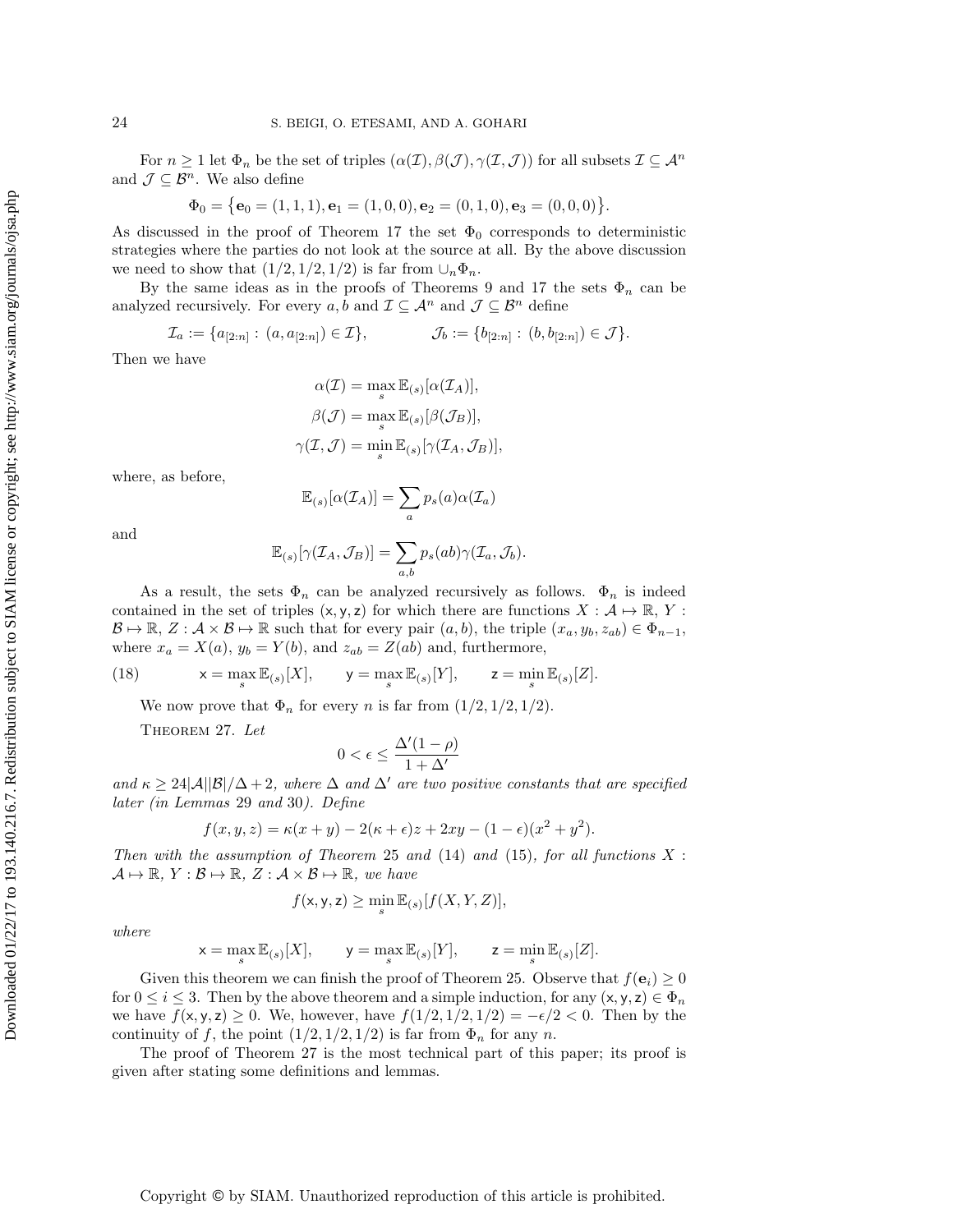4.1. Some preliminary definitions and lemmas. In this section, we let  $\mathbb{E}_{(cs)}[\cdot]$  be the expectation with respect to the conditional probability distribution  $p_s(ab|c)$ .

### A characterization of conditional maximal correlation.

<span id="page-24-1"></span>LEMMA 28. Assume that  $\rho(A;B|CS)$  is strictly less than one for the collection of distributions  $p_s(ab|c)$  given in [Definition](#page-20-2) 23. Then,

<span id="page-24-4"></span>(19) 
$$
\mathbb{E}_{(s)}[XY] \le \rho(A;B|CS)\sqrt{\mathbb{E}_{(s)}[X^2]\mathbb{E}_{(s)}[Y^2]}
$$

holds for all s and functions  $X : \mathcal{A} \to \mathbb{R}, Y : \mathcal{B} \to \mathbb{R}$  such that

$$
\mathbb{E}_{(cs)}[X] = \mathbb{E}_{(cs)}[Y] = 0 \qquad \forall c
$$

where we use the notation set up before, e.g.,  $\mathbb{E}_{(cs)}[X] = \sum_{ab} p_s(ab|c)X(a)$ .

*Proof of [Lemma](#page-24-1) 28.* Assume that  $\rho = \rho(A;B|CS) < 1$ . Fix a value of s and take two arbitrary functions  $X : \mathcal{A} \to \mathbb{R}$  and  $Y : \mathcal{B} \to \mathbb{R}$  such that

$$
\mathbb{E}_{(cs)}[X] = \mathbb{E}_{(cs)}[Y] = 0 \qquad \forall c.
$$

Here  $\mathbb{E}_{(cs)}[X] = \sum_{ab} p_s(ab|c)x_a = \sum_a p_s(a|c)x_a$ , where  $x_a = X(a)$  for any  $a \in \mathcal{A}$ . Similarly  $\mathbb{E}_{(cs)}[Y] = \sum_b p_s(b|c)y_b$ . Then, from the definition of  $\rho = \rho(A;B|CS)$  we must have

<span id="page-24-3"></span>(20) 
$$
\mathbb{E}_{(cs)}[XY] \leq \rho \sqrt{\mathbb{E}_{(cs)}[X^2]\mathbb{E}_{(cs)}[Y^2]}
$$

for all c. Using the joint convexity of  $f(x, y) = \sqrt{xy}$  we have that

$$
\mathbb{E}_{(s)}[XY] \leq \sum_{c} p_s(c)\rho \sqrt{\mathbb{E}_{(cs)}[X^2]\mathbb{E}_{(cs)}[Y^2]}
$$
  

$$
\leq \rho \sqrt{\left(\sum_{c} p_s(c)\mathbb{E}_{(cs)}[X^2]\right)\left(\sum_{c} p_s(c)\mathbb{E}_{(cs)}[Y^2]\right)}
$$
  

$$
= \rho \sqrt{\mathbb{E}_{(s)}[X^2]\mathbb{E}_{(s)}[Y^2]}.
$$
  
(21)

<span id="page-24-2"></span>On the other hand,  $(21)$  implies  $(20)$  by choosing X and Y to be zero whenever C is not equal to some given  $c$ . Therefore  $(19)$  is a complete characterization of the conditional maximal correlation.  $\Box$ 

Definitions of  $\mathcal{L}_A$ ,  $\mathcal{L}_B$ ,  $\mathcal{L}_A^{\perp}$  and  $\mathcal{L}_B^{\perp}$ . Let  $\mathcal{L}_A$  be the linear space of functions  $X: \mathcal{A} \to \mathbb{R}$  such that  $\mathbb{E}_{(s)}[X]$  is independent of s, i.e.,

<span id="page-24-5"></span>(22) 
$$
\mathcal{L}_A := \{ X : \mathcal{A} \to \mathbb{R} : \mathbb{E}_{(s)}[X] = \mathbb{E}_{(s')}[X], \ \forall s, s' \}.
$$

Let  $\mathcal{L}_A^{\perp}$  be the orthogonal complement of  $\mathcal{L}_A$  with respect to the inner product  $\langle \cdot, \cdot \rangle_{\ast}$ , which is the inner product with respect to the uniform distribution, i.e.,

$$
\mathcal{L}_A^{\perp} := \left\{ X : \mathcal{A} \to \mathbb{R} : \langle X, X' \rangle_* = \sum_a \frac{1}{|\mathcal{A}|} X(a) X'(a) = 0, \ \forall X' \in \mathcal{L}_A \right\}.
$$

<span id="page-24-0"></span>We define  $\mathcal{L}_B$  and  $\mathcal{L}_B^{\perp}$  similarly.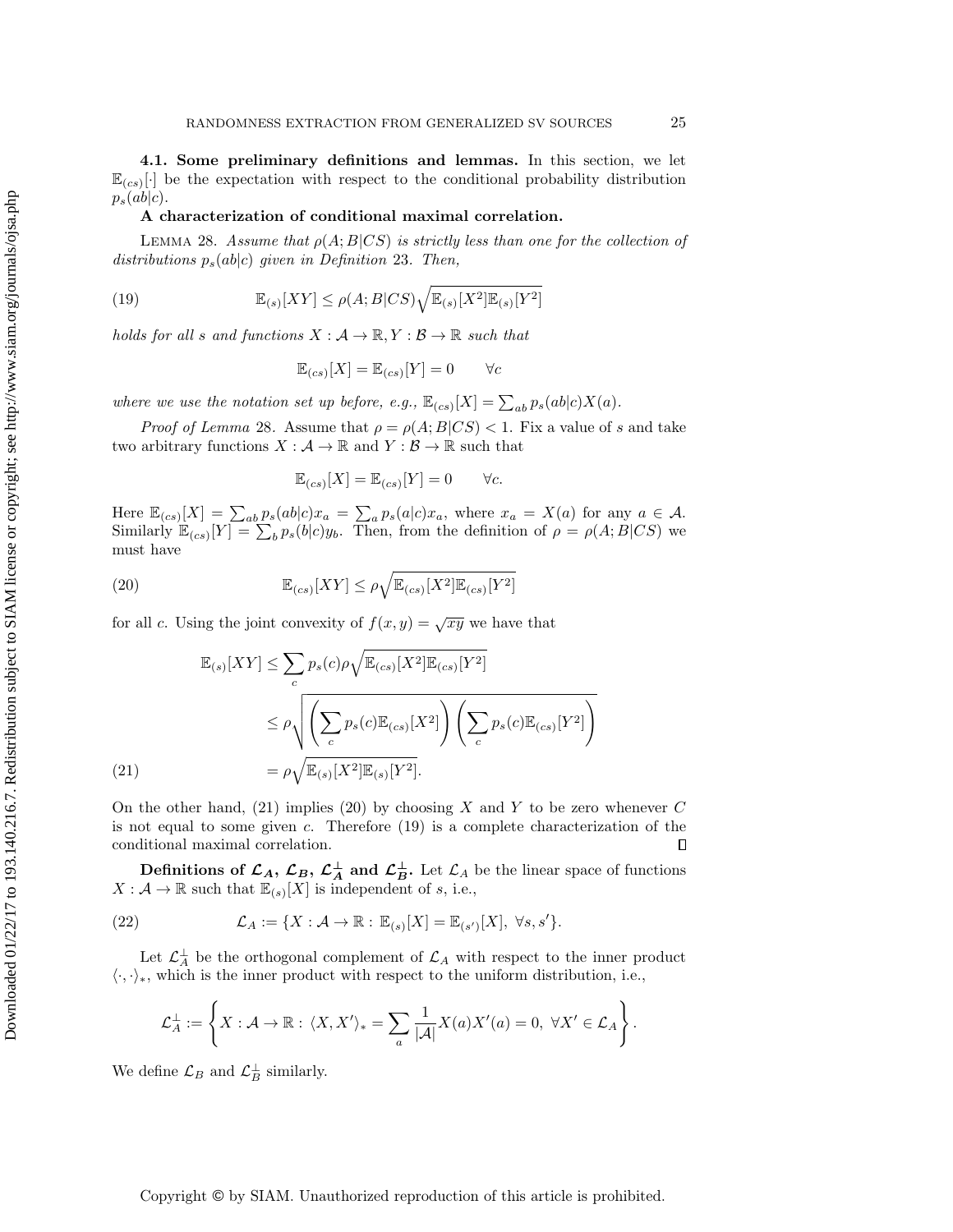LEMMA 29. There is  $\Delta > 0$  such that for all vectors  $X \in \mathcal{L}_A^{\perp}$  and  $Y \in \mathcal{L}_B^{\perp}$  we have

$$
\max_{s,s'} \mathbb{E}_{(s)}[X] - \mathbb{E}_{(s')}[X] \ge \Delta \|X\|_*
$$

and

$$
\max_{s,s'} \mathbb{E}_{(s)}[Y] - \mathbb{E}_{(s')}[Y] \ge \Delta ||Y||_{*}.
$$

Proof. It suffices to show that

$$
\max_{s,s'}\mathbb{E}_{(s)}[X]-\mathbb{E}_{(s')}[X]>0
$$

for any  $X \in \mathcal{L}^{\perp}_{A}$  with  $||X||_{*} = 1$ . The proof then follows from the compactness of the unit ball in  $\mathcal{L}_A^{\perp}$ . To show the above inequality note that the left-hand side is always nonnegative, and that it is zero if and only if  $X \in \mathcal{L}_A$ . But since  $0 \neq X \in \mathcal{L}_A^{\perp}$ , it cannot be in  $\mathcal{L}_A$ . We are done.

**Definitions of**  $\mathcal{L}'_A$  **and**  $\mathcal{L}'_B$ **.** In [Theorem 25](#page-21-0) we assume that there is no nonconstant  $\psi: \mathcal{C} \to \mathbb{R}$  such that  $\mathbb{E}_{(s)}[\psi]$  is independent of s. To state this property in terms of our notations, let us define  $\mathcal{K}_A$  be the set of functions  $U : \mathcal{A} \to \mathbb{R}$  such that U is determined by  $C$ , i.e.,

$$
\mathcal{K}_A := \{ U : \mathcal{A} \to \mathbb{R} : U(a) = U(a'), \ \forall a, a' \text{ s.t. } C(a) = C(a') \}.
$$

With abuse of notation for a function  $U \in \mathcal{K}_A$  we may use  $U(c)$  since U is indeed a function of  $C$ .

Then the assumption of [Theorem 25](#page-21-0) equivalently means that  $\mathcal{L}_A \cap \mathcal{K}_A$  contains only constant functions, i.e.,

$$
\mathcal{L}_A \cap \mathcal{K}_A = \{r\mathbf{1}_{\mathcal{A}} : r \in \mathbb{R}\}.
$$

Let us define

(23) 
$$
\mathcal{L}'_A := \mathcal{L}_A \cap (\mathbf{1}_{\mathcal{A}})^{\perp},
$$

where  $(1_A)^{\perp}$  is computed with respect to the inner product  $\langle \cdot, \cdot \rangle_*$  (inner product with respect to the uniform distribution). Then the above condition implies that

<span id="page-25-1"></span>(24) 
$$
\mathcal{L}'_A \cap \mathcal{K}_A = \{0\}.
$$

We similarly define  $\mathcal{K}_B$  and  $\mathcal{L}'_B$  and have  $\mathcal{L}'_B \cap \mathcal{K}_B = \{0\}.$ 

**Definitions of**  $\mathcal{K}_A^{\perp_s}$  **and**  $\mathcal{K}_B^{\perp_s}$ **.** Let  $\mathcal{K}_A^{\perp_s}$  and  $\mathcal{K}_B^{\perp_s}$  be the orthogonal complements of  $\mathcal{K}_A$  and  $\mathcal{K}_B$ , respectively, with respect to the inner product  $\langle \cdot, \cdot \rangle_{(s)}$ . We define

$$
\mathcal{K}_A^{\perp_s} = \{ U' : \mathcal{A} \to \mathbb{R} : \mathbb{E}_{(s)}[U'X] = 0, \ \forall X \in \mathcal{K}_A \},
$$

and similarly we define  $\mathcal{K}_B^{\perp_s}$ . Note that  $\langle \cdot, \cdot \rangle_{(s)}$  is indeed an inner product because of assumption [\(14\)](#page-21-1). Then the above orthogonal complement is well-defined. Observe that

$$
\mathcal{K}_A^{\perp_s} = \{ U' : A \to \mathbb{R} : \mathbb{E}_{(cs)}[U'] = 0, \ \forall c \}.
$$

We can write any function  $X : \mathcal{A} \to \mathbb{R}$  as  $X = U + U'$ , where  $U \in \mathcal{K}_A$  and  $U' \in \mathcal{K}_A^{\perp_s}$ . Indeed, let

$$
U = \mathbb{E}_{(C(a)s)}[X].
$$

Then we have

$$
\mathbb{E}_{(cs)}[U'] = \mathbb{E}_{(cs)}[X - U] = \mathbb{E}_{(cs)}[X] - U(c) = 0.
$$

<span id="page-25-0"></span>Therefore, by definition  $U' \in \mathcal{K}_A^{\perp_s}$ .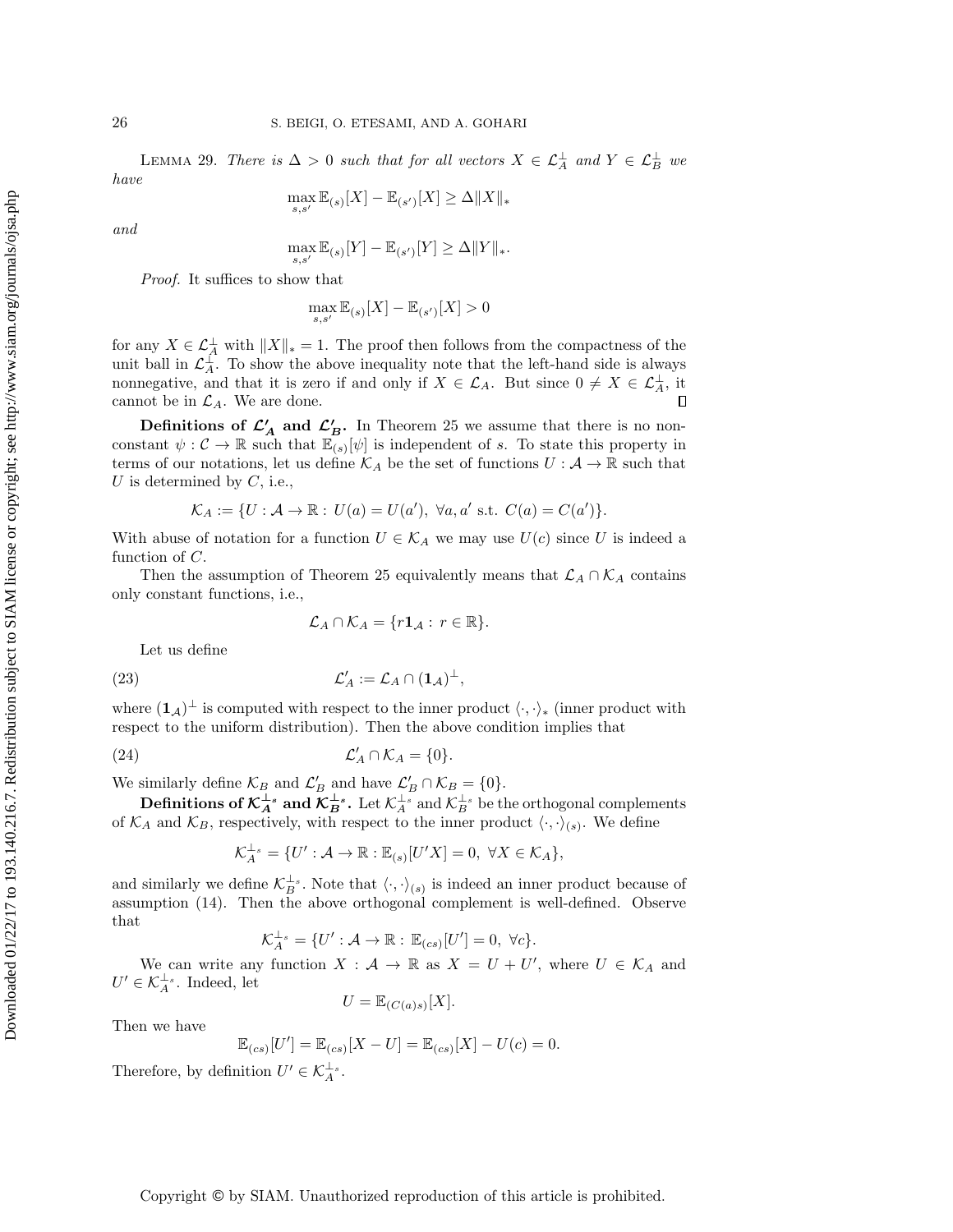LEMMA 30. There is  $\Delta' > 0$  such that for any  $X \in \mathcal{L}'_A$ ,  $Y \in \mathcal{L}'_B$ , and  $s \in \mathcal{S}$  we have

$$
||U'||_{(s)} \ge \Delta' ||U||_{(s)}, \qquad ||V'||_{(s)} \ge \Delta' ||V||_{(s)},
$$

where  $U \in \mathcal{K}_A$  and  $U' \in \mathcal{K}_A^{\perp_s}$  are such that  $X = U + U'$ . Functions  $V \in \mathcal{K}_B$  and  $V' \in \mathcal{K}_B^{\perp_s}$  are defined similarly.

*Proof.* Without loss of generality, we can restrict to  $X \in \mathcal{L}'_A$ , where  $||X||_{(s)} = 1$ . Using [\(24\)](#page-25-1) we have  $U' \neq 0$  for any such X. Thus  $||U||_{(s)}/||U'||_{(s)}$  is well-defined and continuous as a function on the unit sphere of  $\mathcal{L}'_A$ . Therefore, it achieves its maximum. Let  $\kappa_s < \infty$  be the maximum of  $||U||_{(s)}/||U'||_{(s)}$  and  $||V||_{(s)}/||V'||_{(s)}$  over the unit balls of  $\mathcal{L}'_A$  and  $\mathcal{L}'_B$ . Then the the choice of  $\Delta' = \min_s(1/\kappa_s)$  works.

Now we have all the required tools to prove [Theorem 27.](#page-23-0)

**4.2. Proof of [Theorem 27.](#page-23-0)** First note that  $f(x, y, z)$  is monotonically increasing in its first and second arguments on  $[0, 1]$  and monotonically decreasing in its third argument. For instance, the derivative with respect to y is  $\kappa + 2z - 2(1 - \epsilon)x$  which is nonnegative for  $x, z \in [0, 1]$  since  $\kappa \geq 2$ . Therefore, we have

$$
f(\mathbf{x}, \mathbf{y}, \mathbf{z}) = f\left(\max_{s_1} \mathbb{E}_{(s_1)}[X], \max_{s_2} \mathbb{E}_{(s_2)}[Y], \min_{s_3} \mathbb{E}_{(s_3)}[Z]\right)
$$
  
= 
$$
\max_{s_1, s_2, s_3} f\left(\mathbb{E}_{(s_1)}[X], \mathbb{E}_{(s_2)}[Y], \mathbb{E}_{(s_3)}[Z]\right),
$$

where to recall our notation, for instance,  $\mathbb{E}_{(s_1)}[X] = \sum_a p_{s_1}(a)X(a)$ . To prove the theorem, we thus need to show that for any arbitrary functions  $X : A \mapsto \mathbb{R}, Y : B \mapsto$  $\mathbb{R}, Z : \mathcal{A} \times \mathcal{B} \mapsto \mathbb{R}$ , we have

$$
g(X,Y,Z) := \max_{s,s_1,s_2,s_3} \left( f\big(\mathbb{E}_{(s_1)}[X], \mathbb{E}_{(s_2)}[Y], \mathbb{E}_{(s_3)}[Z]\big) - \mathbb{E}_{(s)}[f(X,Y,Z)] \right) \ge 0.
$$

Let  $X = X' + X''$ , where  $X' \in \mathcal{L}_A$  and  $X'' \in \mathcal{L}_A^{\perp}$ . Therefore using [\(22\)](#page-24-5) we have

<span id="page-26-0"></span>(25) 
$$
\mathbb{E}_{(s)}[X'] = \mathbb{E}_{(s_1)}[X'] \qquad \forall s, s_1.
$$

Similarly let  $Y = Y' + Y''$  where  $Y' \in \mathcal{L}_B$  and  $Y'' \in \mathcal{L}_B^{\perp}$ . Assume without loss of generality that

<span id="page-26-1"></span>(26) 
$$
||X''||_* \ge ||Y''||_*.
$$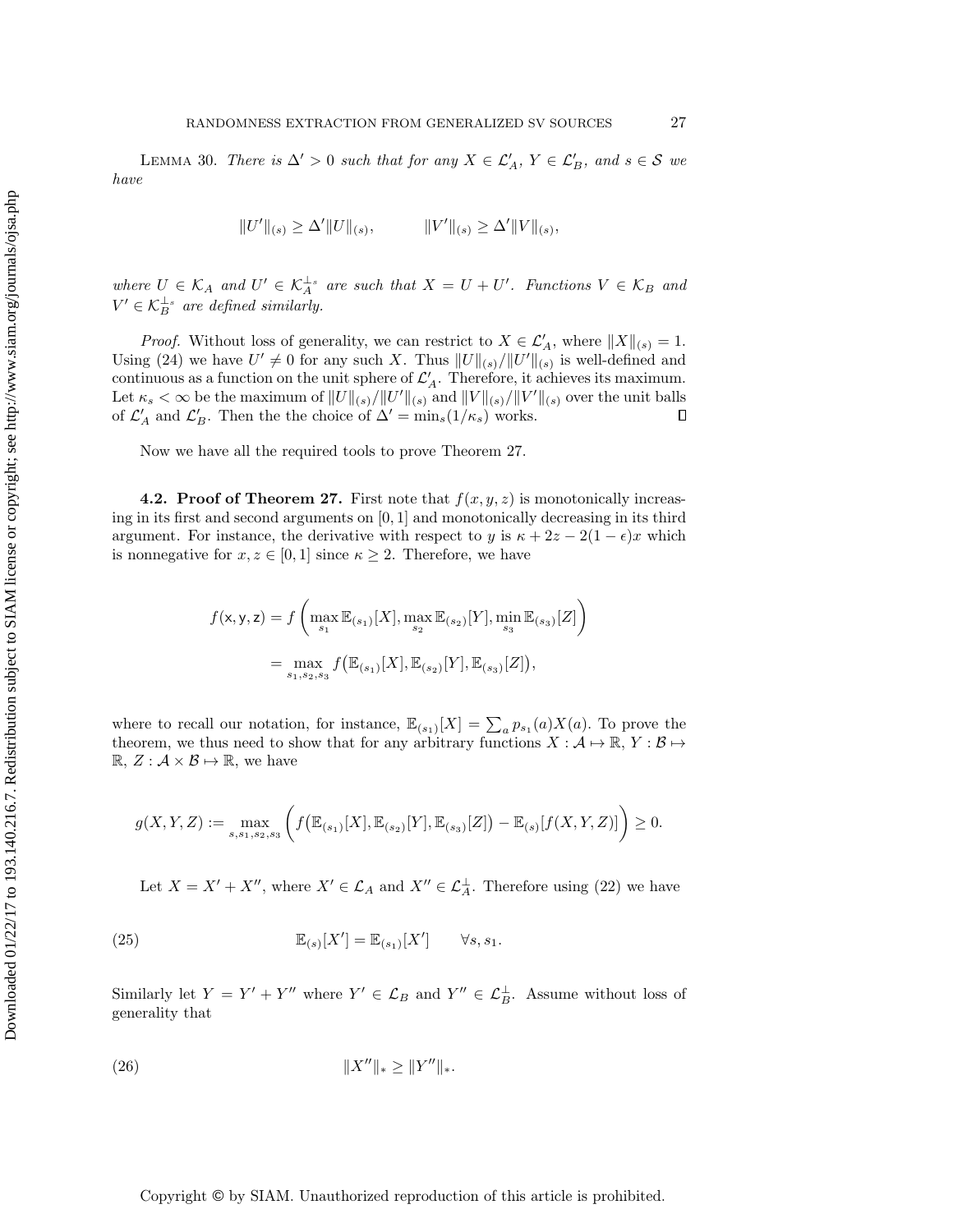We now compute

$$
g(X, Y, Z) \ge \max_{s, s_1} f(\mathbb{E}_{(s_1)}[X], \mathbb{E}_{(s)}[Y], \mathbb{E}_{(s)}[Z]) - \mathbb{E}_{(s)}[f(X, Y, Z)]
$$
  
\n
$$
= \max_{s, s_1} \left( \kappa(\mathbb{E}_{(s_1)}[X] + \mathbb{E}_{(s)}[Y]) - 2(\kappa + \epsilon) \mathbb{E}_{(s)}[Z] + 2\mathbb{E}_{(s_1)}[X]\mathbb{E}_{(s)}[Y] - (1 - \epsilon)(\mathbb{E}_{(s_1)}[X]^2 + \mathbb{E}_{(s)}[Y]^2) - \mathbb{E}_{(s)}[\kappa(X + Y) - 2(\kappa + \epsilon)Z + 2XY - (1 - \epsilon)(X^2 + Y^2)] \right)
$$
  
\n
$$
= \max_{s, s_1} \kappa(\mathbb{E}_{(s_1)}[X] - \mathbb{E}_{(s)}[X]) + 2(\mathbb{E}_{(s_1)}[X]\mathbb{E}_{(s)}[Y] - \mathbb{E}_{(s)}[XY]) - (1 - \epsilon)(\mathbb{E}_{(s_1)}[X]^2 - \mathbb{E}_{(s)}[X^2] + \mathbb{E}_{(s)}[Y]^2 - \mathbb{E}_{(s)}[Y^2])
$$
  
\n
$$
= \max_{s, s_1} \kappa(\mathbb{E}_{(s_1)}[X''] - \mathbb{E}_{(s)}[X'']) + 2(\mathbb{E}_{(s_1)}[X]\mathbb{E}_{(s)}[Y] - \mathbb{E}_{(s)}[XY]) - (1 - \epsilon)(\mathbb{E}_{(s_1)}[X]^2 - \mathbb{E}_{(s)}[Y^2] + \mathbb{E}_{(s)}[Y]^2 - \mathbb{E}_{(s)}[Y^2]),
$$

<span id="page-27-0"></span>where in [\(27\)](#page-27-0) we use [\(25\)](#page-26-0) and the fact that  $X = X' + X''$ . By [Lemma 29](#page-24-0) there are  $s, s<sub>1</sub>$  such that

<span id="page-27-2"></span>(28) 
$$
\mathbb{E}_{(s_1)}[X''] - \mathbb{E}_{(s)}[X''] \geq \Delta ||X''||_*.
$$

From now on we fix  $s, s<sub>1</sub>$  to be the ones that achieve the above inequality. By this choice we obtain a lower bound on the first term of [\(27\)](#page-27-0):

$$
g(X,Y,Z) \ge \kappa \Delta ||X''||_* + 2(\mathbb{E}_{(s_1)}[X]\mathbb{E}_{(s)}[Y] - \mathbb{E}_{(s)}[XY])
$$

$$
- (1 - \epsilon) (\mathbb{E}_{(s_1)}[X]^2 - \mathbb{E}_{(s)}[X^2] + \mathbb{E}_{(s)}[Y]^2 - \mathbb{E}_{(s)}[Y^2]).
$$

To bound the second term of [\(27\)](#page-27-0), we use  $X = X' + X''$  and  $Y = Y' + Y''$  to write

<span id="page-27-1"></span>
$$
\mathbb{E}_{(s_1)}[X]\mathbb{E}_{(s)}[Y] = \mathbb{E}_{(s_1)}[X']\mathbb{E}_{(s)}[Y'] + \mathbb{E}_{(s_1)}[X']\mathbb{E}_{(s)}[Y''] \n+ \mathbb{E}_{(s_1)}[X'']\mathbb{E}_{(s)}[Y'] + \mathbb{E}_{(s_1)}[X'']\mathbb{E}_{(s)}[Y''] \n\geq \mathbb{E}_{(s_1)}[X']\mathbb{E}_{(s)}[Y'] - x'_{\text{max}}y''_{\text{max}} - x''_{\text{max}}y'_{\text{max}} - x''_{\text{max}}y''_{\text{max}},
$$

where  $x'_{\text{max}} = \max_{a} |X'(a)|$ , and  $x''_{\text{max}}$ ,  $y'_{\text{max}}$  and  $y''_{\text{max}}$  are defined similarly. Now note that  $||X||_*^2 = ||X'||_*^2 + ||X''||_*^2$ . Moreover,  $||X||_*^2 \le 1$  since  $X(a) \in [0,1]$  for all a. Therefore,  $||X'||_*^2 \le 1$  and  $||X''||_*^2 \le 1$ . Using the fact that

$$
||X'||_* = \sqrt{\sum_{a} \frac{1}{|\mathcal{A}|} X'(a)^2} \ge \frac{1}{\sqrt{|\mathcal{A}|}} x'_{\text{max}}
$$

and similarly for other terms, we can conclude that  $x'_{\text{max}}, x''_{\text{max}} \leq \sqrt{|\mathcal{A}|}, y'_{\text{max}}, y''_{\text{max}} \leq \sqrt{|\mathcal{B}|}$ , and  $\sqrt{|\mathcal{B}|}$ , and

$$
\max\left\{\frac{1}{\sqrt{|\mathcal{A}|}}x_{\max}''', \frac{1}{\sqrt{|\mathcal{B}|}}y_{\max}''\right\} \le \max\{\|X''\|_*, \|Y''\|_*\} = \|X''\|_*,
$$

where here we use [\(26\)](#page-26-1).

## Copyright © by SIAM. Unauthorized reproduction of this article is prohibited.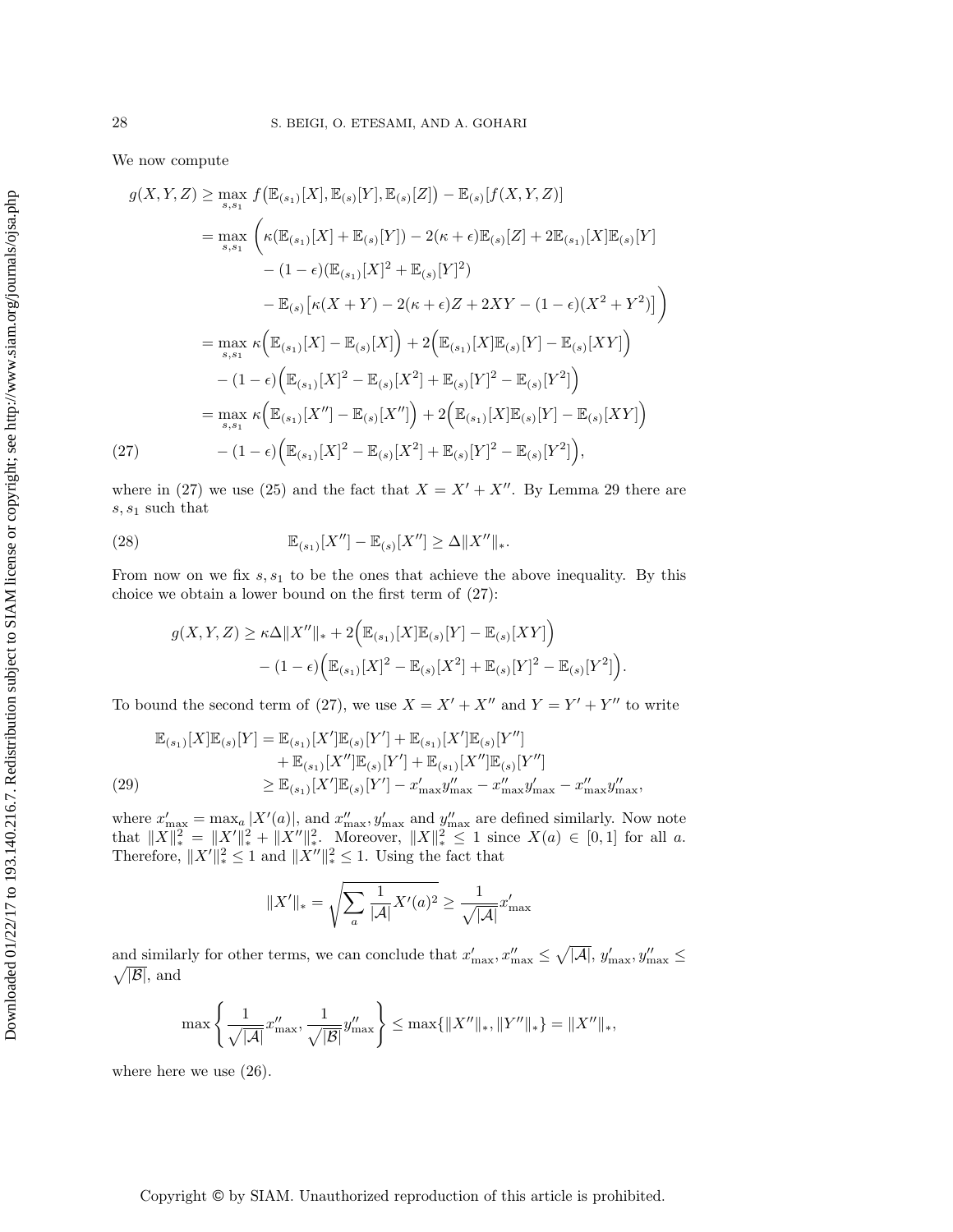We can then use these inequalities in [\(29\)](#page-27-1) to obtain

<span id="page-28-0"></span>(30) 
$$
\mathbb{E}_{(s_1)}[X]\mathbb{E}_{(s)}[Y] \geq \mathbb{E}_{(s_1)}[X']\mathbb{E}_{(s)}[Y'] - 3\sqrt{|\mathcal{A}||\mathcal{B}|} \cdot ||X''||_*.
$$

By the same analysis on  $\mathbb{E}_{(s)}[XY]$  we get

$$
\mathbb{E}_{(s)}[XY] \leq \mathbb{E}_{(s)}[X'Y'] + x'_{\max}y''_{\max} + x''_{\max}y'_{\max} + x''_{\max}y''_{\max}
$$
  

$$
\leq \mathbb{E}_{(s)}[X'Y'] + 3\sqrt{|\mathcal{A}||\mathcal{B}|} \cdot ||X''||_*.
$$

As a result,

$$
\mathbb{E}_{(s_1)}[X]\mathbb{E}_{(s)}[Y] - \mathbb{E}_{(s)}[XY] \geq \mathbb{E}_{(s_1)}[X']\mathbb{E}_{(s)}[Y'] - \mathbb{E}_{(s)}[X'Y'] - 6\sqrt{|A||B|} \cdot \|X''\|_*.
$$

Applying the same lines of inequalities for the other terms we obtain

<span id="page-28-1"></span>(31) 
$$
\mathbb{E}_{(s_1)}[X]^2 - \mathbb{E}_{(s)}[X^2] \leq \mathbb{E}_{(s_1)}[X']^2 - \mathbb{E}_{(s)}[X'^2] + 6|\mathcal{A}| \cdot ||X''||_*
$$

and

<span id="page-28-2"></span>(32) 
$$
\mathbb{E}_{(s)}[Y]^2 - \mathbb{E}_{(s)}[Y^2] \leq \mathbb{E}_{(s)}[Y']^2 - \mathbb{E}_{(s)}[Y'^2] + 6|\mathcal{B}| \cdot ||X''||_*.
$$

Putting  $(28)$ ,  $(30)$ ,  $(31)$ , and  $(32)$  together we obtain

$$
g(X, Y, Z)
$$
  
\n
$$
\geq \kappa \Delta ||X''||_{*} + 2(\mathbb{E}_{(s_{1})}[X']\mathbb{E}_{(s)}[Y'] - \mathbb{E}_{(s)}[X'Y'] - 6|\mathcal{A}||\mathcal{B}| \cdot ||X''||_{*})
$$
  
\n
$$
- (1 - \epsilon) ((\mathbb{E}_{(s_{1})}[X']^{2} - \mathbb{E}_{(s)}[X'^{2}]) + (\mathbb{E}_{(s)}[Y']^{2} - \mathbb{E}_{(s)}[Y'^{2}]) + 12|\mathcal{A}||\mathcal{B}| \cdot ||X''||_{*})
$$
  
\n
$$
\geq (\kappa \Delta - 24|\mathcal{A}||\mathcal{B}|) ||X''||_{*} + 2(\mathbb{E}_{(s_{1})}[X']\mathbb{E}_{(s)}[Y'] - \mathbb{E}_{(s)}[X'Y'])
$$
  
\n
$$
- (1 - \epsilon) (\mathbb{E}_{(s_{1})}[X']^{2} - \mathbb{E}_{(s)}[X'^{2}] + \mathbb{E}_{(s)}[Y']^{2} - \mathbb{E}_{(s)}[Y'^{2}])
$$
  
\n
$$
\geq 2(\mathbb{E}_{(s)}[X']\mathbb{E}_{(s)}[Y'] - \mathbb{E}_{(s)}[X'Y'])
$$
  
\n
$$
- (1 - \epsilon) (\mathbb{E}_{(s)}[X']^{2} - \mathbb{E}_{(s)}[X'^{2}] + \mathbb{E}_{(s)}[Y']^{2} - \mathbb{E}_{(s)}[Y'^{2}]),
$$

where in the last line we use [\(25\)](#page-26-0) and the fact that  $\kappa \Delta - 24|\mathcal{A}||\mathcal{B}| \geq 0$ . Let

(33a)  

$$
h(X', Y') = 2\Big(\mathbb{E}_{(s)}[X']\mathbb{E}_{(s)}[Y'] - \mathbb{E}_{(s)}[X'Y']\Big) - (1 - \epsilon)\Big(\mathbb{E}_{(s)}[X']^2 - \mathbb{E}_{(s)}[X'^2] + \mathbb{E}_{(s)}[Y']^2 - \mathbb{E}_{(s)}[Y'^2]\Big),
$$

<span id="page-28-3"></span>(33b)  $= 2(\text{Cov}_{(s)}(X', Y')) + (1 - \epsilon) (\text{Var}_{(s)}[X'] + \text{Var}_{(s)}[Y'])$ .

Then it suffices to show that  $h(X', Y') \geq 0$  for every  $X' \in \mathcal{L}_A$  and  $Y' \in \mathcal{L}_B$ . Since [\(33b\)](#page-28-3) is in terms of variance and covariance, for every  $r, t \in \mathbb{R}$  we have that

$$
h(X' + r\mathbf{1}_{\mathcal{A}}, Y' + t\mathbf{1}_{\mathcal{B}}) = h(X', Y').
$$

This means that with no loss of generality we may assume that  $X' \in \mathcal{L}'_A = \mathcal{L}_A \cap (1_A)^{\perp}$ and  $Y' \in \mathcal{L}'_B = \mathcal{L}_B \cap (\mathbf{1}_{\mathcal{A}})^{\perp}$ .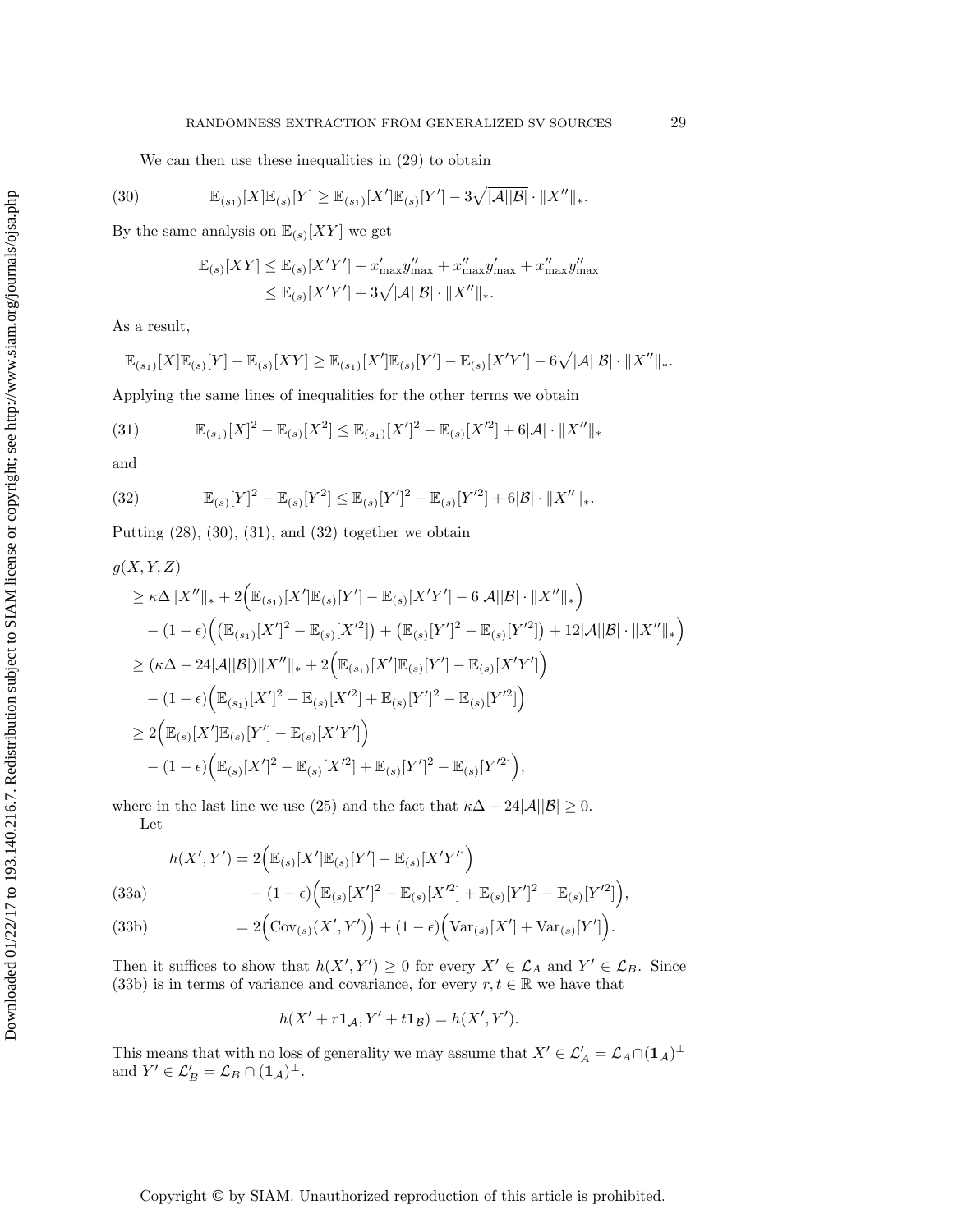Let  $U \in \mathcal{K}_A$  and  $U' \in \mathcal{K}_A^{\perp_s}$  such that  $X' = U + U'$ . Similarly let  $Y' = V + V'$ , where  $V \in \mathcal{K}_B$  and  $V' \in \mathcal{K}_B^{\perp_s}$ . Since  $U \in \mathcal{K}_A$ , its values can be denoted by  $u_c$ . We similarly denote the values of  $V$  by  $v_c$ . Therefore, we have

<span id="page-29-0"></span>(34) 
$$
\mathbb{E}_{(cs)}[U'] = \mathbb{E}_{(cs)}[V'] = 0 \qquad \forall c.
$$

Thus by the characterization of  $\rho = \rho(A;B|CS)$  given in [Lemma 28](#page-24-1) we have

<span id="page-29-3"></span>(35) 
$$
\mathbb{E}_{(s)}[U'V'] \leq \rho \sqrt{\mathbb{E}_{(s)}[U'^2]\mathbb{E}_{(s)}[V'^2]} \leq \frac{\rho}{2} \Big( \mathbb{E}_{(s)}[U'^2] + \mathbb{E}_{(s)}[V'^2] \Big).
$$

Further [\(34\)](#page-29-0) implies that  $\mathbb{E}_{(s)}[U'] = \mathbb{E}_{(s)}[V'] = 0$  and then

<span id="page-29-1"></span>(36) 
$$
\mathbb{E}_{(s)}[X'] = \mathbb{E}_{(s)}[U], \qquad \mathbb{E}_{(s)}[Y'] = \mathbb{E}_{(s)}[V].
$$

Moreover using [\(34\)](#page-29-0) we find that

$$
\mathbb{E}_{(s)}[X'Y'] = \mathbb{E}_{(s)}[UV] + \mathbb{E}_{(s)}[UV'] + \mathbb{E}_{(s)}[U'V] + \mathbb{E}_{(s)}[U'V']
$$
  
\n
$$
= \mathbb{E}_{(s)}[UV] + \sum_{c} p_s(c)u_c \mathbb{E}_{(cs)}[V'] + \sum_{c} p_s(c)v_c \mathbb{E}_{(cs)}[U'] + \mathbb{E}_{(s)}[U'V']
$$
  
\n(37) 
$$
= \mathbb{E}_{(s)}[UV] + \mathbb{E}_{(s)}[U'V'].
$$

A similar argument shows that

(38) 
$$
\mathbb{E}_{(s)}[X'^2] = \mathbb{E}_{(s)}[U^2] + \mathbb{E}_{(s)}[U'^2],
$$

<span id="page-29-2"></span>(39) 
$$
\mathbb{E}_{(s)}[Y'^2] = \mathbb{E}_{(s)}[V^2] + \mathbb{E}_{(s)}[V'^2].
$$

Using [\(36\)](#page-29-1)–[\(39\)](#page-29-2), we compute a lower bound for  $h(X', Y')$ :

$$
h(X', Y')\n\geq 2(\mathbb{E}_{(s)}[U]\mathbb{E}_{(s)}[V] - \mathbb{E}_{(s)}[UV] - \mathbb{E}_{(s)}[U'V']\n)- (1 - \epsilon)\left(\mathbb{E}_{(s)}[U]^2 - \mathbb{E}_{(s)}[U^2] - \mathbb{E}_{(s)}[U'^2] + \mathbb{E}_{(s)}[V]^2 - \mathbb{E}_{(s)}[V^2] - \mathbb{E}_{(s)}[V'^2]\right).
$$

Copyright © by SIAM. Unauthorized reproduction of this article is prohibited.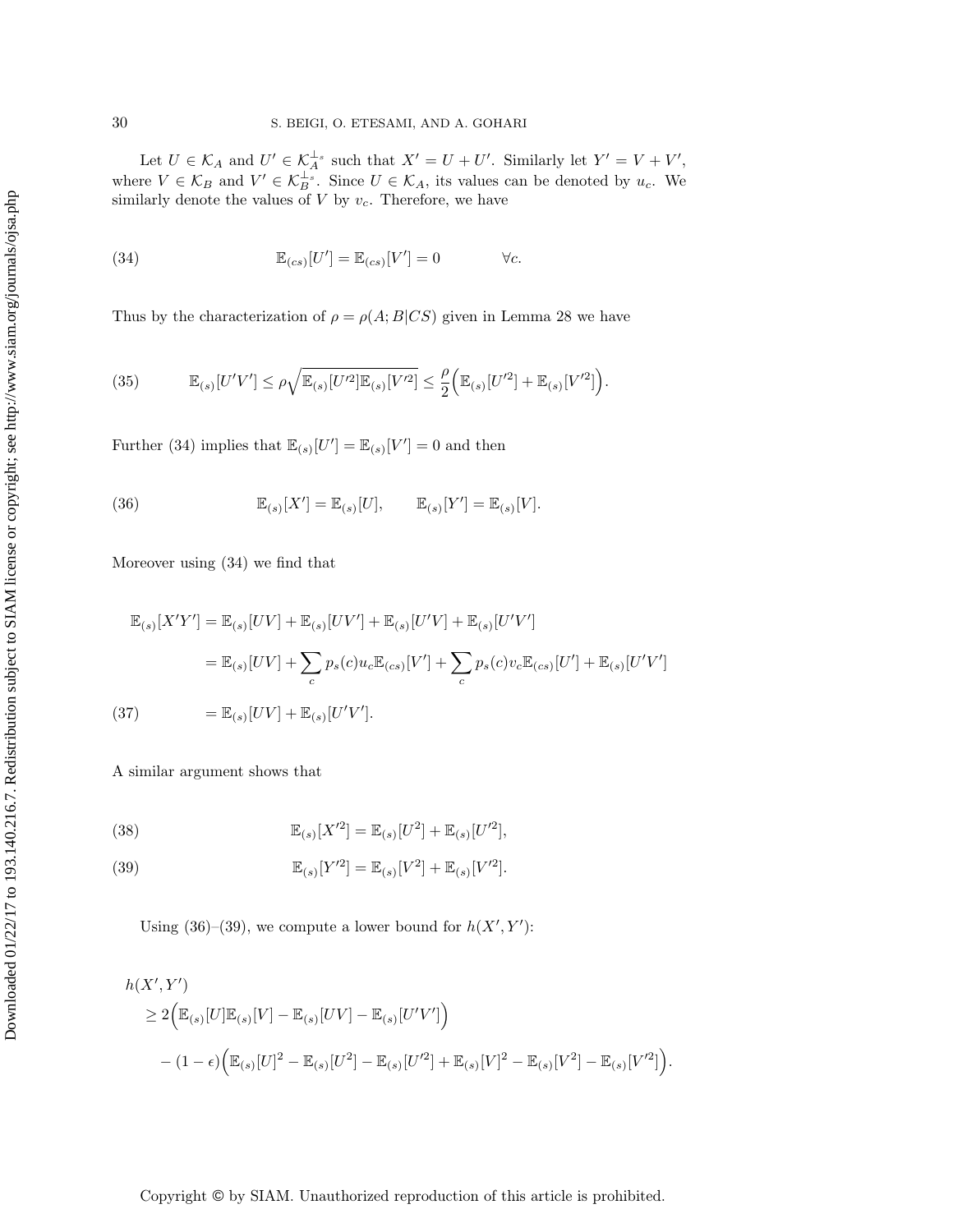Using [\(35\)](#page-29-3) we continue

$$
h(X', Y')\n\geq (2\mathbb{E}_{(s)}[U]\mathbb{E}_{(s)}[V] - 2\mathbb{E}_{(s)}[UV] + \mathbb{E}_{(s)}[U^2] - \mathbb{E}_{(s)}[U]^2 + \mathbb{E}_{(s)}[V^2] - \mathbb{E}_{(s)}[V]^2
$$
\n
$$
+ \epsilon (\mathbb{E}_{(s)}[U]^2 - \mathbb{E}_{(s)}[U^2] + \mathbb{E}_{(s)}[V]^2 - \mathbb{E}_{(s)}[V^2] - 2\mathbb{E}_{(s)}[U'V']
$$
\n
$$
+ (1 - \epsilon) (\mathbb{E}_{(s)}[U'^2] + \mathbb{E}_{(s)}[V'^2])
$$
\n
$$
\geq (2\mathbb{E}_{(s)}[U]\mathbb{E}_{(s)}[V] - 2\mathbb{E}_{(s)}[UV] + \mathbb{E}_{(s)}[U^2] - \mathbb{E}_{(s)}[U]^2 + \mathbb{E}_{(s)}[V^2] - \mathbb{E}_{(s)}[V]^2
$$
\n
$$
+ \epsilon (\mathbb{E}_{(s)}[U]^2 - \mathbb{E}_{(s)}[U^2] + \mathbb{E}_{(s)}[V]^2 - \mathbb{E}_{(s)}[V^2])
$$
\n
$$
+ (1 - \epsilon - \rho) (\mathbb{E}_{(s)}[U'^2] + \mathbb{E}_{(s)}[V'^2])
$$
\n
$$
= \mathbb{E}_{(s)} [(U - \mathbb{E}_{(s)}[U]) - (V - \mathbb{E}_{(s)}[V]))^2]
$$
\n
$$
+ \epsilon (\mathbb{E}_{(s)}[U]^2 - \mathbb{E}_{(s)}[U^2] + \mathbb{E}_{(s)}[V]^2 - \mathbb{E}_{(s)}[V^2])
$$
\n
$$
+ (1 - \epsilon - \rho) (\mathbb{E}_{(s)}[U'^2] + \mathbb{E}_{(s)}[V'^2])
$$
\n
$$
\geq \epsilon (\mathbb{E}_{(s)}[U]^2 - \mathbb{E}_{(s)}[U'^2] + \mathbb{E}_{(s)}[V'^2])
$$
\n
$$
+ (1 - \epsilon - \rho) (\mathbb{E}_{(s)}[U'^2] + \mathbb{E}_{(s)}[V'^2])
$$
\n

Now using [Lemma 30](#page-25-0) we have

 $||U'||_{(s)} \ge \Delta' ||U||_{(s)},$   $||V'||_{(s)} \ge \Delta' ||V||_{(s)}.$ 

Hence,

$$
h(X', Y') \ge -\epsilon (||U||_{(s)}^2 + ||V||_{(s)}^2) + (1 - \epsilon - \rho)\Delta' (||U||_{(s)}^2 + ||V||_{(s)}^2)
$$
  
=  $(\Delta'(1 - \rho) - (1 + \Delta')\epsilon) (||U'||_s^2 + ||V'||_{(s)}^2)$   
 $\ge 0.$ 

These inequalities hold since  $\epsilon \leq \Delta'(1 - \rho)/(1 + \Delta')$ .

5. Future work. In this paper we completely characterized the randomness extraction problem for nondegenerate cases. A future study could be to solve this problem for the degenerate cases. In the degenerate cases, for generalized nondistributed sources, [Corollary 11](#page-13-2) gives a mildly stronger necessary condition than [Theorem 9,](#page-9-0) but there is still a gap between this necessary condition and the sufficient condition of [Theorem 4.](#page-7-0)

We note that our randomness extractor in [Theorem 4](#page-7-0) extracts a bit whose bias is inversely polynomially small in the length of the source sequence. It is interesting to see if this extractor could be improved to yield a bit with an exponentially small bias. Furthermore, if we want to produce more than one bit of randomness, the trade-off between the number of produced random bits and their quality is open.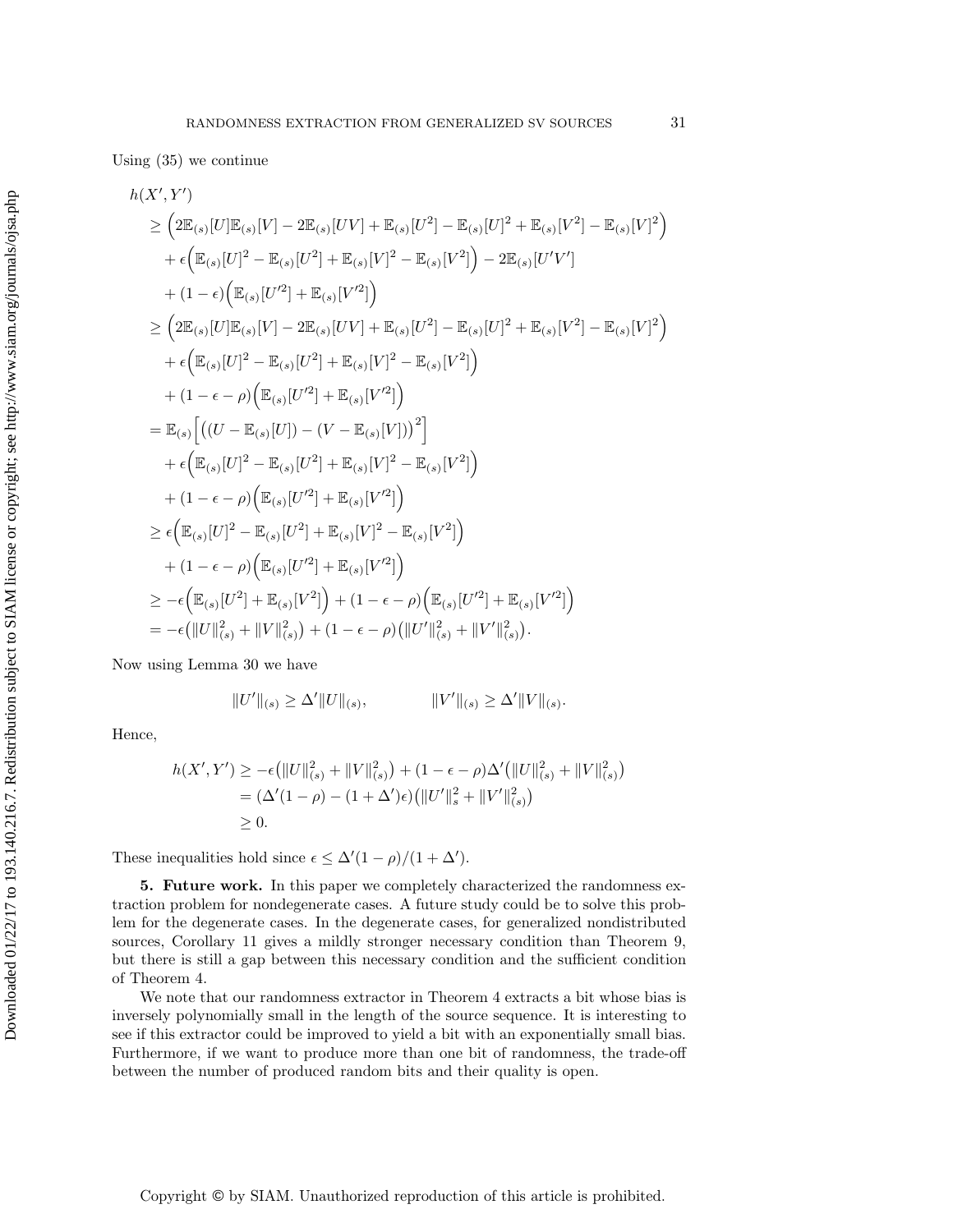Another interesting problem is to look at efficient adversaries, similar to the work of [\[1\]](#page-34-0). Our proofs only show existence of inefficient adversaries.

Another way to restrict the adversary is to put limitations on the number of times the adversary can choose a strategy  $s \in \mathcal{S}$ , i.e., there can be a cost associated with each strategy s.

A different type of limitation can be on the adversary's knowledge about the sequence generated so far. More specifically, the adversary might have noisy or partial access to the previous outcomes in the sequence (these sources are called "active sources" [\[17\]](#page-35-20)). These sources model adversaries with limited memory. Space bounded sources have been studied in [\[15,](#page-35-21) [23\]](#page-35-22).

Finally, the problem of common randomness extraction can be studied for three or more parties instead of just two parties.

<span id="page-31-0"></span>Appendix A. Exact bias of deterministic extractors for the SV source. SV sources were originally defined in the binary case [\[21\]](#page-35-4). Such a source is specified by two distributions, i.e.,  $S = \{0, 1\}$  over  $C = \{0, 1\}$  with

$$
p_0(0) = \delta
$$
 and  $p_1(0) = 1 - \delta$ ,

where  $0 < \delta < 1/2$ . It is proved in [\[21\]](#page-35-4) and can also be concluded from [Theorem 9](#page-9-0) that randomness extraction from this SV source is impossible. Our goal in this appendix is to exactly characterize the set  $\cup_n \Phi_n$  for this source, where  $\Phi_n$  is defined in the proof of [Theorem 9.](#page-9-0)

Let us describe our problem here more precisely.

DEFINITION 31. Fix an algorithm for extracting randomness from the binary SV source with parameter  $\delta$ . Let  $\alpha$  be the minimum of the probability of the extracted bit being 0, where the minimum is taken over all adversary's strategies. Similarly let  $\beta$ be the maximum of this probability over all strategies of the adversary. We call  $(\alpha, \beta)$ the pair associated with the extractor. Define  $H_\delta$  as the set of all such pairs  $(\alpha, \beta)$ over all possible extractors.

Our goal is to determine the set  $H_\delta$ .

To state the result we need some notation.

DEFINITION 32. Fix  $0 < \delta < 1$ . For  $x_1, x_2, ..., x_n \in \{0, 1\}$ , define

$$
(0.x_1x_2\ldots x_n)_\delta=\sum_{i=1}^n x_i(1-\delta)^i\left(\frac{\delta}{1-\delta}\right)^{s_x(i)},
$$

where

$$
s_x(i) = \sum_{j=1}^{i-1} x_j.
$$

Observe that when  $\delta = 1/2$ , we get the standard binary expansion.

DEFINITION 33. For two pairs  $(\alpha_1, \beta_1)$  and  $(\alpha_2, \beta_2)$  of real numbers we say that  $(\alpha_1, \beta_1)$  dominates  $(\alpha_2, \beta_2)$  if  $\alpha_1 \leq \alpha_2$  and  $\beta_1 \geq \beta_2$ .

The set  $H_{\delta}$  can be characterized using the following proposition that implicitly appears in the conference version of [\[21\]](#page-35-4) (at the beginning of their sketch of the proof of their Theorem 6).

<span id="page-31-1"></span>As mentioned in the introduction, a deterministic extractor has a corresponding depth-n binary tree, with leaves marked by either 0 or 1.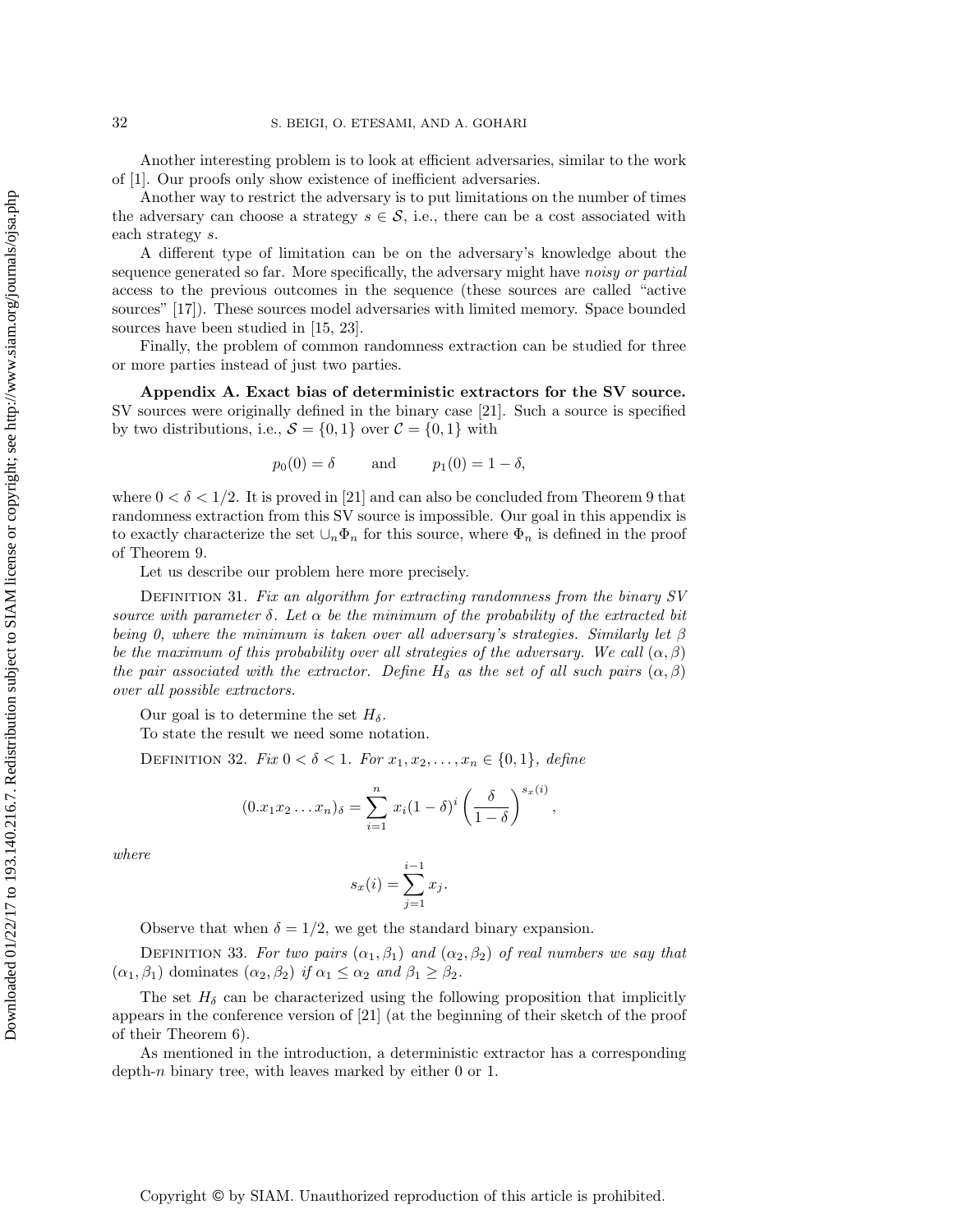PROPOSITION 34 (see [\[21\]](#page-35-4)). Assume that the depth-n binary tree associated with the deterministic extractor has exactly x leaves that are marked with bit 0. Let  $x =$  $(x_1 \ldots x_n)_2$  be the binary expansion of x. Then the maximum probability y that the extracted bit is 0 is at least  $(0.x_1 \ldots x_n)_{\delta}$ , and the equality occurs when the x leaves of value 0 form a left prefix of all leaves, i.e., they appear consecutively from the leftmost leaf towards the right (or, in other words, the extractor assigns 0 to the sequence  $(y_1, \ldots, y_n)$  iff  $(y_1, \ldots, y_n)_2 < x$ .

The following corollary is used to plot [Figure 1](#page-12-0) for the binary SV source with  $\delta = 1/3$ .

(Notice that  $(0.x_1,\ldots,x_n)_{\delta}=(1-\delta)(0.x_2,\ldots,x_n)_{\delta}$  when  $x_1=0$ . Furthermore,  $(0.x_1, \ldots, x_n)_{\delta} = (1 - \delta) + \delta(0.x_2, \ldots, x_n)_{\delta}$  when  $x_1 = 1$ . This is the reason behind the self-similarity of [Figure 1.](#page-12-0))

<span id="page-32-0"></span>Corollary 35. Let

$$
F_{\delta} := \{((0.x_1 \ldots x_n)_{1-\delta}, (0.x_1 \ldots x_n)_{\delta}) : \forall n, \forall x_1, \ldots x_n \in \{0,1\}\} \cup \{(1,1)\}.
$$

Then  $F_{\delta} \subseteq H_{\delta}$ . Furthermore, any  $(\alpha, \beta) \in H_{\delta}$  is dominated by a pair in  $F_{\delta}$ .

Proof. By symmetry, the maximum probability that the extracted bit be 1 is minimized when all leaves with value 1 form a left prefix, hence, when the leaves with value 0 form a right prefix. In other words (and again by symmetry), the minimum probability that the extracted bit be 0 is maximized when all leaves with value 0 form a left prefix. Thus, both the minimum of y and maximum of  $x$  occur when all 0-leaves form a left prefix. Observe that the pair  $(x, y)$  associated with the tree having 0-leaves as a left prefix is  $((0.x_1 \ldots x_n)_{1-\delta}, (0.x_1 \ldots x_n)_{\delta}).$  $\Box$ 

Santha and Vazirani argue that [Proposition 34](#page-31-1) follows from inequality [\(43\)](#page-32-1), which is not proved in their paper. [Lemma 36](#page-32-2) below gives a proof for the inequality and hence the proposition.

<span id="page-32-5"></span><span id="page-32-3"></span><span id="page-32-2"></span>LEMMA 36. For  $0 < \delta < 1/2$ , if

(40) 
$$
(0.x_1 \dots x_n)_{1/2} + (0.y_1 \dots y_n)_{1/2} = (0.x_1 \dots x_n)_{1/2}
$$

and

(41) 
$$
(0.x_1 \ldots x_n)_{1/2} \ge (0.y_1 \ldots y_n)_{1/2},
$$

then

(42) 
$$
(0.x_1 \dots x_n)_{\delta} + \frac{\delta}{1-\delta}(0.y_1 \dots y_n)_{\delta} \ge (0.z_1 \dots z_n)_{\delta}.
$$

Remark 37. This lemma in particular shows that for  $0 < \delta < 1/2$ , if  $x =$  $(x_1 \ldots x_n)_2, y = (y_1 \ldots y_n)_2, z = (z_1 \ldots z_{n+1})_2, x + y = z, x \geq y$ , then

<span id="page-32-4"></span>
$$
(0.0x_1 \dots x_n)_{1/2} + (0.0y_1 \dots y_n)_{1/2} = (0.z_1 \dots z_{n+1})_{1/2}
$$

and, hence,

<span id="page-32-1"></span>(43) 
$$
(1-\delta)(0.x_1 \ldots x_n)\delta + \delta(0.y_1 \ldots y_n)\delta \geq (0.x_1 \ldots x_{n+1})\delta.
$$

This latter equation proves the induction step in the proof of [\[21\]](#page-35-4).

Proof of [Lemma](#page-32-2) 36. First, we show that, without loss of generality, we may assume  $x_i \geq y_i$  for all i. For the first i for which  $x_i \neq y_i$ , we have  $x_i > y_i$ . Consider the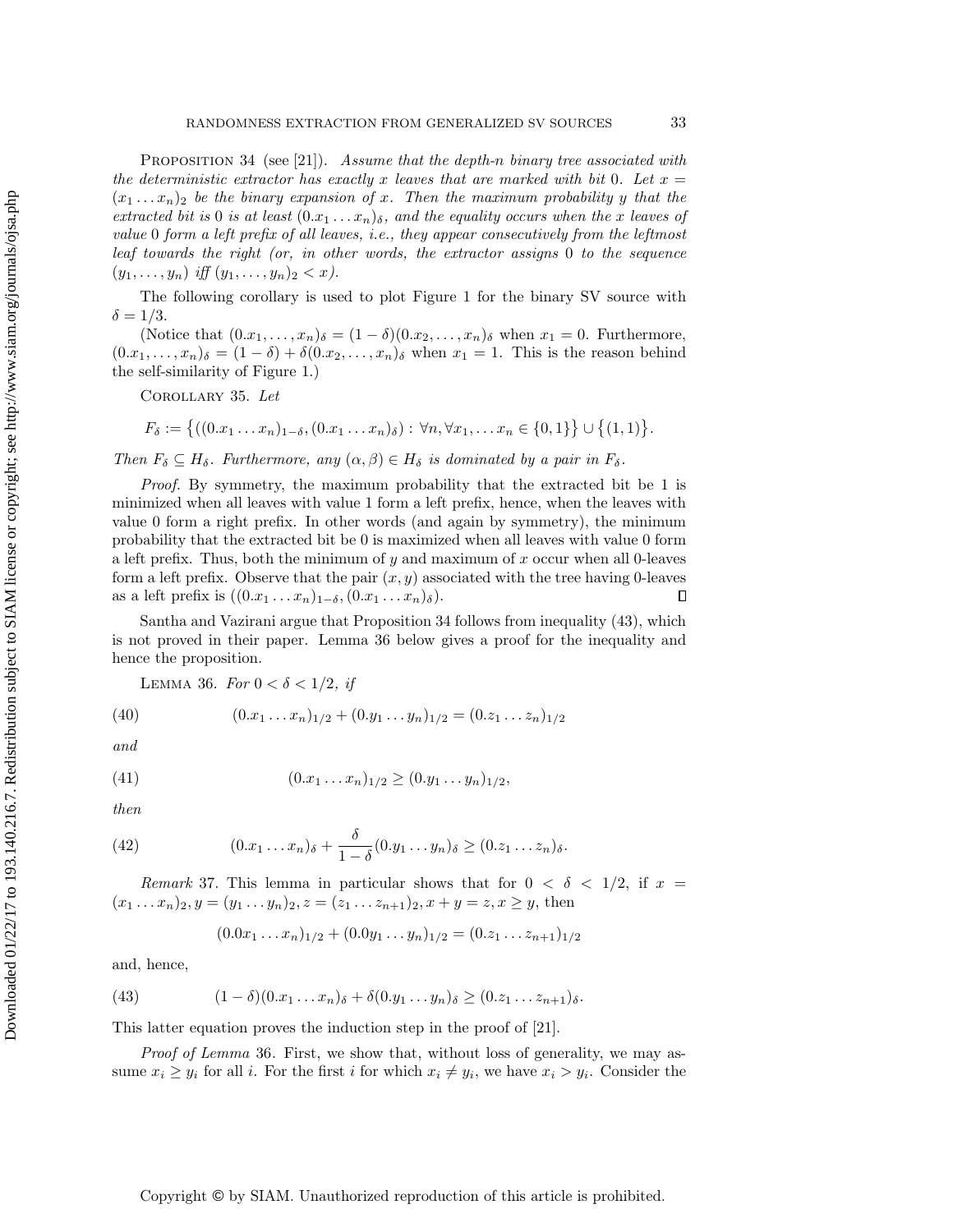first i for which  $x_i \leq y_i$ . If for this i, we swap  $x_j$  with  $y_j$  for all  $j \geq i$ , we still have [\(40\)](#page-32-3) but  $(0.x_1 \ldots x_n)_{\delta} + \frac{\delta}{1-\delta}(0.y_1 \ldots y_n)_{\delta}$  decreases by

$$
(1-\delta)^{i-1}\left(\left(\frac{\delta}{1-\delta}\right)^{s_x(i)}-\left(\frac{\delta}{1-\delta}\right)^{s_y(i)+1}\right)((0.x_i \dots x_n)_{\delta}-(0.y_i \dots y_n)_{\delta})
$$

which is nonnegative because  $s_x(i) \ge s_y(i) + 1$  and  $(0.x_i \dots x_n)_{\delta} \le (0.y_i \dots y_n)_{\delta}$ . We can successively do these swaps until  $x_i \geq y_i$  for all i.

Now we prove the lemma by induction on  $n$ . Assume for the sake of contradiction that inequality [\(42\)](#page-32-4) does not hold.

If  $z_1 = 0$ , then  $x_1 = y_1 = z_1 = 0$ . Then we can remove  $x_1, y_1, z_1$ , decrease n by 1, and prove the lemma using the induction hypothesis. Thus, assume that  $z_1 = 1$ . Now we can partition the indices  $\{1, \ldots, n\}$  into blocks such that in the addition of  $(0.x_1 \ldots x_n)_{1/2}$  with  $(0.y_1 \ldots y_n)_{1/2}$ , no carry is passed from one block to the next block, but within each block there is always a passed carry. Consider the leftmost block that begins from index 1 and ends at index m.

If  $m = 1$ , then we should have  $x_1 = 1, y_1 = 0, z_1 = 1$ . If we change  $x_1$  and  $z_1$ to 0, then we still have [\(40\)](#page-32-3). Also, inequality [\(41\)](#page-32-5) holds because  $x_i \geq y_i$  for  $i \geq 2$ . Furthermore, both  $(0.x_1 \ldots x_n)_{\delta}$  and  $(0.x_1 \ldots x_n)_{\delta}$  are decreased by  $1 - \delta$  and then multiplied by  $\delta/(1-\delta) \leq 1$ , while  $(0.y_1 \ldots y_n)_{\delta}$  does not change. Therefore, inequality [\(42\)](#page-32-4) holds if and only if it holds after changing  $x_1$  and  $z_1$  to 0. Since now  $z_1 = 0$ , we can use the induction hypothesis.

If  $m > 1$ , then we should have  $x_1 = 0, x_2 = x_3 = \cdots = x_m = 1, y_1 = 0, z_1 =$  $1, y_2 = z_2, \ldots, y_{m-1} = z_{m-1}, y_m = 1, z_m = 0.$  Let i be an index  $\in [2, m-1]$  such that  $y_i = 0$  (if such an i exists.) If we change  $y_i$  and  $z_i$  both to 1, then [\(40\)](#page-32-3) holds. Inequality [\(41\)](#page-32-5) also holds since  $x_i \geq y_i$  for all i. Furthermore,  $\frac{\delta}{1-\delta}(0.y_1 \dots y_n)_{\delta} - (0.z_1 \dots z_n)_{\delta}$ decreases by

$$
\frac{\delta}{1-\delta} (1-\delta)^{i-1} \left(\frac{\delta}{1-\delta}\right)^{s_y(i)} \left(1-\frac{\delta}{1-\delta}\right) ((0.y_i \dots y_n)_{\delta})
$$

$$
- (1-\delta)^{i-1} \left(\frac{\delta}{1-\delta}\right)^{s_z(i)} \left(1-\frac{\delta}{1-\delta}\right) ((0.z_i \dots z_n)_{\delta})
$$

$$
= \frac{\delta}{1-\delta} (1-\delta)^{i-1} \left(\frac{\delta}{1-\delta}\right)^{s_y(i)} \left(1-\frac{\delta}{1-\delta}\right) ((0.y_i \dots y_n)_{\delta} - (0.z_i \dots z_n)_{\delta})
$$

because  $s_y(i) = s_z(i) - 1$ . This decrease is nonnegative because  $(0, y_{i+1}, \ldots, y_n)_{\delta} >$  $(0.z_{i+1} \t ... y_n)$ <sub>δ</sub> (since  $y_m > z_m$ ). So, to prove the claim, without loss of generality, we can assume  $x_2 = \cdots = x_m = y_2 = \cdots = y_m = z_1 = \cdots = z_{m-1} = 1$ . But now if we make the values of  $x_i, y_i, z_i$  equal to 0 for all  $i \in [1, m]$ , we still have [\(40\)](#page-32-3) and inequality [\(41\)](#page-32-5), while this does not change the difference of the two sides of inequality [\(42\)](#page-32-4). Given  $z_1 = 0$ , we can use the induction hypothesis as above.  $\Box$ 

<span id="page-33-0"></span>Appendix B. Another proof of [Theorem 9.](#page-9-0) Consider the set of points  ${p_s(\cdot): s \in \mathcal{S}}$  in the probability simplex. Then, by assumption, there is a point  $q(\cdot)$  in the interior of the convex hull of these points. Fix a deterministic extractor specified by a subset  $\mathcal{I} \subseteq \mathcal{C}^n$ , i.e., if the observed  $c^n$  is in  $\mathcal{I}$  then the extracted bit is 0, and otherwise it is 1. Consider the probability distribution  $q^n(\cdot)$  on  $\mathcal{C}^n$  that is the i.i.d. repetition of  $q(.)$ . Without loss of generality, assume that  $q^n(\mathcal{I}) \geq 1/2$ . Let  $\mathcal{I}_0 \subseteq \mathcal{I}$  be a minimal subset such that  $q^n(\mathcal{I}_0) \geq 1/2$ . That is, let  $\mathcal{I}_0 \subseteq \mathcal{I}$  be such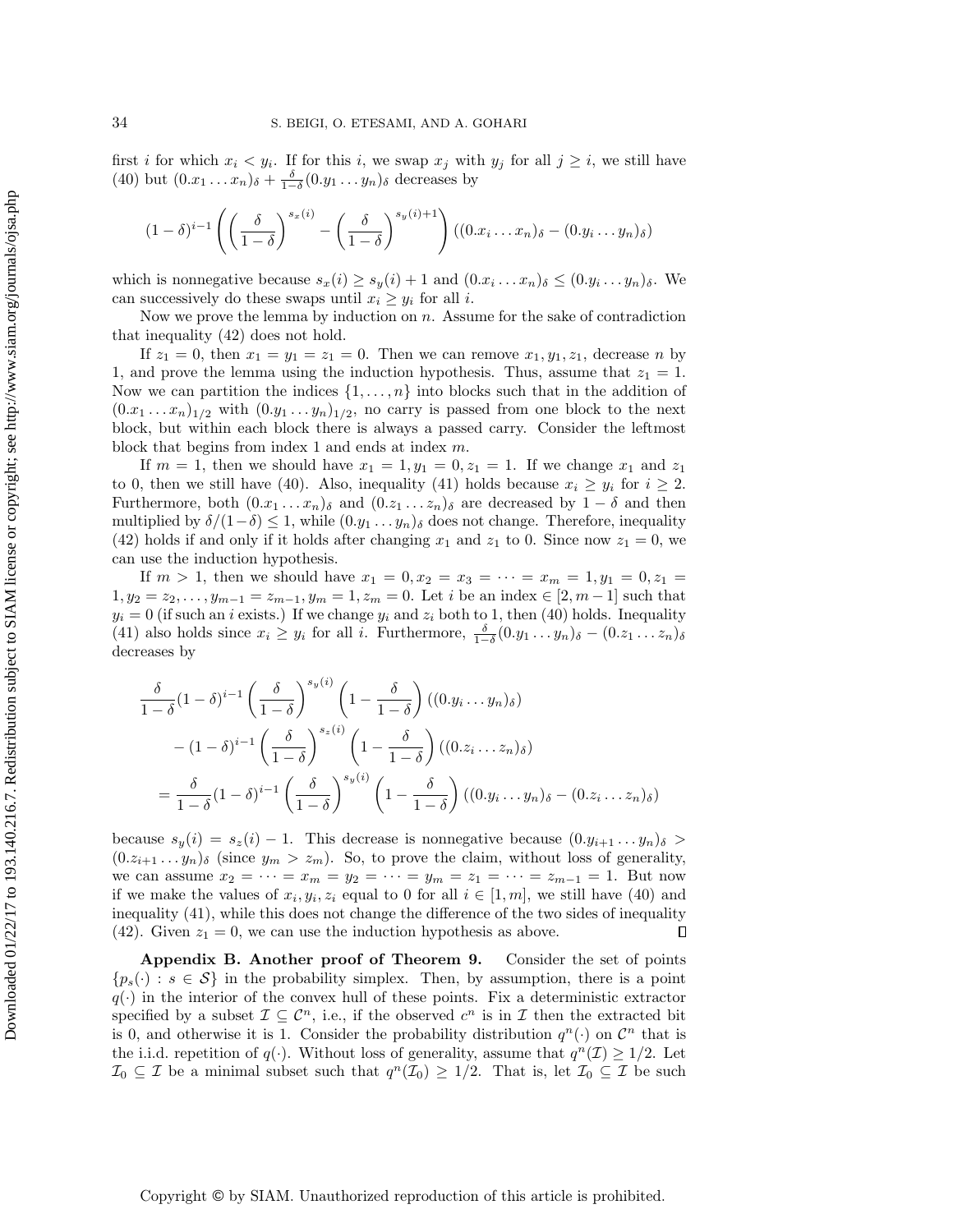that  $q^{n}(\mathcal{I}_{0}) \geq 1/2$  and no proper subset of  $\mathcal{I}_{0}$  has this property. Observe that for any  $c^n \in \mathcal{C}^n$  we have  $q^n(c^n) \leq 2^{-\Theta(n)}$ . Therefore, by the definition of  $\mathcal{I}_0$  we have  $q^{n}(\mathcal{I}_0) = 1/2 + 2^{-\Theta(n)}.$ 

Let  $\tilde{p}(\cdot)$  be a tweak of the distribution  $q^n(\cdot)$  obtained as follows. Let  $\epsilon > 0$  be a legal constant, and define  $\tilde{p}(\epsilon^n) = (1 + \epsilon)q^n(\epsilon^n)$  for  $\epsilon^n \in \mathcal{I}_s$ ; also for  $\epsilon^n \notin \mathcal{I}_s$  define small constant, and define  $\tilde{p}(c^n) = (1 + \epsilon)q^n(c^n)$  for  $c^n \in \mathcal{I}_0$ ; also, for  $c^n \notin \mathcal{I}_0$ , define  $\tilde{\tilde{p}}(c^n) = (1 - \epsilon)q^n(c^n)$  to make  $\tilde{\tilde{p}}(c)$  a probability distribution  $\widetilde{p}(c^n) = (1 - \epsilon - 2^{-\Theta(n)})q^n(c^n)$  to make  $\widetilde{p}(\cdot)$  a probability distribution.<br>We alsimit that  $\widetilde{p}(\cdot)$  is in the class of distributions associated with t

We claim that  $\tilde{p}(\cdot)$  is in the class of distributions associated with the generalized SV source, i.e., the adversary can choose a strategy to generate this distribution. Assuming this claim, observe that the probability that the extracted bit is 0 would be equal to

$$
\widetilde{p}(\mathcal{I}) \ge \widetilde{p}(\mathcal{I}_0) = (1 + \epsilon)q^n(\mathcal{I}_0) \ge (1 + \epsilon)/2.
$$

Thus the adversary can force the bias of the extracted bit to be at least  $\epsilon$ . This would finish the proof.

What remains to show is that  $\tilde{p}(\cdot)$  can be generated by the adversary. Observe that for any  $\mathcal{J} \subseteq \mathcal{C}^n$  we have

(44) 
$$
\widetilde{p}(\mathcal{J}) = (1 + O(\epsilon))q^{n}(\mathcal{J}),
$$

where as in standard big-Oh notation,  $O(\epsilon)$  is not necessarily positive, and may be positive or negative. In particular, for any  $c_1, \ldots, c_i$ , we have

$$
\widetilde{p}(C_1 = c_1, ..., C_i = c_i) = (1 + O(\epsilon)) \prod_{j=1}^{i} q(c_j).
$$

Therefore,

$$
\widetilde{p}(C_i = c_i | C_1 = c_1, ..., C_{i-1}) = \frac{1 + O(\epsilon)}{1 + O(\epsilon)} q(c_i) = (1 + O(\epsilon)) q(c_i).
$$

Since  $q(\cdot)$  is in the interior of the convex hull of  $\{p_s(\cdot) : s \in \mathcal{S}\}\)$ , then for sufficiently small  $\epsilon > 0$ , any probability distribution of the form  $((1 + O(\epsilon))q(\cdot))$  is in this convex hull too. Thus, by definition  $\tilde{p}(\cdot)$  can be produced by the adversary.

Acknowledgments. We thank Amir Azizi JirAbadi for pointing out typos in our manuscript. We also would like to thank the anonymous referees for their useful comments.

#### REFERENCES

- <span id="page-34-0"></span>[1] P. AUSTRIN, K.-M. CHUNG, M. MAHMOODY, R. PASS, AND K. SETH, On the impossibility of cryptography with tamperable randomness, in Advances in Cryptology–Crypto 2014, Springer, Heidelberg, 2014, pp. 462–479, [https://doi.org/10.1007/978-3-662-44371-2](https://doi.org/10.1007/978-3-662-44371-2_26) 26.
- <span id="page-34-6"></span>[2] S. Beigi and D. Tse, private communication.
- <span id="page-34-5"></span>[3] T. Berger, The source coding game, IEEE Trans. Inform. Theory, 17 (1971), pp. 71–76, [https://doi.org/10.1109/TIT.1971.1054577.](https://doi.org/10.1109/TIT.1971.1054577)
- <span id="page-34-2"></span>[4] M. Blum, Independent unbiased coin flips from a correlated biased source: A finite state Markov chain, Combinatorica, 6 (1986), pp. 97–108, [https://doi.org/10.1007/BF02579167.](https://doi.org/10.1007/BF02579167)
- <span id="page-34-4"></span>[5] J. Bourgain, More on the sum-product phenomenon in prime fields and its applications, Int. J. Number Theory, 1 (2005), pp. 1–32, [https://doi.org/10.1142/S1793042105000108.](https://doi.org/10.1142/S1793042105000108)
- <span id="page-34-3"></span>[6] J. Bourgain, On the construction of affine extractors, Geom. Funct. Anal., 17 (2007), pp. 33– 57, [https://doi.org/10.1007/s00039-007-0593-z.](https://doi.org/10.1007/s00039-007-0593-z)
- <span id="page-34-1"></span>[7] B. CHOR AND O. GOLDREICH, Unbiased bits from sources of weak randomness and probabilistic communication complexity, SIAM J. Comput., 17 (1988), pp. 230–261, [https://doi.org/10.](https://doi.org/10.1137/0217015) [1137/0217015.](https://doi.org/10.1137/0217015)